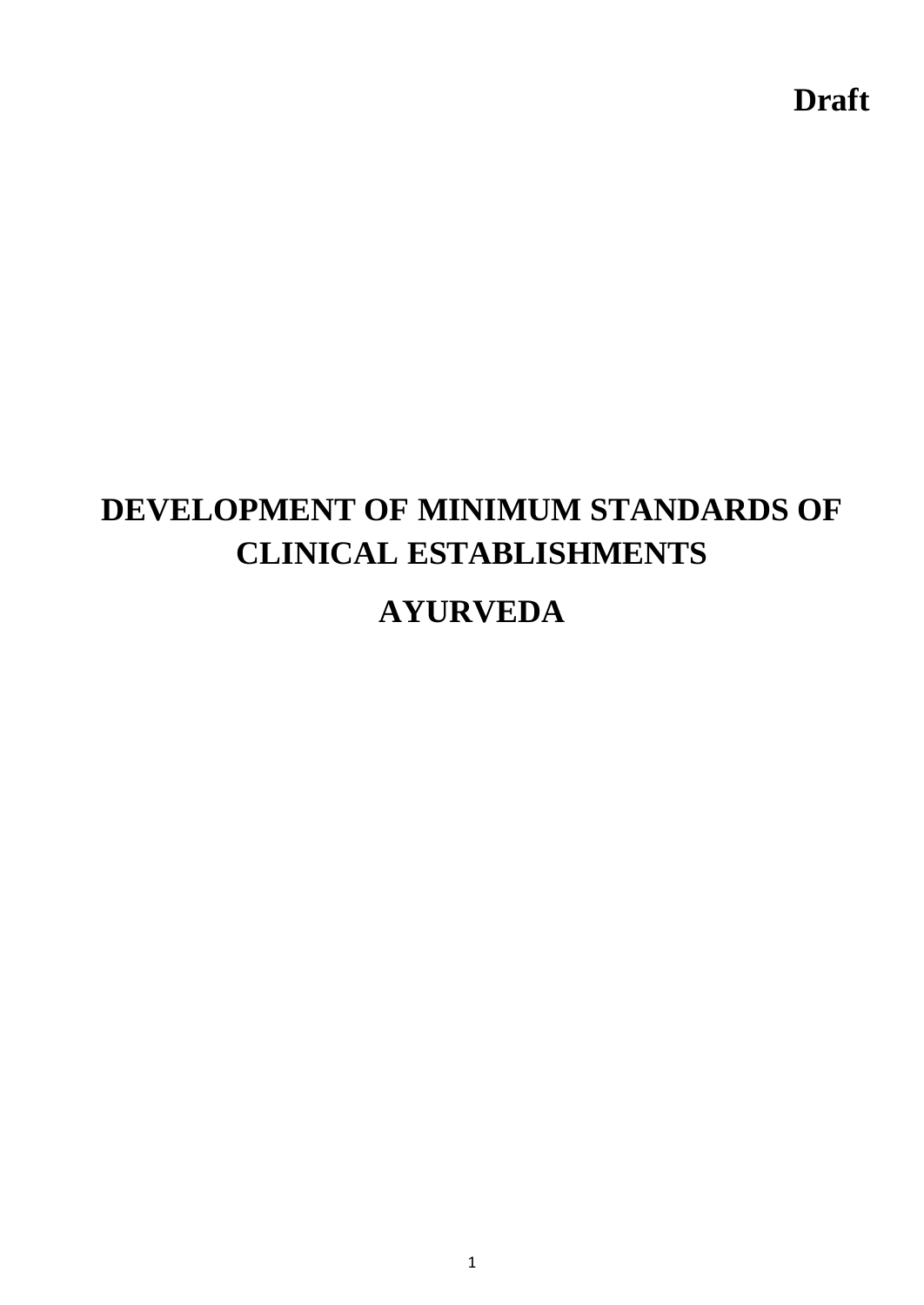#### **Introduction**

From its gradual evolution through the  $18<sup>th</sup>$  &n19th centuries the hospital has come of age only recently during the past 50 years or so, the concept of today's hospital contrasting fundamentally from the old idea of a hospital as no more than a place for the treatment of the sick. With the wide coverage of every aspect of human welfare as part of health care- like physical, mental and social wellbeing, a reach out to the community, training of health workers, biosocial researches, etc- the health care services have undergone a steady metamorphosis.

A hospital is an integral part of a social and medical organization, the function of which to provide for the complete health care, both curative and preventive and whose outpatient services reach out to the family and its home environment; the hospital is also a center for training of health workers and biosocial research.

The socials' health is influenced by the accessibility, affordability, quality, availability and utilization of health services.

#### **Personal health services –**

Personal health services are the services provided by the hospitals, health centers, clinics. The care provided has been traditionally classified into –

- 1. Promotion of health
- 2. Prevention of disease
- 3. Early diagnosis & treatment
- 4. Rehabilitation

The ayurvedic system is the very ancient life science which deals with the prevention and cure of the disease with the pronature approach. Today is the era of life style disorders and Ayurveda have a unique approach towards these ailments. So the scope of the ayurvedic hospital in today's' scenario is crucial.

The methodology adopted for this draft is based on the CCIM norms, IPHS guidelines and MSR for Ayurvedic hospitals in Gujrat.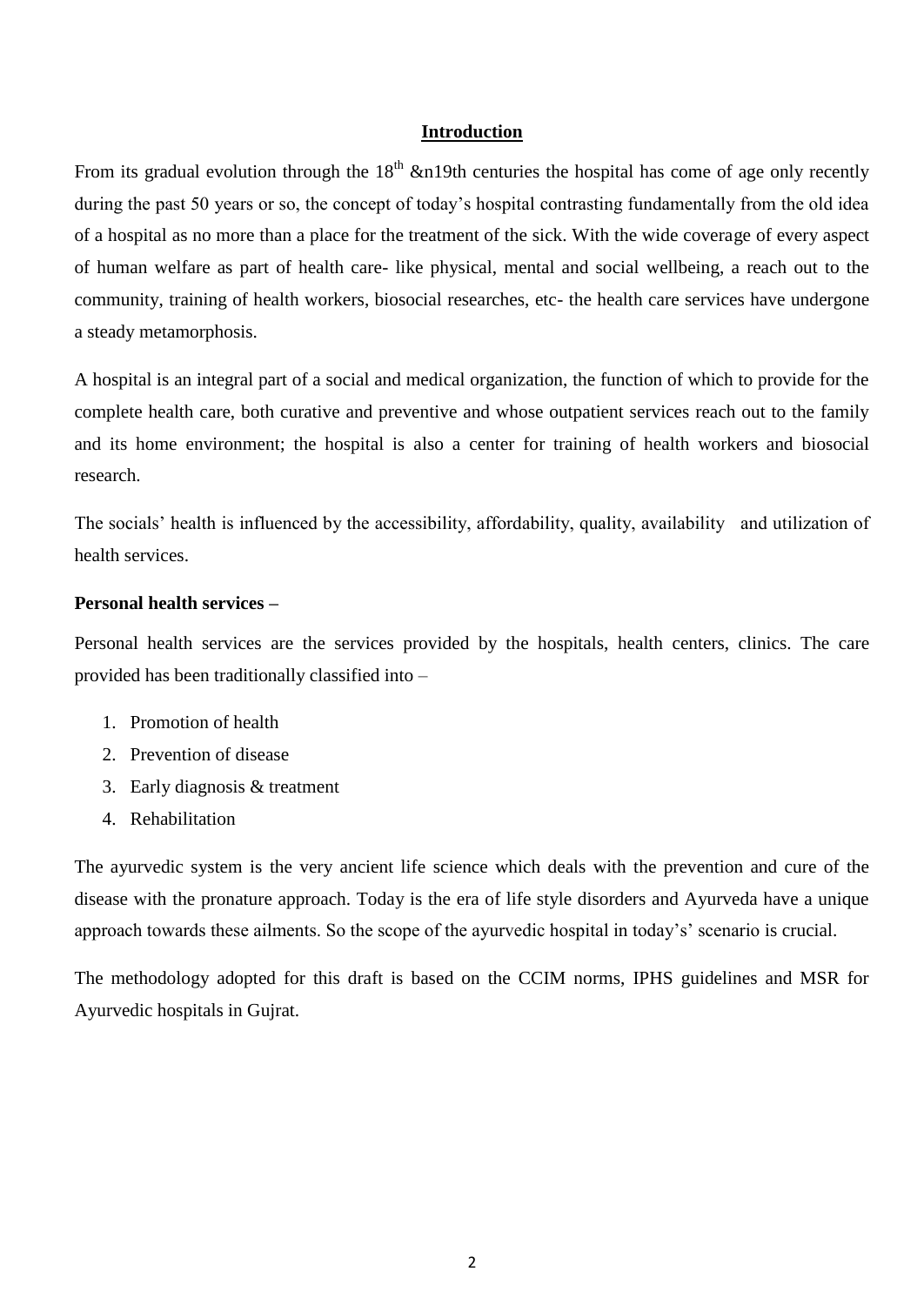#### **CLINIC**

#### **Physical infrastructure –**

Space requirement – Minimum 100 sq. ft.

#### **Human resource –**

Minimum one doctor and a multipurpose worker

#### **Equipments requirement –**

Stethoscope – 1

B.P. apparatus – 1

 $Torch - 1$ 

Thermometer  $-1$ 

Tongue depressor – 1

Weighing machine – 1

 $X$  – Ray view box – 1

Hammer – 1

Others as required

#### **Furniture requirement –**

Doctor's table  $-1$ 

Doctor's chair  $-1$ 

Chairs for attendants  $-2$ 

Examination table  $-1$ 

Patient's stool – 1

Foot step - 1

#### **Others –**

Display the name of doctor with the degree.

Registration number of the doctor

Fee

Timing of the clinic

Experience of the doctor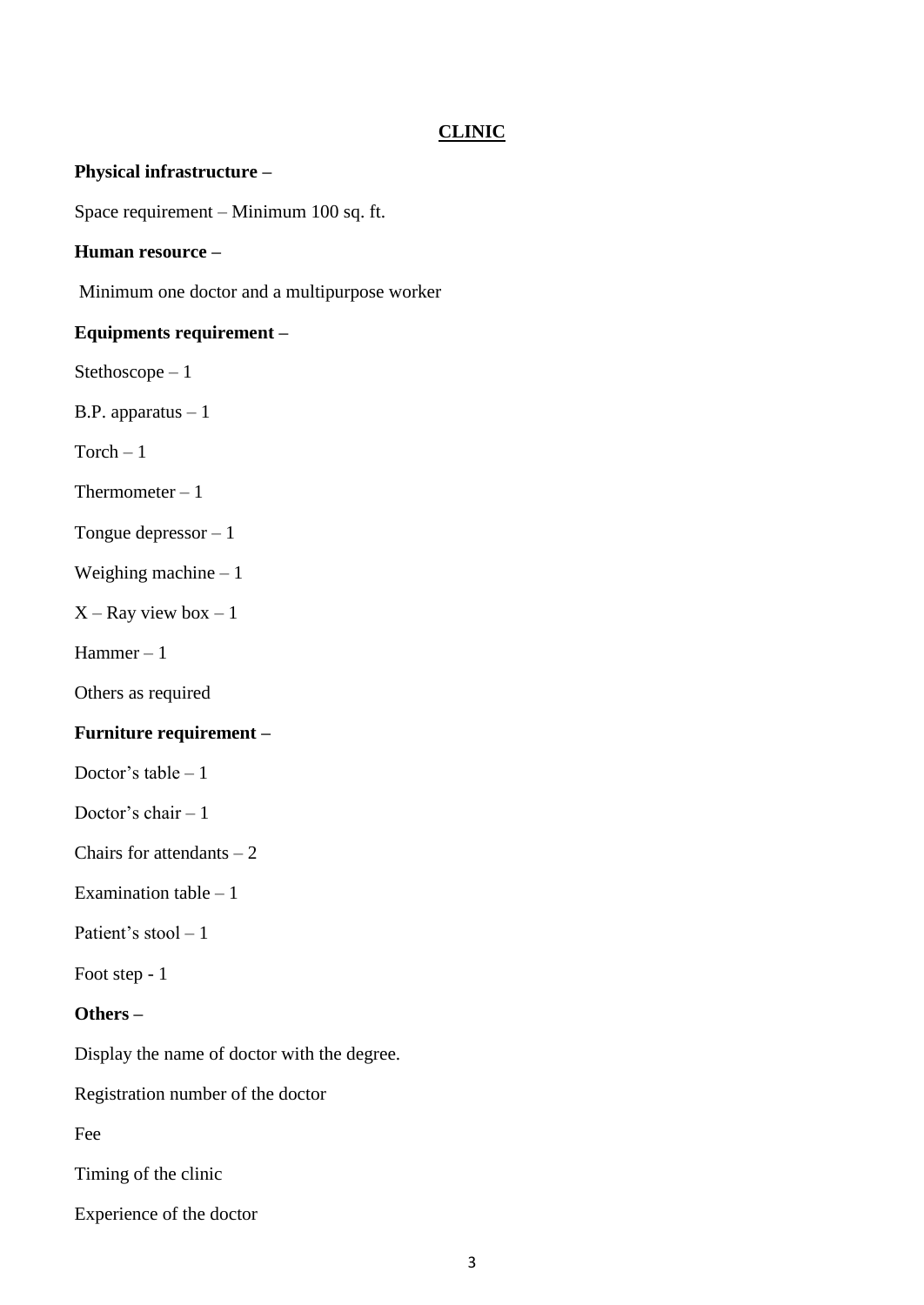#### **DISPENSARIES**

#### **Physical infrastructure –**

Space requirement – Minimum 100 sq. ft.

Dispensing counter – as per requirement.

#### **Human resource –**

Minimum one doctor, one pharmacist and a multipurpose worker

#### **Equipments requirement –**

Stethoscope – 1

B.P. apparatus  $-1$ 

 $Torch - 1$ 

Thermometer  $-1$ 

Tongue depressor – 1

Weighing machine – 1

 $X - Ray$  view box  $-1$ 

Hammer – 1

Kharala - 1

Others as required

#### **Furniture requirement –**

Doctor's table  $-1$ 

Doctor's chair  $-1$ 

Chairs for attendants  $-2$ 

Examination table – 1

Patient's stool – 1

Foot step - 1

# **Others –**

Display the name of doctor with the degree.

Registration number of the doctor

Fee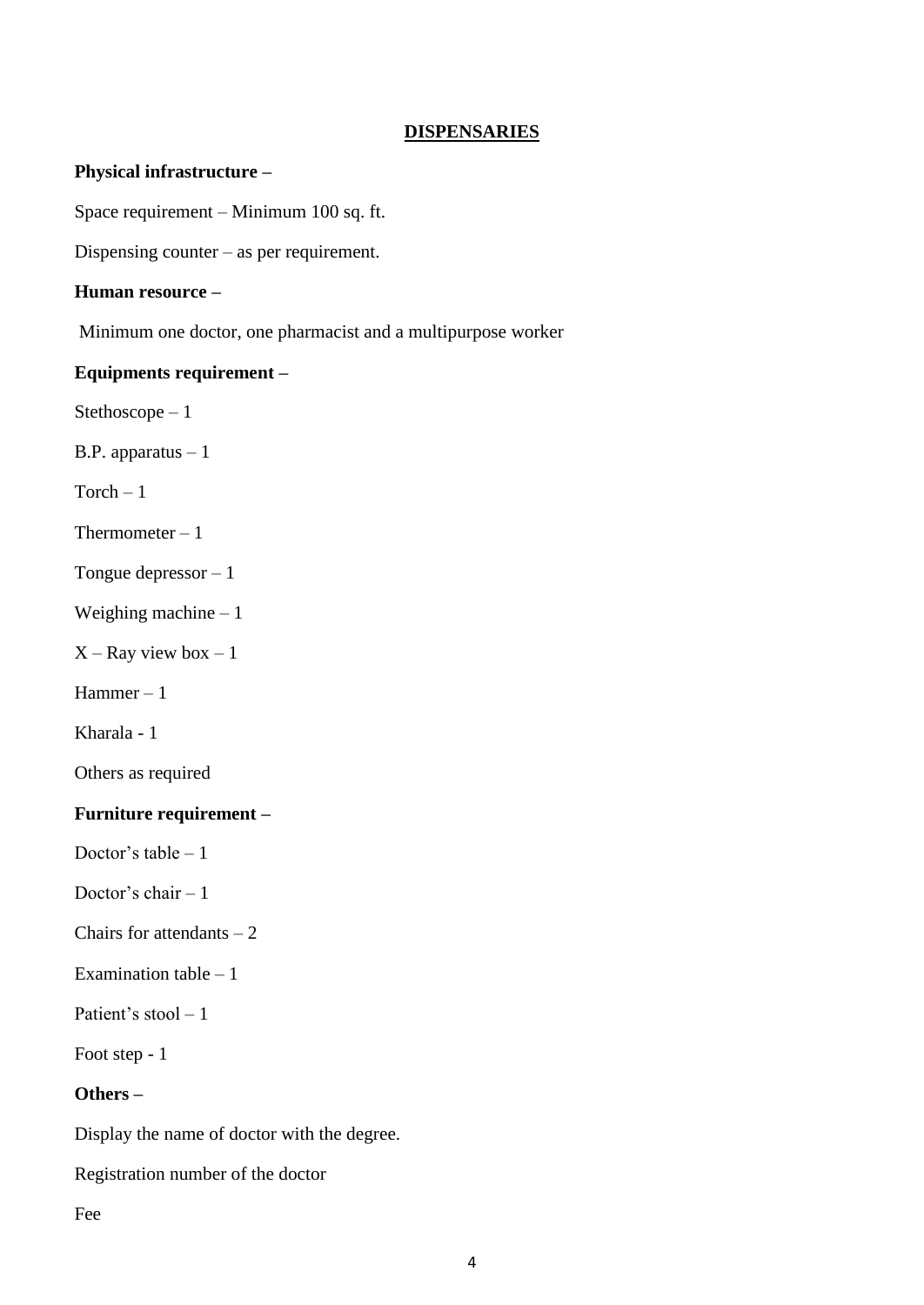Timing of the clinic

Experience of the doctor

Dispensing counter with signage

Name of the pharmacist with degree and experience

# **THERAPY CENTER**

# **Physical infrastructure –**

Space requirement – Minimum 150 sq. ft.

Therapy room

# **Human resource –**

Minimum one doctor, one pharmacist cum panchakarma therapsit and a multipurpose worker

# **Equipments requirement –**

Stethoscope – 1

B.P. apparatus – 1

 $Torch - 1$ 

Thermometer  $-1$ 

Tongue depressor – 1

Weighing machine  $-1$ 

 $X - Ray$  view box  $-1$ 

Hammer – 1

Kharala – 1

Panchakarma equipments – as per requirement

Others as required

# **Furniture requirement –**

Doctor's table  $-1$ 

Doctor's chair  $-1$ 

Chairs for attendants  $-2$ 

Examination table  $-1$ 

Patient's stool  $-1$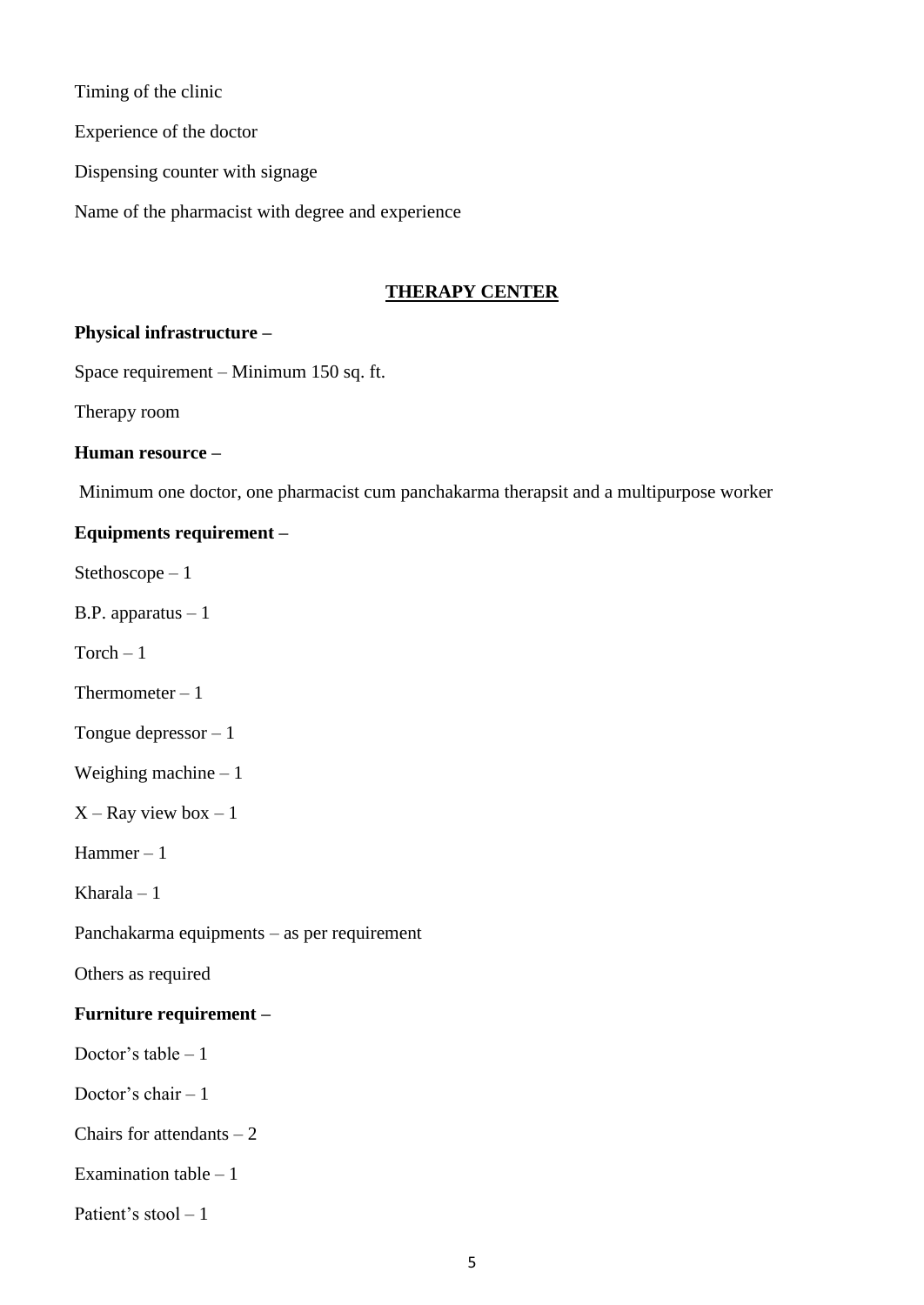# Foot step  $-1$

Panchakarma droni & others as per requirement

## **Others –**

Display the name of doctor with the degree.

Registration number of the doctor

Fee

Timing of the clinic

Experience of the doctor

Display of the therapy performed in the center

Fee structure for various procedures on daily as well as package system.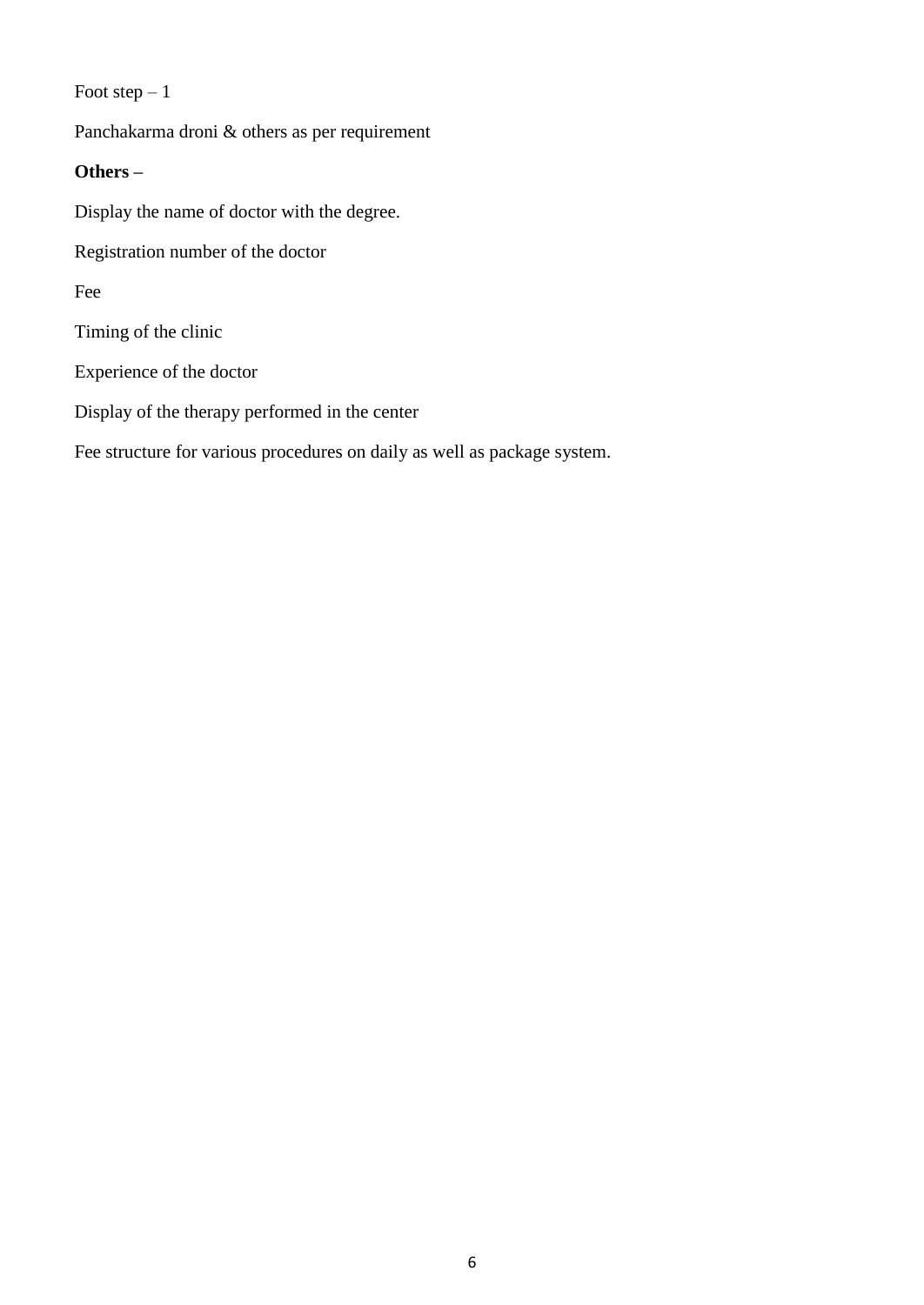# **HOSPITAL WITH MINIMUM OF 10 BEDS**

#### **Physical infrastructure –**

Space requirement –

OPD – 100 Sq. ft

 $IPD - 500$  Sq. ft

# **Human resource –**

Doctor  $-1$ 

Pharmacist/nurse - 1

Attendant – 1

Multipurpose worker – 1

# **Equipments required –**

# **OPD –**

Stethoscope – 1

B.P. apparatus – 1

 $Torch - 1$ 

Thermometer  $-1$ 

Tongue depressor – 1

Weighing machine – 1

 $X - Ray$  view box  $-1$ 

Hammer – 1

# **IPD –**

Stethoscope – 1

B.P. apparatus – 1

 $Torch - 1$ 

Thermometer  $-4$ 

Tongue depressor  $-2$ 

Weighing machine – 1

Enema pot  $-1$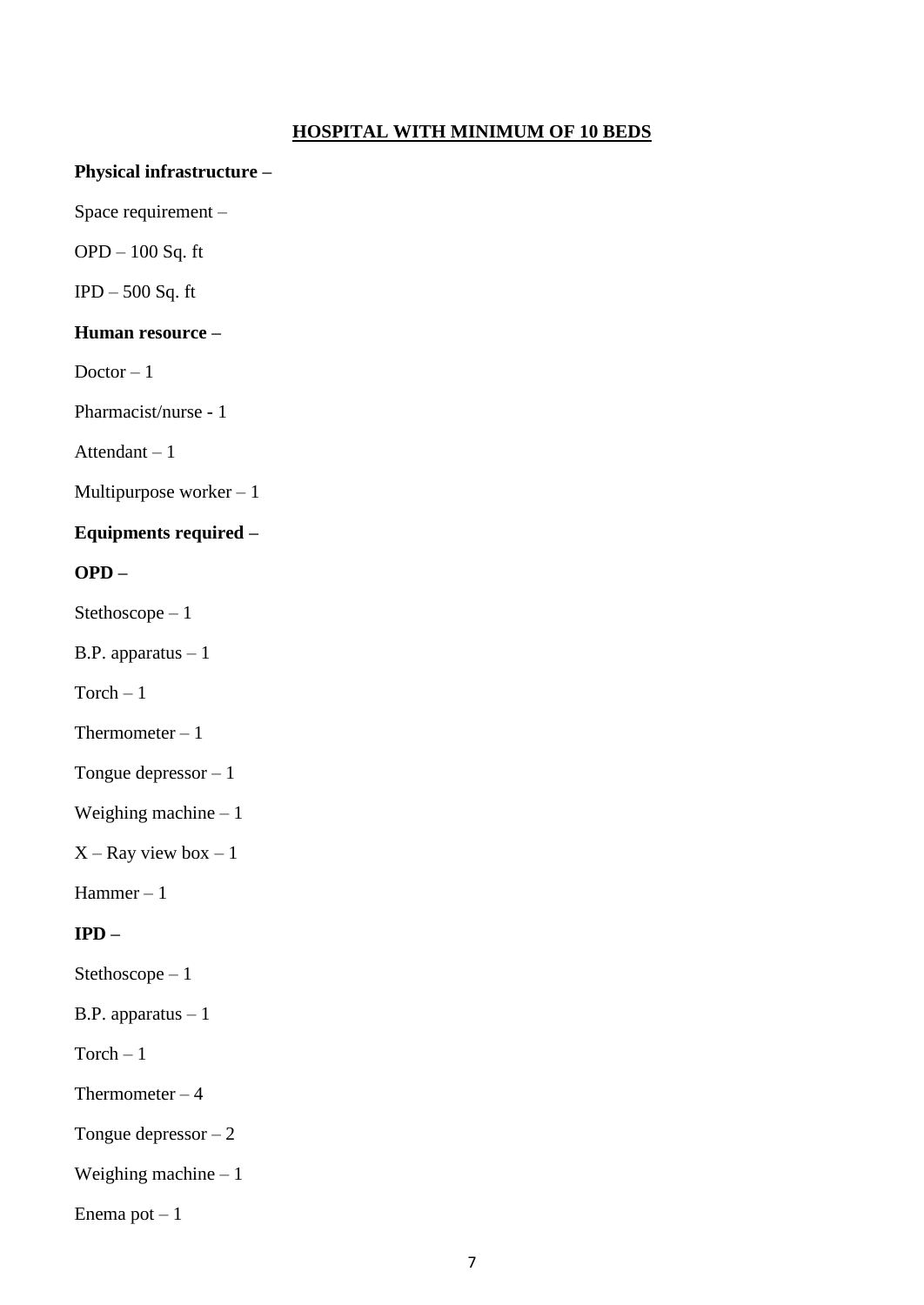$Tray-1$ 

Others as required

# **Furniture requirement-**

Iron beds – 10

Beside lockers – 10

Stretcher  $-1$ 

# **Others –**

Display the name of doctor with the degree.

Registration number of the doctor

Fee (both OPD & IPD – daily IPD charges)

Timing of the clinic

Experience of the doctor

Facilities provided

Signage in IPD

Separate toilets & bathroom for male & females.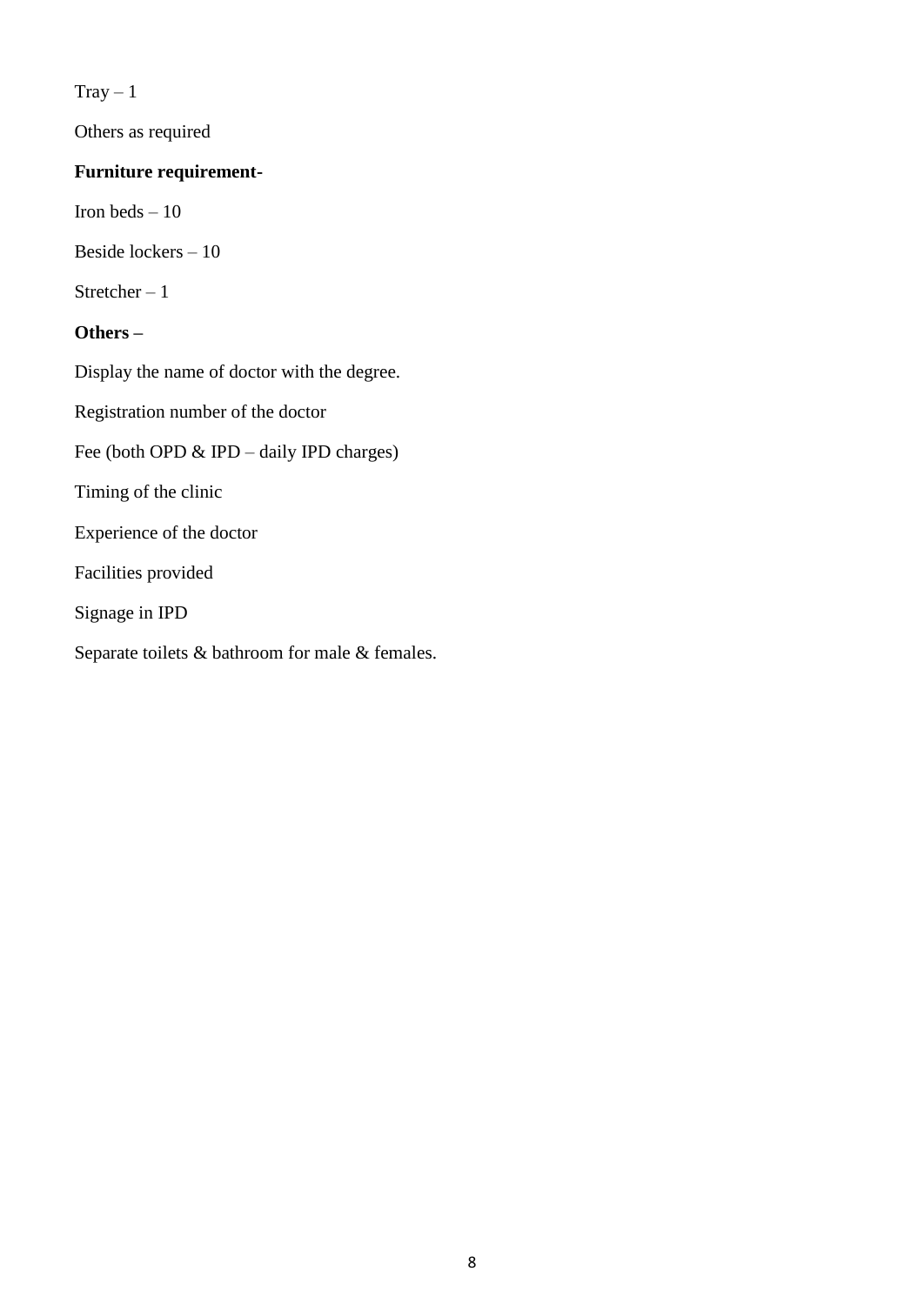# **HOSPITAL UPTO 11 - 25 BEDS**

## **Physical infrastructure –**

Space requirement –

OPD – 250 Sq. ft

IPD – 1250 Sq. ft

# **Human resource –**

Doctor  $-2$ 

Pharmacist  $-1$ 

Nurses - 2

Attendant – 1

Multipurpose worker  $-1$ 

# **Equipments required –**

**OPD –**

Stethoscope – 2

B.P. apparatus – 2

Torch  $-2$ 

Thermometer  $-4$ 

Tongue depressor – 5

Weighing machine  $-2$ 

# **IPD –**

Stethoscope – 3

B.P. apparatus  $-3$ 

Torch  $-5$ 

Thermometer  $-8$ 

Tongue depressor – 4

Weighing machine – 1

Enema pot  $-4$ 

 $Tray - 2$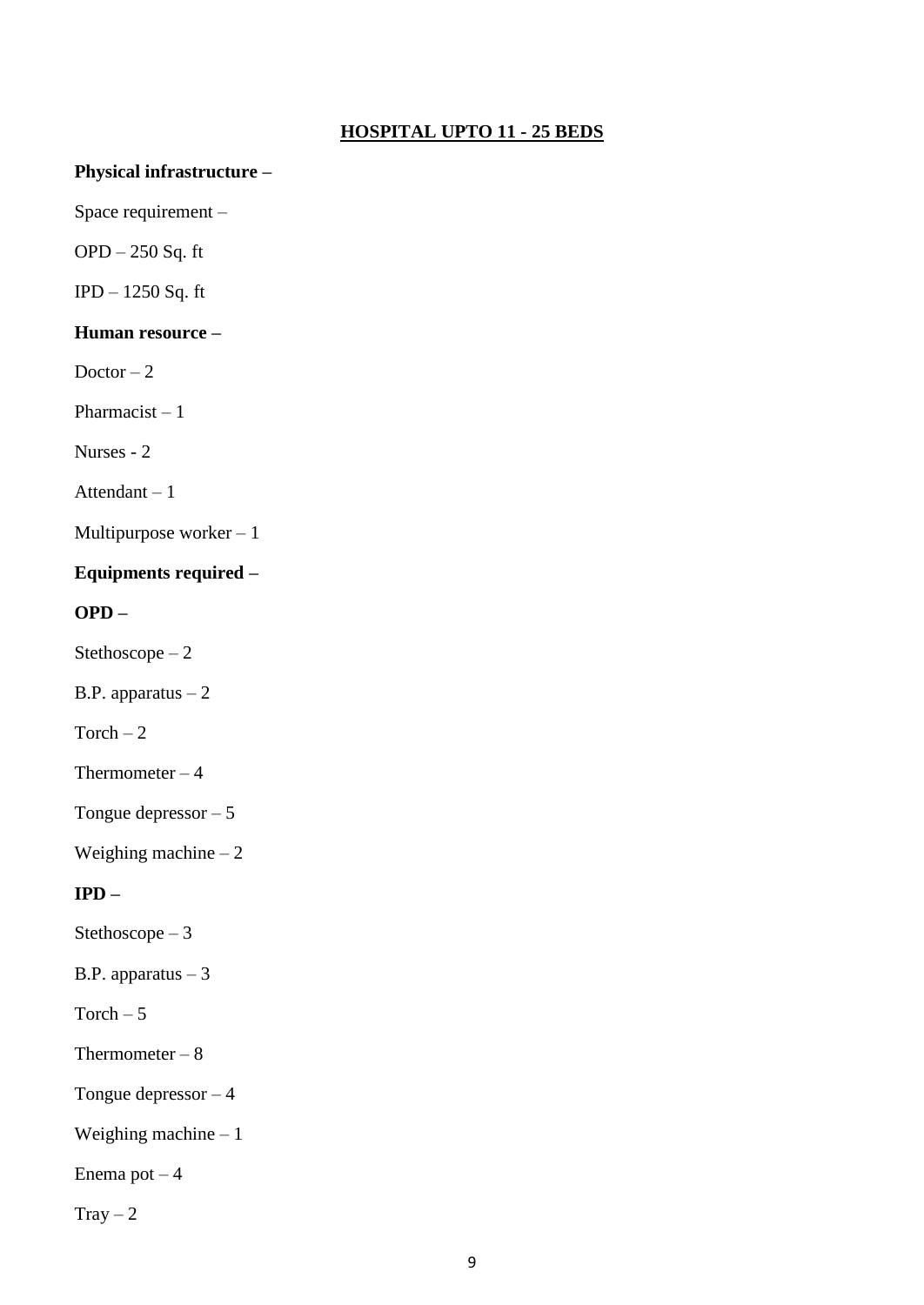Other equipments as required

# **Furniture requirement-**

Iron beds – as per number of beds

Beside lockers – as per number of beds

Stretcher  $-1$ 

### **Others –**

Display the name of doctor with the degree.

Registration number of the doctor

Fee (both OPD & IPD – daily IPD charges)

Timing of the clinic

Experience of the doctor

Facilities provided

Signage in IPD

Separate toilets & bathroom for male & females both in OPD & IPD sections.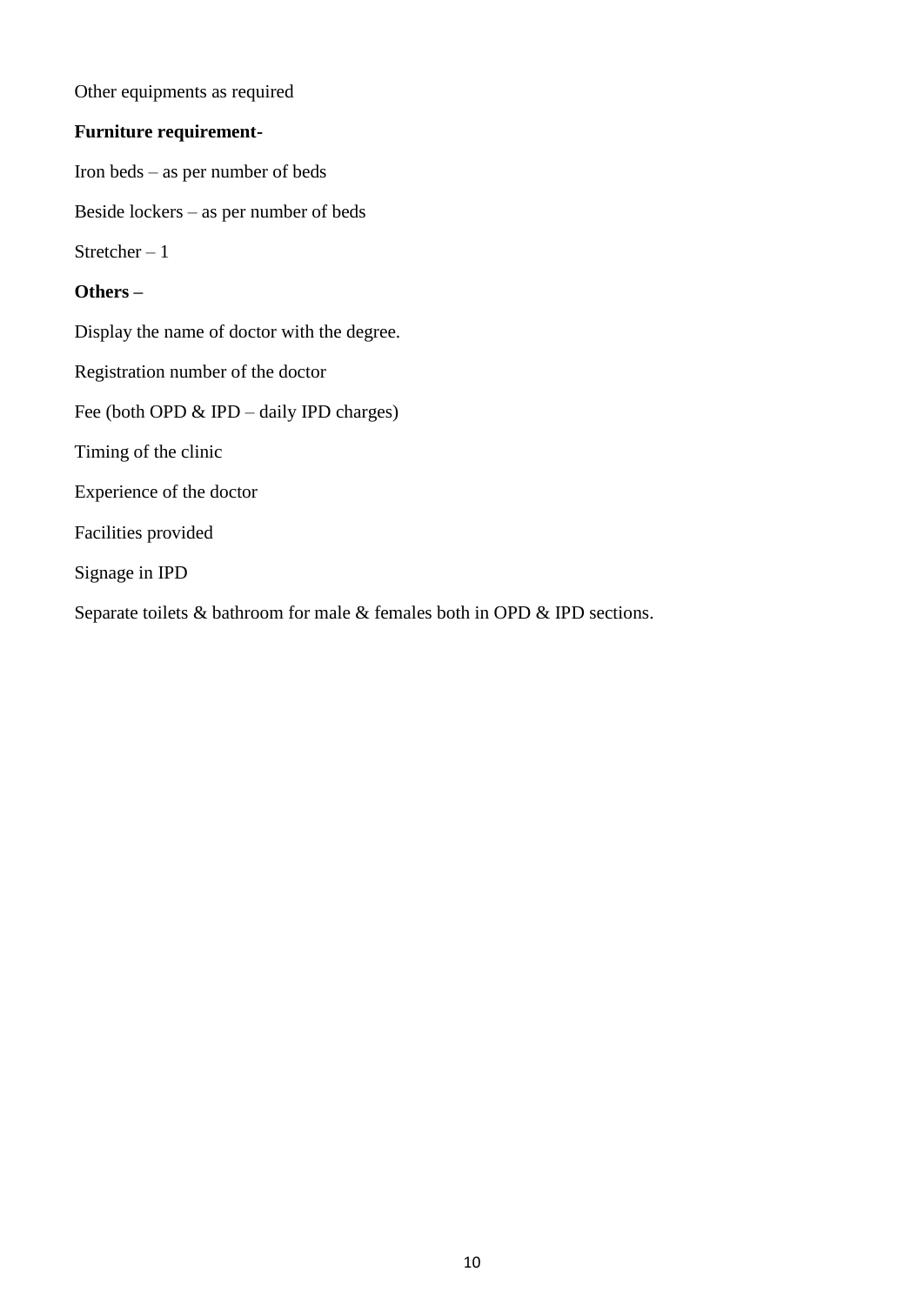# **26 – 50 BEDDED HOSPITAL**

#### **Physical infrastructure –**

Space requirement –

OPD – 500 Sq. ft

IPD – 2500 Sq. ft

# **Human resource –**

Doctor  $-3-4$ 

Pharmacist  $-1-2$ 

Nurses  $-3$ 

Attendant  $-2-3$ 

Multipurpose worker  $-2$ 

# **Equipments required –**

**OPD –**

Stethoscope – One per OPD

B.P. apparatus – One per OPD

Torch – One per OPD

Thermometer – One per OPD

Tongue depressor – One per OPD

Weighing machine – One per OPD

# **IPD –**

Stethoscope – 3

B.P. apparatus  $-3$ 

Torch  $-5$ 

Thermometer  $-8$ 

Tongue depressor – 4

Weighing machine – 1

Enema pot  $-4$ 

Tray -  $2$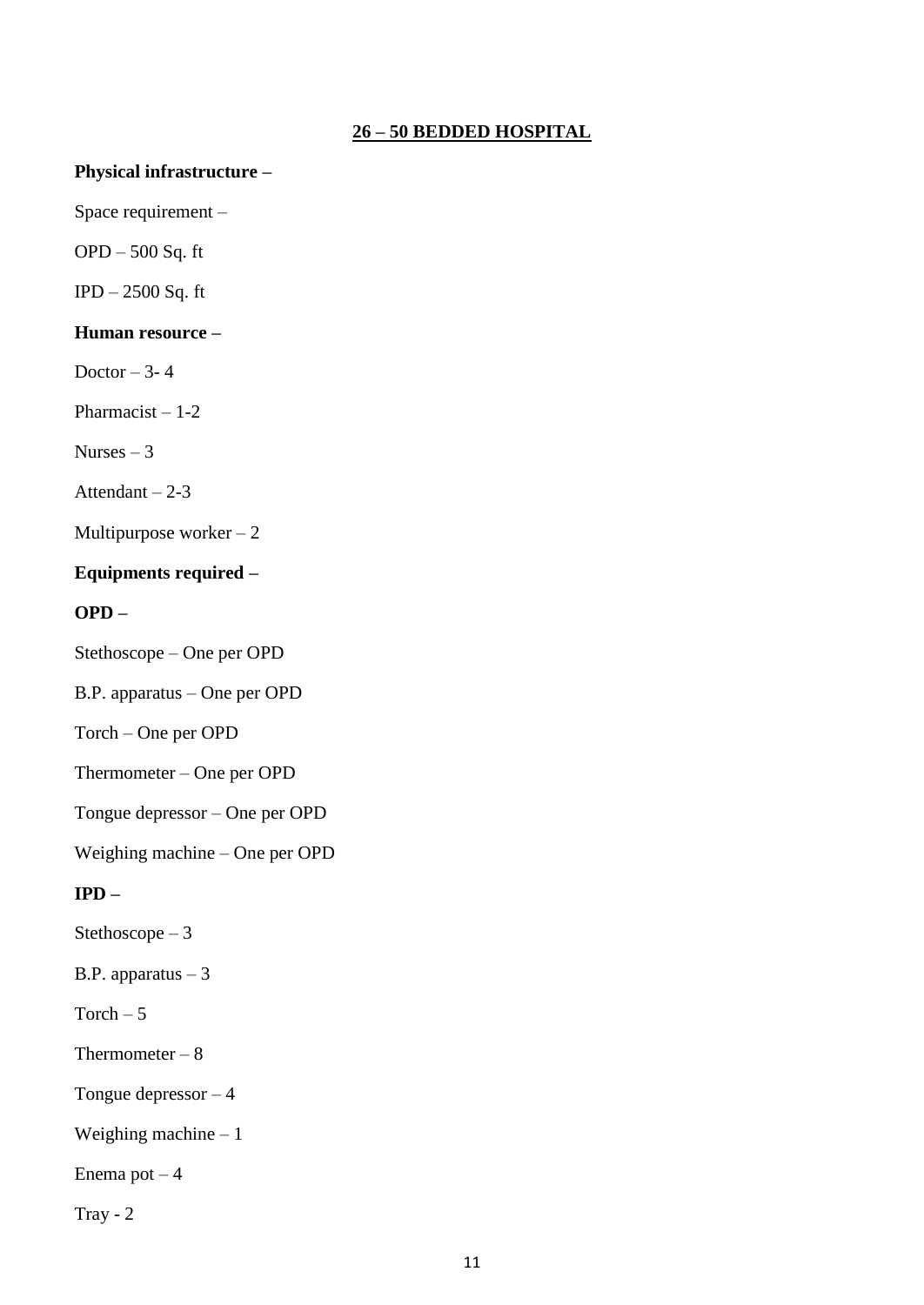Equipments used for the panchakarma therapy (as per requirement based on the requirements of 100 bedded hospitals) – optional

# **Furniture requirement-**

Iron beds – as per number of beds

Beside lockers – as per number of beds

Stretcher – 1

# **Others –**

Display the name of doctor with the degree.

Registration number of the doctor

Fee (both OPD & IPD – daily IPD charges)

Timing of the clinic

Experience of the doctor

Facilities provided

Signage in IPD

Separate toilets & bathroom for male & females both in OPD & IPD section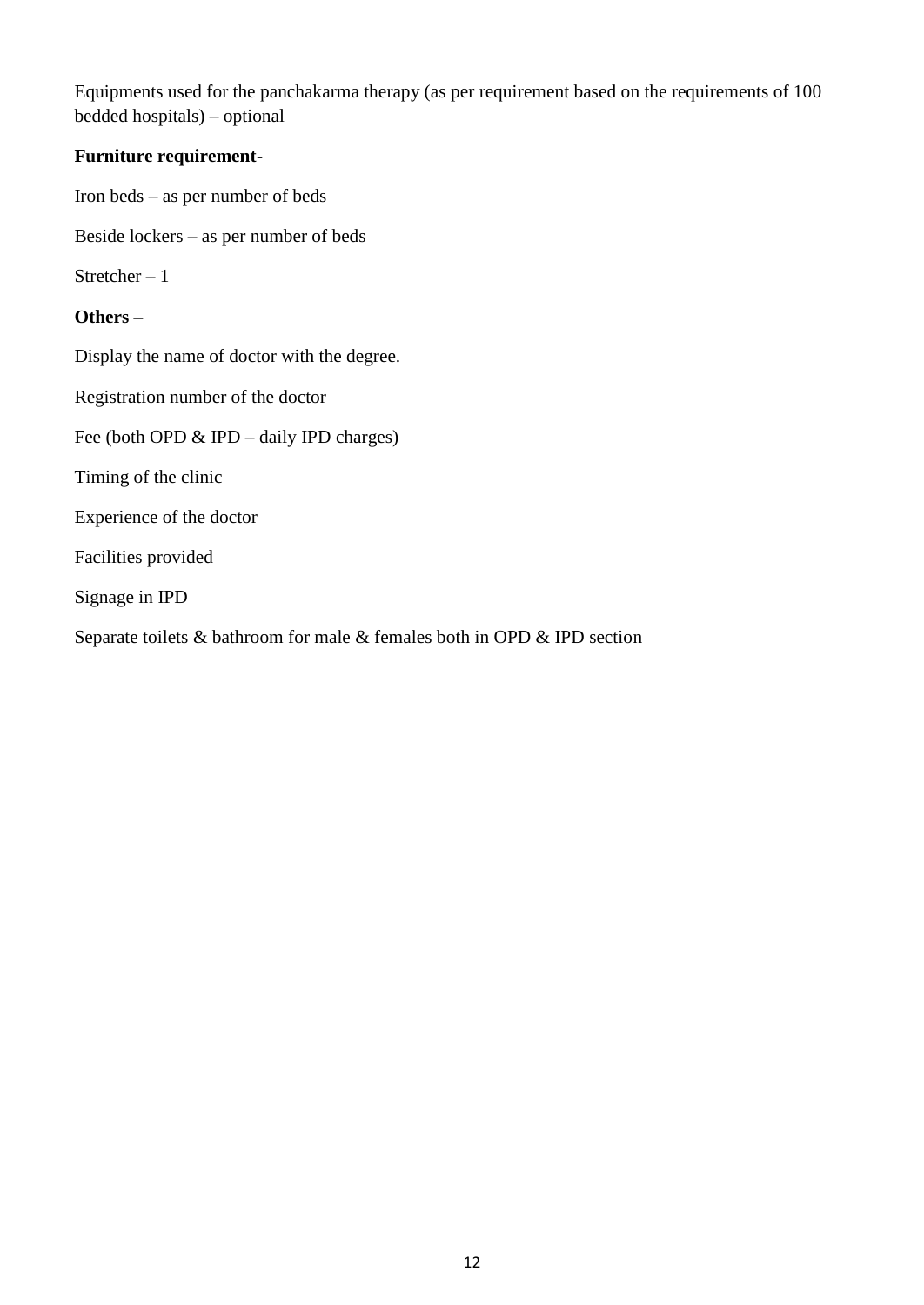# **51 – 100 BEDDED HOSPITAL**

#### **Physical infrastructure –**

Space requirement –

OPD – 1000 Sq. ft

IPD – 5000 Sq. ft

# **Human resource –**

Doctor  $-4 - 5$ 

Pharmacist  $-4$ 

Nurses - 5

Attendant  $-5$ 

Multipurpose worker  $-3$ 

Technical staff – optional (as per need of the hospital)

# **Equipments required –**

# **OPD –**

Stethoscope – One per OPD

B.P. apparatus – One per OPD

Torch – One per OPD

Thermometer – One per OPD

Tongue depressor – One per OPD

Weighing machine – One per OPD

# **IPD –**

Stethoscope – 3

B.P. apparatus  $-3$ 

Torch  $-5$ 

Thermometer  $-8$ 

Tongue depressor – 4

Weighing machine  $-1$ 

Enema pot  $-4$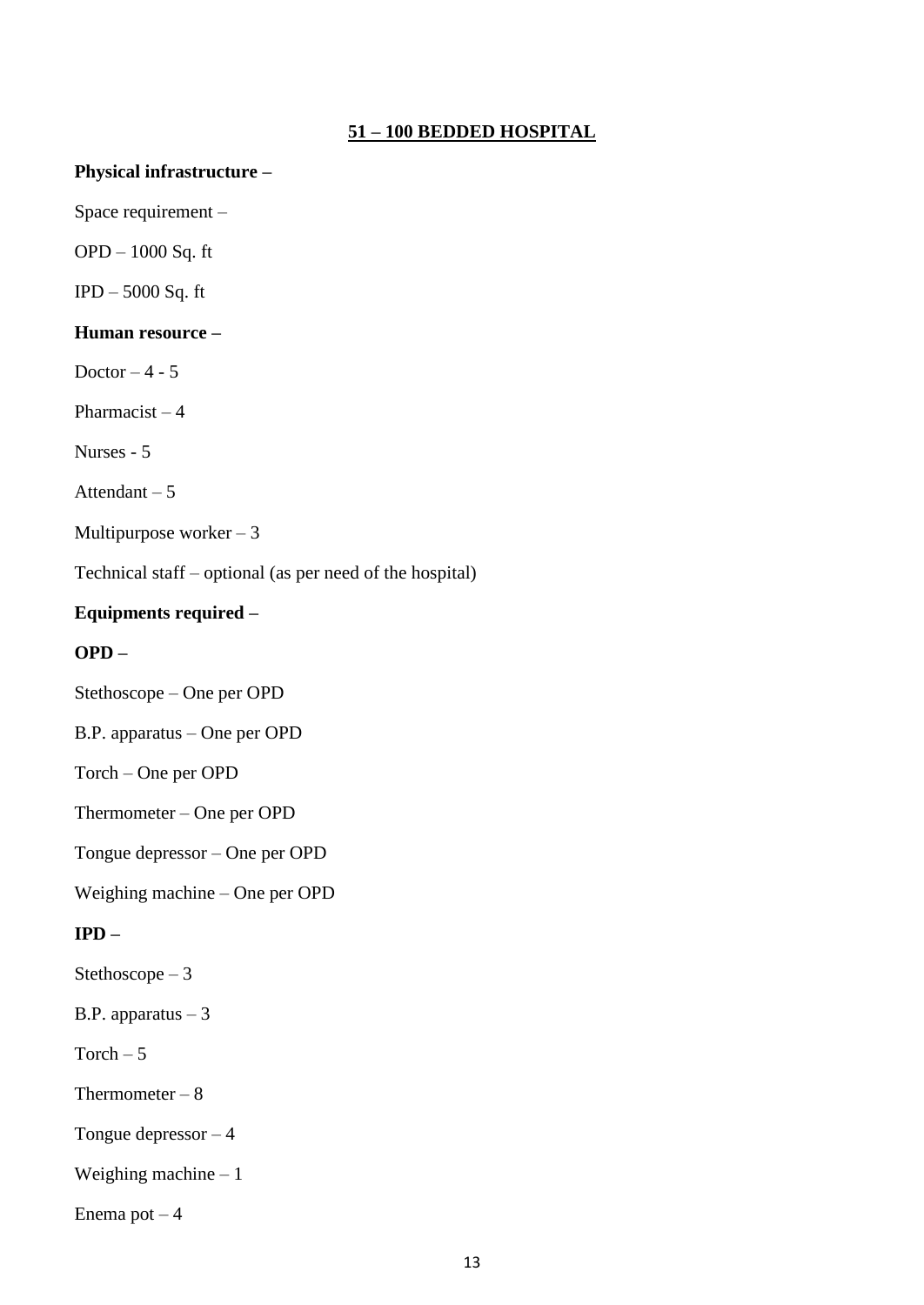#### $Tray - 2$

Equipments used for the panchakarma therapy (as per requirement based on the requirements of 100 bedded hospitals)

# **Furniture requirement-**

Iron beds – as per number of beds

Beside lockers – as per number of beds

Stretcher  $-1$ 

Furniture for panchkarma – as per need (based on the requirement of 100 bedded hospitals)

# **Others –**

Display the name of doctor with the degree.

Registration number of the doctor

Fee (both OPD & IPD – daily IPD charges)

Timing of the clinic

Experience of the doctor

Facilities provided

Signage in IPD

Separate toilets & bathroom for male & females both in OPD & IPD sections.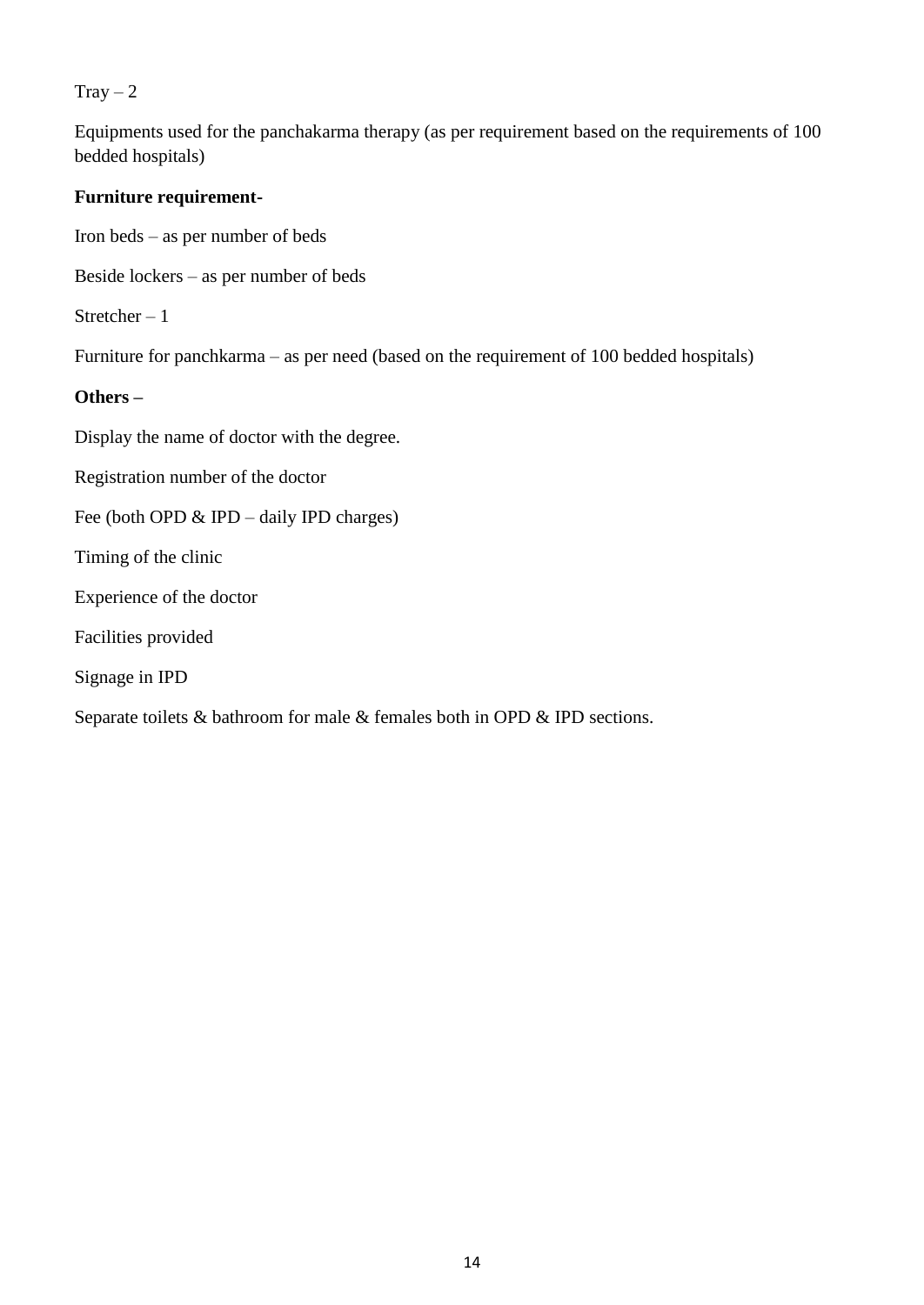## **HOSPITALS HAVING MORE THAN 100 BEDS**

#### **Physical infrastructure –**

Space requirement –

OPD – 2500 Sq. ft

IPD – 7500 Sq. ft

# **Human resource –**

Doctor  $-5 - 10$ 

Pharmacist  $-5$ 

Nurses - 5

Attendant – 5

Panchkarma technician – as per requirement

Multipurpose worker – 4

#### **Equipments required –**

#### **OPD –**

Stethoscope – One per OPD

B.P. apparatus – One per OPD

Torch – One per OPD

Thermometer – One per OPD

Tongue depressor – One per OPD

Weighing machine – One per OPD

# **IPD –**

Stethoscope – 3

B.P. apparatus  $-3$ 

Torch  $-5$ 

Thermometer  $-8$ 

Tongue depressor – 4

Weighing machine  $-1$ 

Enema pot  $-4$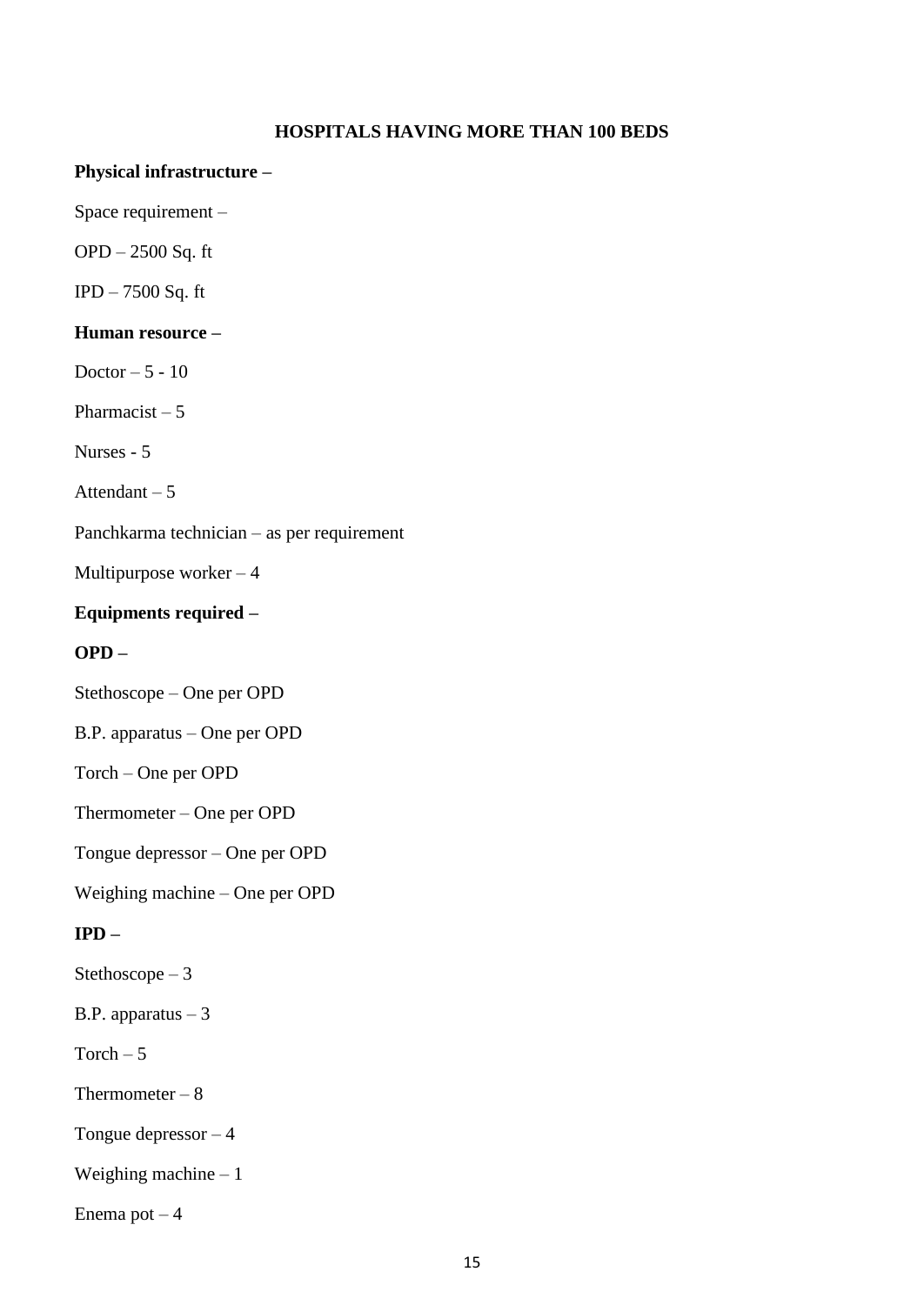## $Tray - 2$

Other equipments (List attached in annexure) **Furniture requirement-**Iron beds – as per number of beds Beside lockers – as per number of beds Stretcher  $-1$ Others – list attached in annexure **Others –** Display the name of doctor with the degree. Registration number of the doctor Fee (both OPD & IPD – daily IPD charges) Timing of the clinic Experience of the doctor Facilities provided Signage in IPD Separate toilets & bathroom for male & females both in OPD & IPD sections.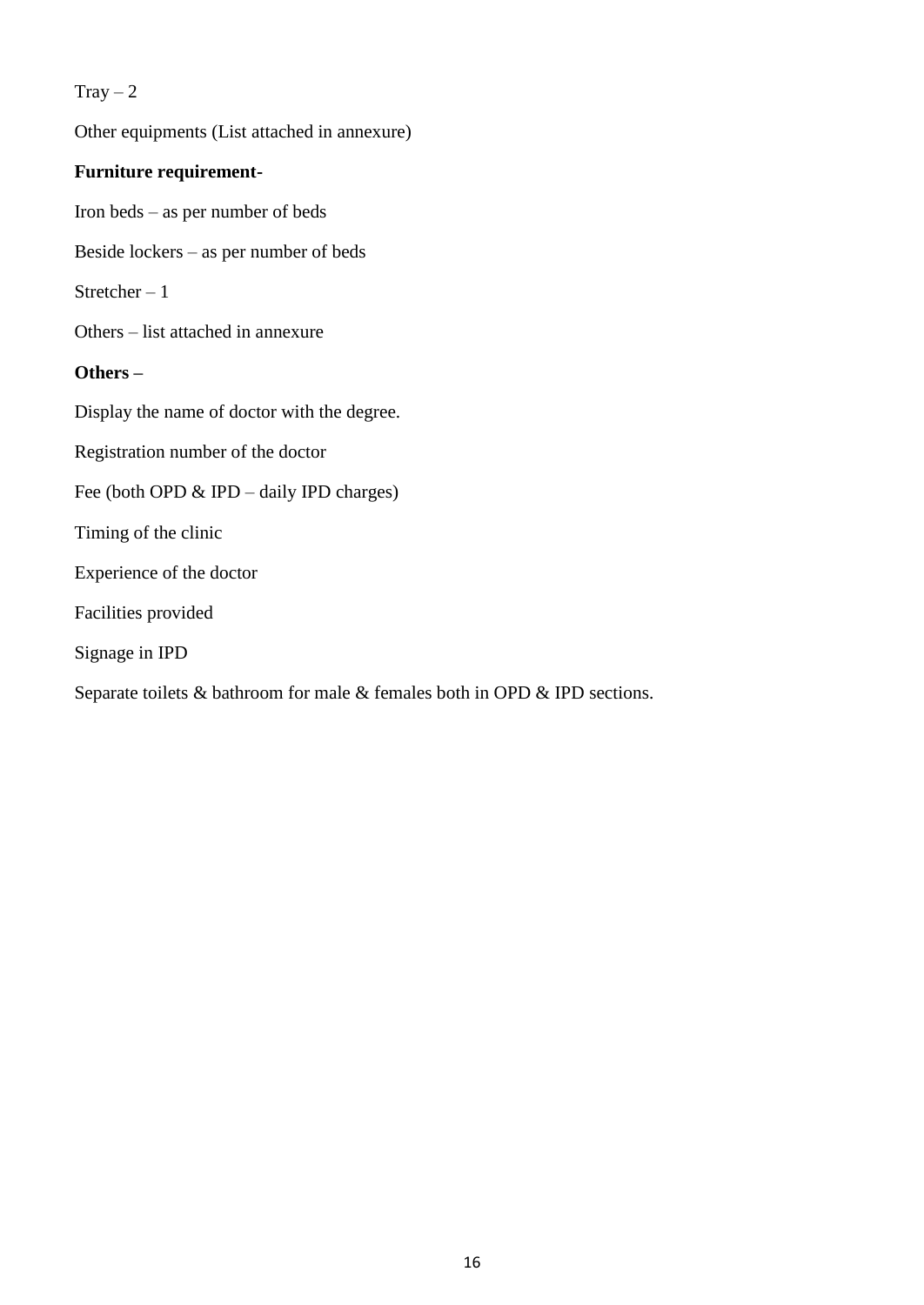# **TEACHING HOSPITALS**

All the teaching Hospitals must fulfill all the minimum standards as per the gazette notification of CCIM regd. no. D.L. 33004/99 no. 115 dated 22.04.2013 New Delhi.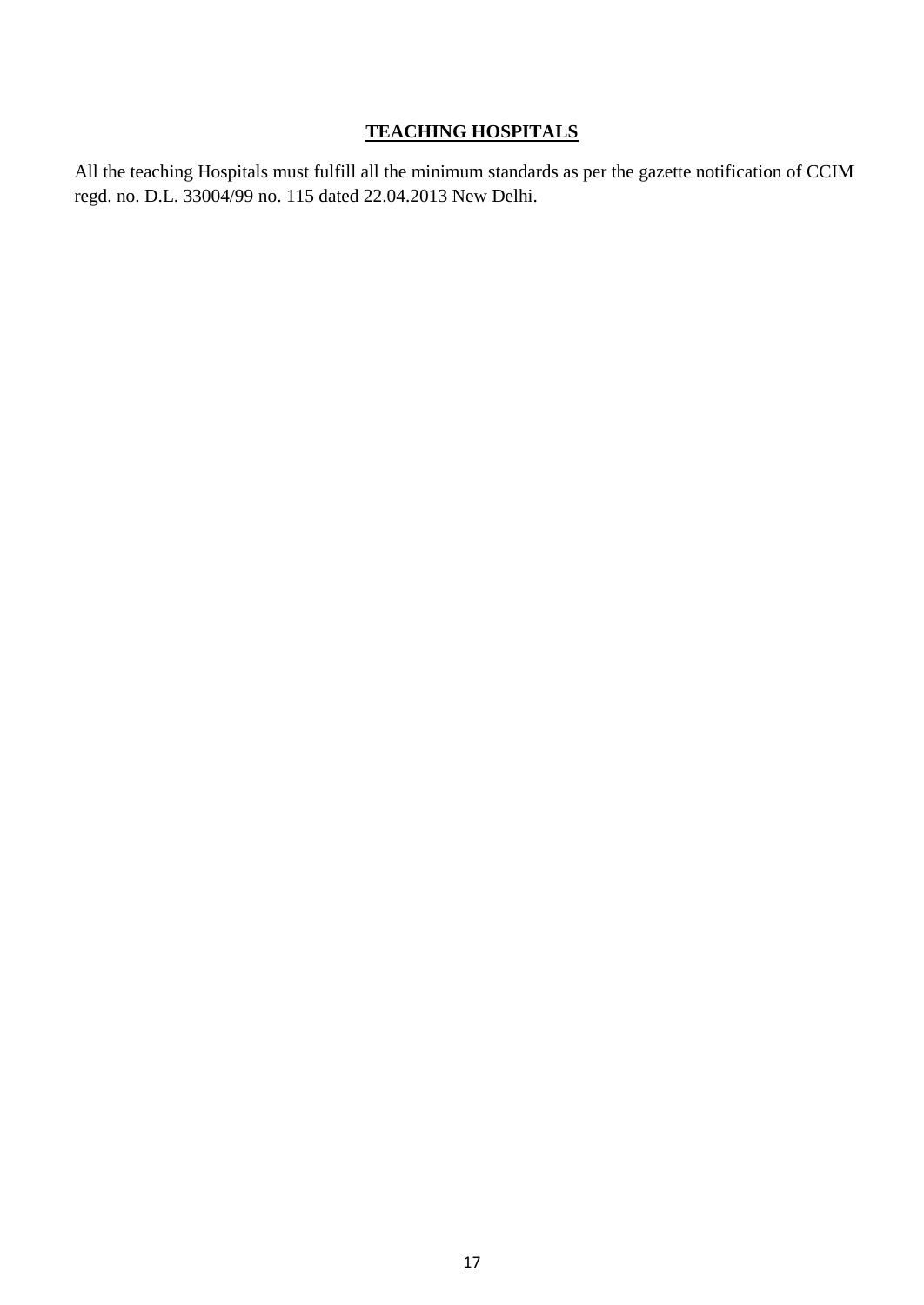## **General specifications for OPD –**

The basic infrastructure for an outpatient department for an Ayurvedic Hospital must have following sections –

- 1. Reception & waiting hall
- 2. Registration counter
- 3. OPD medical record room
- 4. Clinics / consultation room
- 5. Dressing room (mandatory for hospitals more than 50 beds)
- 6. Procedure room (mandatory for hospitals more than 50 beds)
- 7. Minor OT (optional but mandatory for hospitals more than 100 beds)
- 8. Dispensary (mandatory for hospitals more than 50 beds)

Other facilities which are required in the OPD are listed below –

- 1. Proper provision for drinking water and electricity
- 2. Toilet facilities for patients
- 3. OPD cafeteria (Optional)

# **1. Reception & waiting area –**

The space requirement for the reception & waiting area depends upon the hospital size. It is small for clinic with proper sitting arrangement of patients and attendants. It must be 50 Sq. ft. for every 10 beds.

For hospitals having more than 50 beds it must be situated at prominent place of entrance, good communicable. There must be a guide map for various OPD units along with the service unit display.

#### **Waiting area-**

Situated at main entrance at reception.

Subsidiary waiting area for the patients at each clinic, diagnostic & therapy rooms for hospitals having more than 5 OPDs.

Waiting area should be tiled floor with comfortable benches & chairs.

Waiting area can be used for health education.

Adequate toilet facilities as per the load of the patients. One urinal per 50 persons.

Public telephone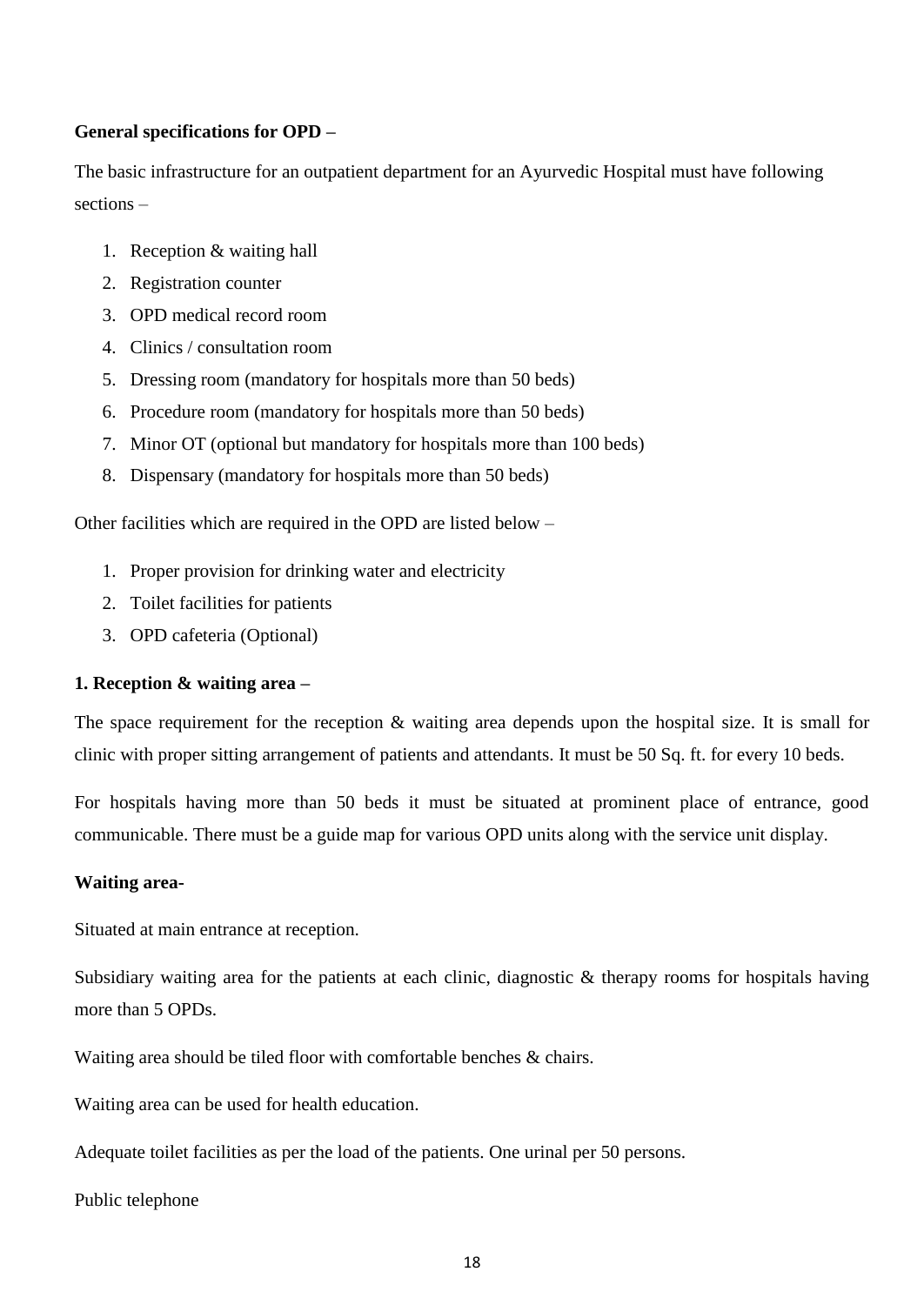Provision for wheelchairs & trolley.

It must have good drinking water facility & well illuminated.

### **2, 3.Registration counter & record room –**

For clinic it must be a small but for the large hospital it may have following requirement –

It is situated at one end of waiting area.

There must be clear distinction between registration counter & medical record room.

The medical record room requires minimum 100 sq. ft. space for medical records for the OPD for hospitals more than 50 beds where records of both OPD & IPD can be maintained.

### **4. Consultation & Examination rooms –**

Doctor chamber should have at least  $10x10$  sq ft chamber size with one chair, table for the doctor along with two chairs for the attendant of the patient, one stool for the patient. A examination table of 6x 3 ft. dimension. The teaching hospital can develop the consultation rooms in three small block. One for the PG scholar, one examination block and one consultation chamber.

**5.Dressing room –** A minimum of 100 sq. ft. space is required for the dressing in the hospital having more than 50 beds, however it is optional for the hospitals below 50 beds and clinic.

**6.Procedure Room -** This is required in the hospitals having more than 100 bed strength where agnikarma, kshara karma like procedures can be performed for the OPD patients. However this requirement is applicable for those hospitals who entertains such OPD patients in good numbers. The area depends upon the numbers of procedures.

**7. Minor OT –** A minor OT is needed for the hospitals more than 50 beds and 400 – 500 outpatient where many minor OPD surgical procedures as well as Kshara sutra application can be performed. The minimum area required for the minor OT is 100 sq.ft.

**8. Others –** The hospitals having more than 100 beds and having the outpatient number more than 500 can also develop specialty clinics such as Diabetic clinic, Skin clinic, Rasayana & Vajikarana clinic along with special therapy rooms for raktamokshana as per the space availability in the OPD blocks.

**9. Proper signage –** there must be proper signage in OPD which provides information of following to the visitors -

- OPD timings
- Various OPD clinic with the room number and services provided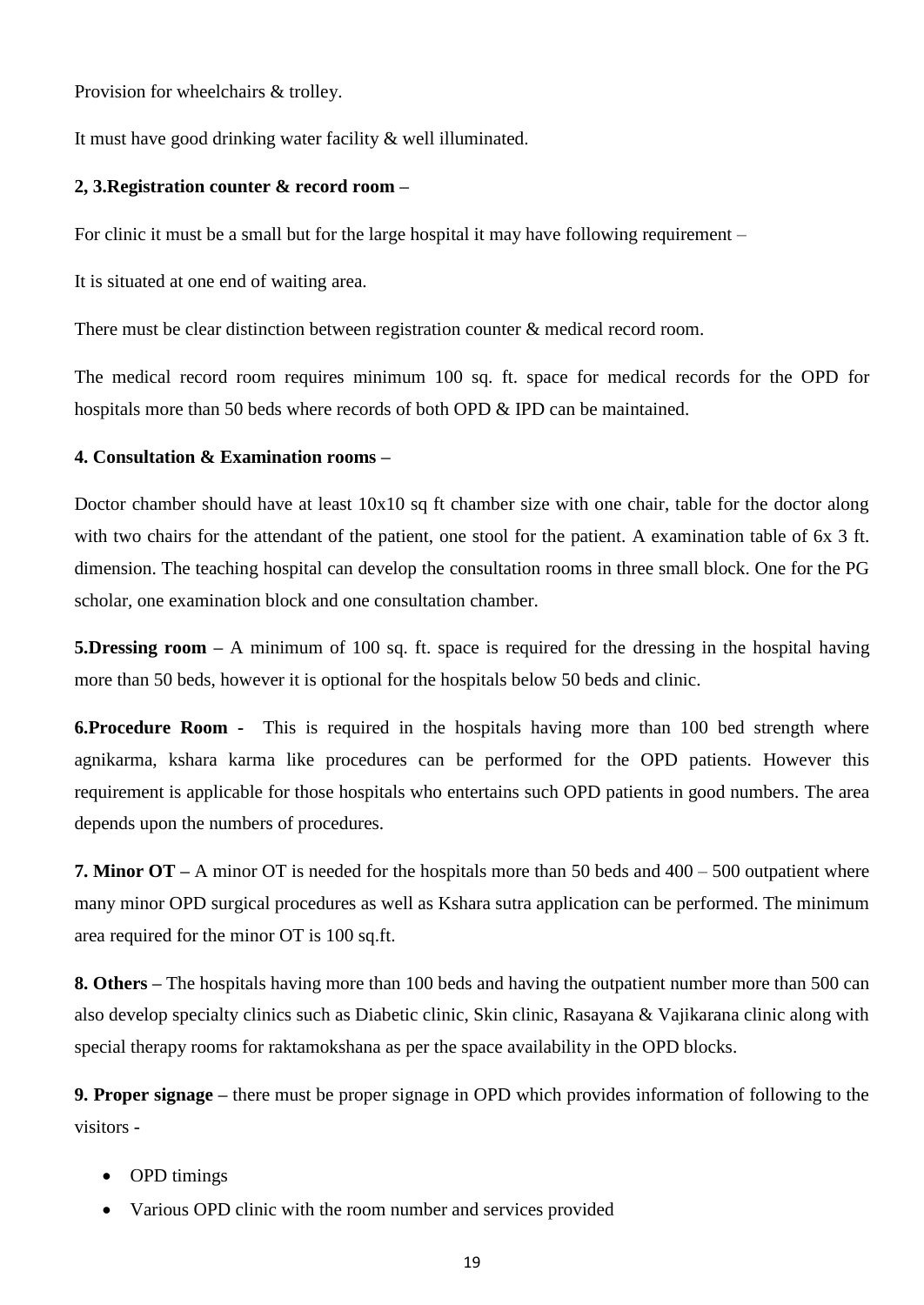- Directions of various OPD units
- Complaints & grievances
- Fee
- **Toilets**
- Cafeteria
- Facilities provided by hospital
- No smoking zone

### **General specifications for IPD –**

#### **Classification of ward accommodation** –

Primary –

- Bed accommodation
- Nursing station
- Treatment room

#### Secondary –

- Doctor's room
- Nurses' room
- Clean utility

#### Sanitary –

- Toilet block
- Dirty utility
- House keeper

#### Ancillary –

- Kitchen (required for hospitals having more than 50 beds)
- Day room
- Stretcher trolley

Area per bed must be 50 sq. ft. per bed with the minimum distance between two beds is 3.5 ft. and the minimum distance between two rows of bed must be 5 ft. one nursing station in between two wards with minimum of 100 sq. ft dimensions with one nurse for every 10 beds.

As a general guideline, in the case of Ayurveda specialty hospitals the facilities available should be commensurate and appropriate with the nature of services provided.

The services provided at the hospital shall be consistent with the principles of classical Ayurveda. In particular, diet lifestyle and basic treatment of diseases. Options offered to the patients shall be consistent with that expected from an Ayurvedic medical care facility.

Circulation area at least 200 sq. ft. per 25 beds. The doctors' duty room must have minimum of 100 sq. ft dimension.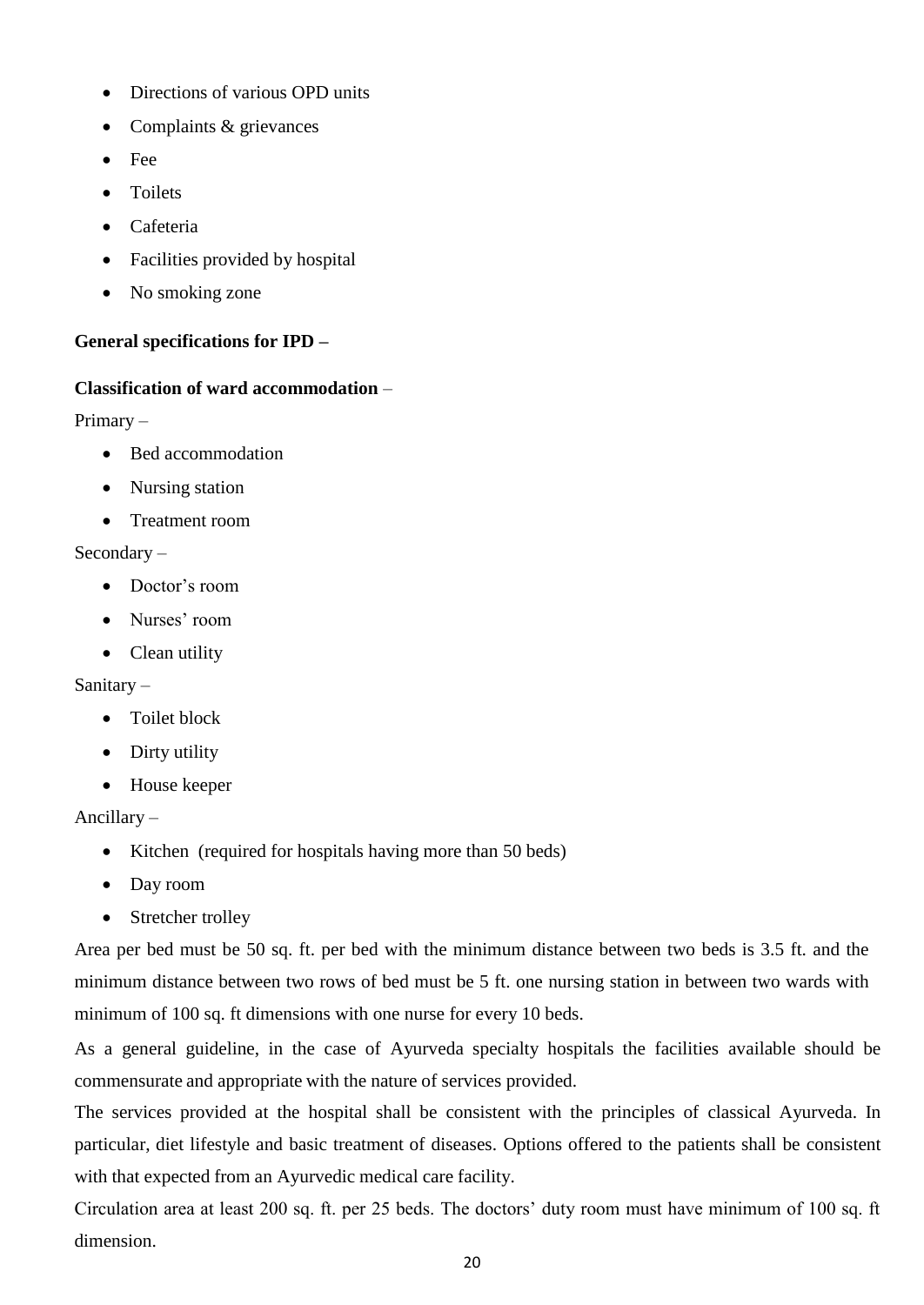**Operation theatre –** mandatory for the hospitals having more than 100 beds however it is optional for the hospitals below 100 beds.

Area  $-2700$  sq. ft.

Functional distribution –

- 1. Major OT with attach toilet & bathroom
- 2. Minor OT
- 3. Scrub room
- 4. Sterilization store
- 5. Equipment store
- 6. Recovery room

**Labour room –** 300 sq. ft for 100 bedded hospital with duty room. It is optional hospitals below 100 bed strength.

**Neonatal care room –** 150 sq. ft for 100 bedded hospital (Optional).

## **Panchakarma unit -**

**Area –** 2000 sq. ft for hospitals having 100 beds & more. However the hospitals having 51 – 100 beds the space requirement is appx. 1000 Sq. ft. and hospitals having less than 50 beds space requirement is appx. 500 Sq. ft. The hospitals having 25 beds or 10 beds can have the space as per the requirement however it is optional for hospitals up to 25 beds.

Specifications is listed below (Hospitals more than 100 beds) –

- 1. Snehana room male
- 2. Snehana room female
- 3. Swedana room male
- 4. Swedana room female
- 5. Shirodhara room male
- 6. Shirodhara room female
- 7. Vamana room male
- 8. Vamana room female
- 9. Virechana room male
- 10. Virechana room female
- 11. Basti room male
- 12. Basti room female
- 13. Panchakarma therapist room
- 14. Store room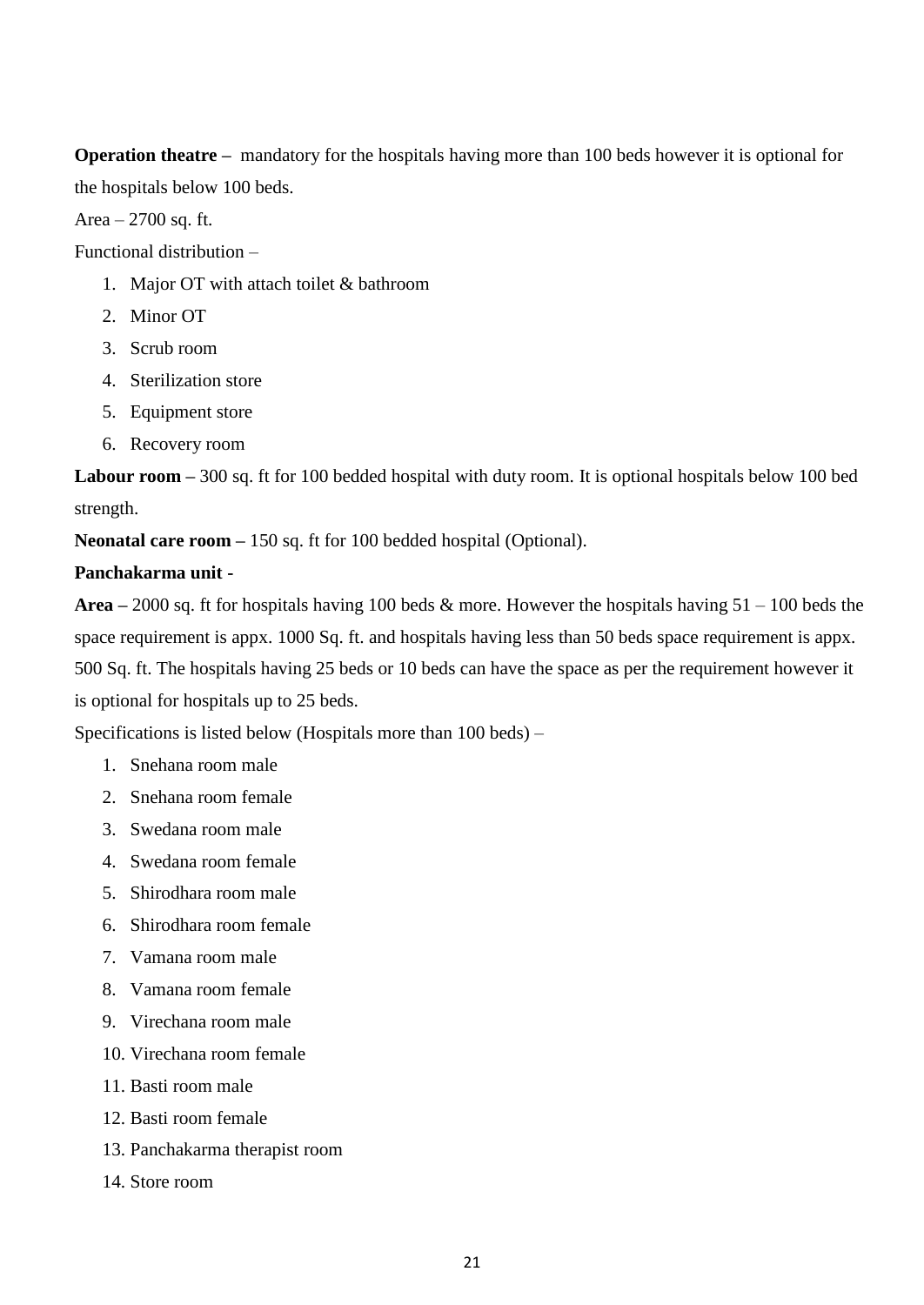## **Auxiliary Functions –**

#### **Central laboratory –**

Central lab must be located at where easily accessible for all and ideally in between OPD & IPD.

It may have the facility of clinical pathology, microbiology, biochemistry and histopathology.

There must be separate sections for collection, media preparations, sterilization & storage.

There must be provision of waiting area, toilet facilities and result distribution counter.

The area required for the central lab must be 1200 sq. ft. for the hospitals having more than 100 beds while for the hospitals having more than 50 beds the minimum area is 150 sq.ft. the hospitals below 50 beds it is optional. They can tie up with labs.

#### **Radiology –**

The minimum area required for the X-ray unit is 150 sq.mt. for hospitals having more than 100 beds. It is optional for the hospitals below 100 beds.

The space can be functionally divided into radiographer room, X-ray room, dark room, drying room, waiting area and report distribution area. An X-ray record room is required in the teaching & training hospitals.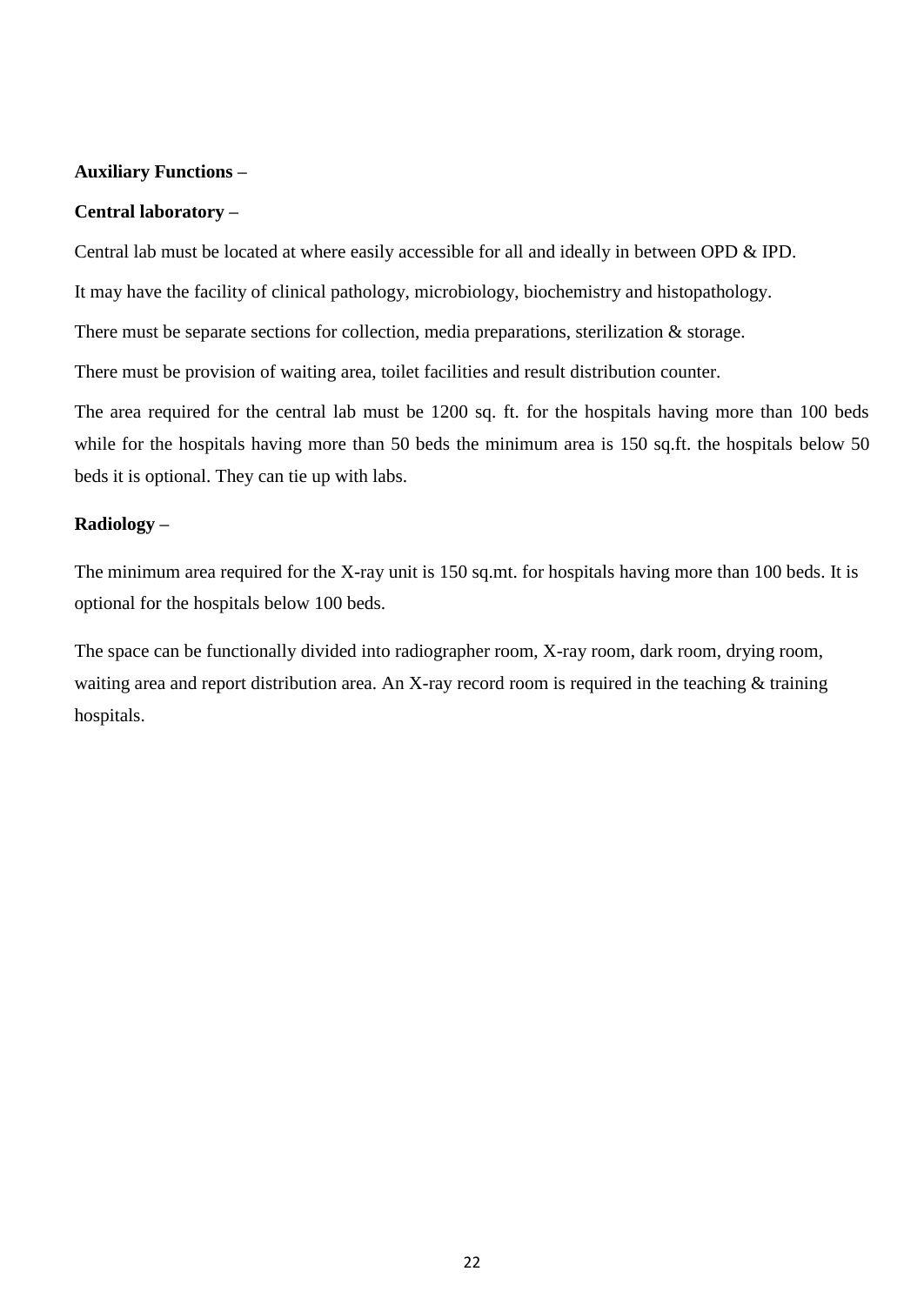#### **Support services & supply**

The hospitals having good outdoor and indoor setup for the management of various ailments of the society cannot perform to the expectation of the society if its supportive services  $\&$  supply are not up to the mark. So it is necessity for a good hospital or the small clinic setup that they must have excellent support services. The support services comprises following details –

- Dietary services
- Water supply
- Electricity
- Toilet facilities
- Laundry service
- Housekeeping & sanitation
- Medicine preparation area
- Ambulance services
- Circulation
- Medical records
- Waste management

#### **Dietary services or kitchen –**

Kitchen is necessary for the hospitals having more than 50 beds as it is mandatory to provide food the patients admitted in the hospital. Ideally kitchen should be situated at the ground floor but if it is situated in the first floor than the ground floor beneath should be used as kitchen.

The area of the kitchen should be 250 ft. for 50 bedded hospitals and 500 sq. ft for the hospitals having 100 or more than 100 beds.

## **Water supply –**

Water supply is essential component of the any hospital. Water closet in IPD is minimum one per 12 beds.

#### **Electricity –**

Electricity should be at least 3 hours backup or generator for critical areas. Hospitals having more than 100 beds must have their power substation. The minimum area for power substation is 80 sq. mt.

**Toilet facilities –** Separate toilets and bathrooms for both male & female patients as per the bed strength of the hospital.

**Laundry services -** The term linen and laundry services includes the laundering of linen, storage of clean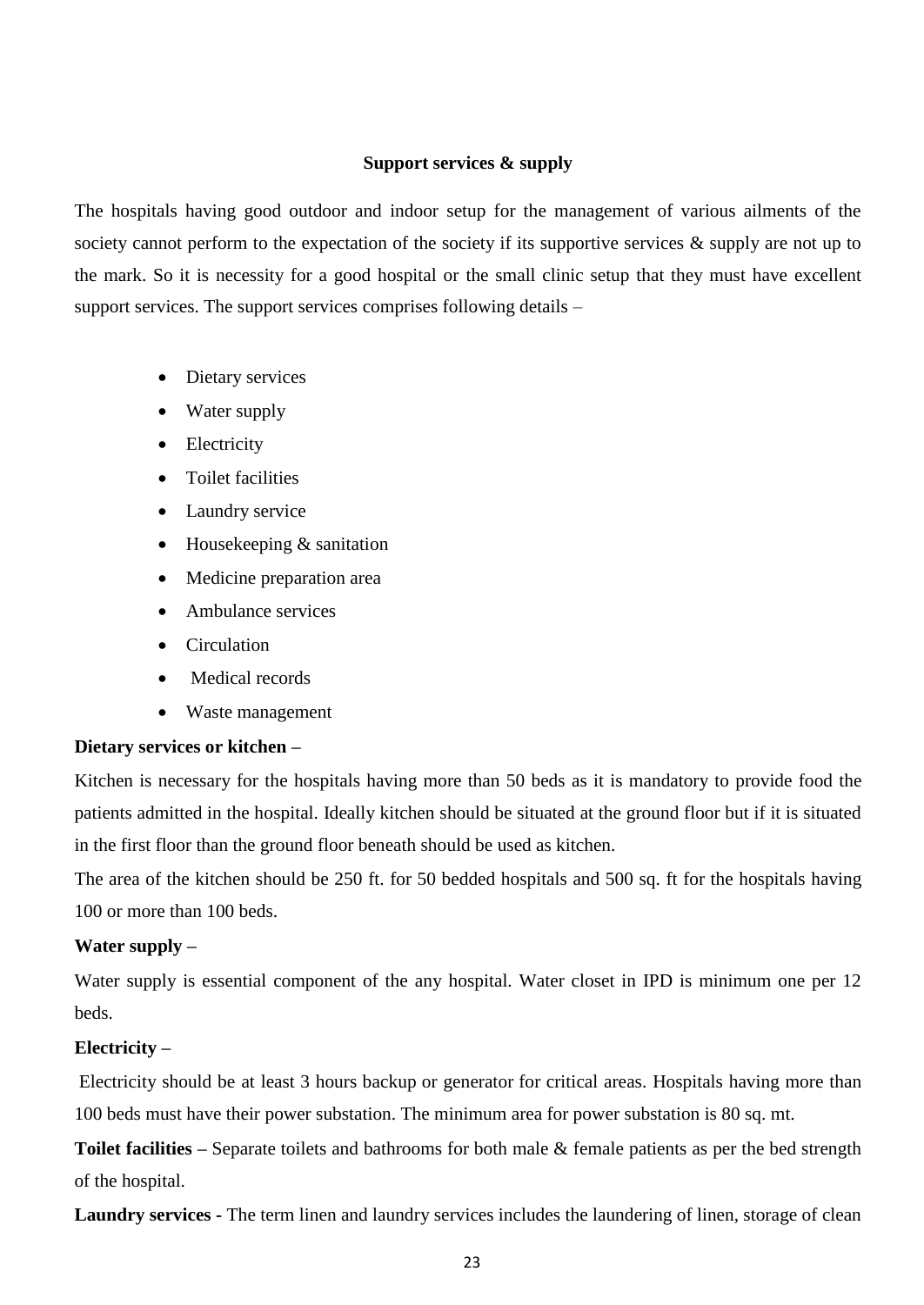linen and repair and replacement of all linen. The service therefore, has two components –

- 1. The laundry component responsible for efficient laundry operations.
- 2. The linen management component comprising procurement, classification, holding, distribution, repair and replacement of linen.

The linen used in the hospital can be classified into general purpose linen, patient body linen, bed linen and OT, labour and procedure room linen.

Linen requirement bed sheet 3 per bed, pillow cover 3 per bed, blanket 1 per bed with 20% extra.

Housekeeping & sanitation – maintenance of wards, cleaning of ward area are functions of housekeeping staff of hospital. In places where sewage disposal system is available the hospital sewage is directly disposed of into such as central system.

**Medicine preparation area -** A room that is minimum 100 sq. ft is required (optional for the hospitals below 50 beds & necessary for the hospitals more than 50 beds.

**Ambulance service –** The hospital more than 100 beds must have one ambulance.

#### **Circulation route –**

The circulation route is of two type internal  $\&$  external circulation. The internal circulation comprises stairs, ramps, steps and corridors. Corridors must be more than 8 ft. in any hospital with IPD.

#### **Parking -**

One parking per 5 beds desirable for the hospital. The area of the parking depends upon the load of the outpatient & inpatient number. There must be separate parking area for the employees and staff.

#### **Security –**

Security of the hospital premises is essential part, for the security concerns there must be security personals deputed in the hospital. The hospital can hire a security service agency which is responsible for the security of the hospital infrastructure as well as the patient's assets. The monitoring of the visiting hours of the hospital and the public influx is also the responsibility of the security agency. The total number of security deployed in the hospital is depends upon the size of the hospital.

#### **Waste management –**

Incidences of inappropriate hospital waste disposal and the fear of HIV & other infections have drawn medical attention to hospital waste management practices. Any good waste disposal system should be planned for –

- 1. Good appearance
- 2. Safety
- 3. Pest control
- 4. Odour control
- 5. Public health safety

In general classifications of the waste from the final disposal point of view are –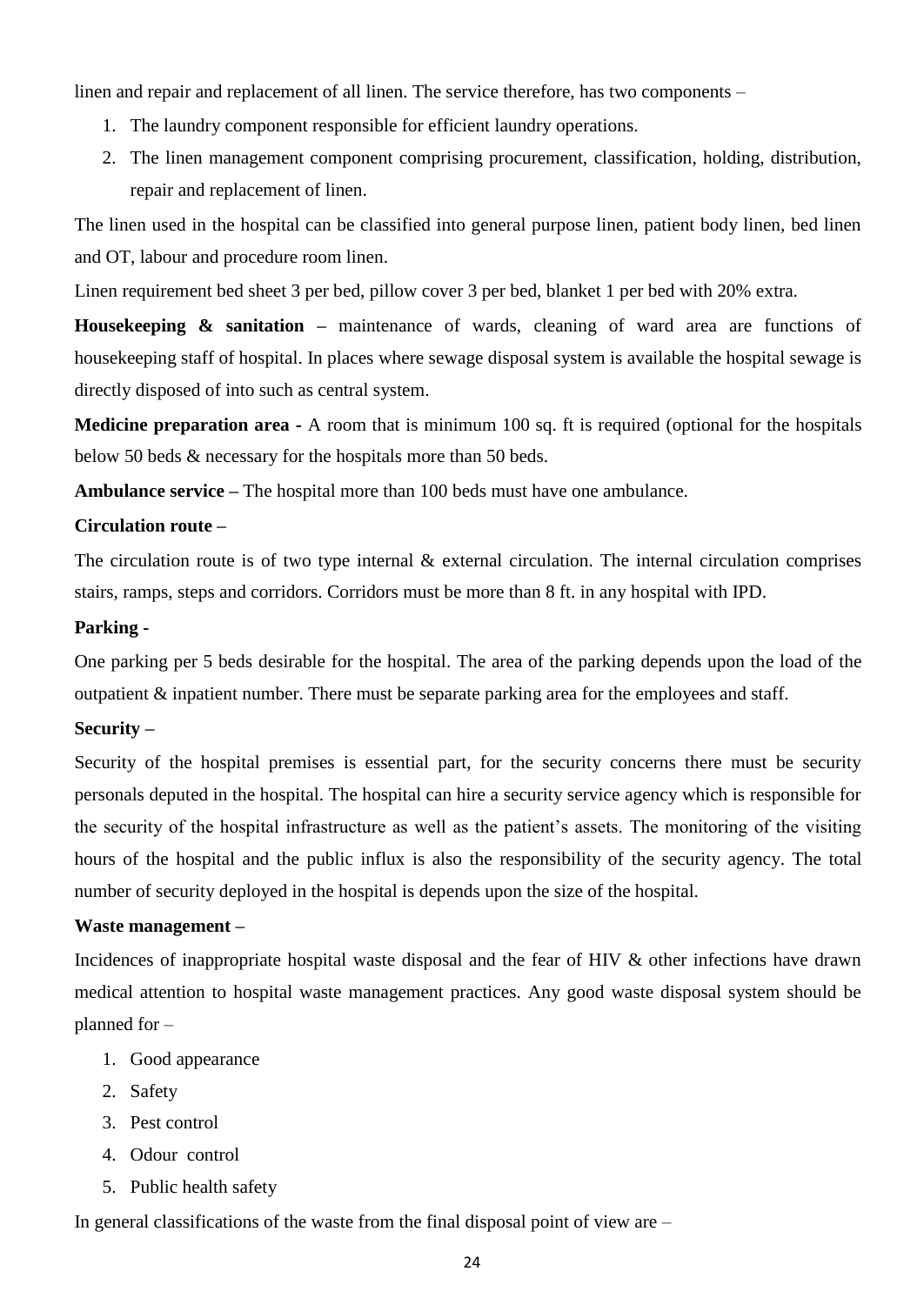- Type 0 waste (Trash) such as paper, cardboard cartons, wooden boxes etc.
- Type 1 waste (Rubbish) such as wood scrap, paper and floor sweeping.
- Type 3 waste (Refuse)
- Type 4 waste (garbage)
- Type 5 waste (pathological)

# **Biomedical waste –**

Category no. 1 – human anatomical waste such as human tissue, organs, body parts.

Category 2 – animal waste

Category 3 – microbiology & biotechnology waste such as waste from lab cultures, stocks or specimens

Category no. 4 – waste sharps such as needles, syringe, blades, glass etc.

Category no. 5 – discarded medicines

Category no. 6 – items contaminated with blood and body fluids including cotton, dressing, beddings

Biomedical waste must be segregated, disposed and transported through colour coded plastic containers and send to the near biomedical disposal unit.

# **Legal & statutory requirements –**

# **List of statutory compliance –**

- Authorization under biomedical waste rule 1998 for management and handling of biomedical waste.
- No objection certificate from competent fire authority.
- Vehicle registration certificate for ambulance.
- Right to information act.
- Consumer protection act
- Clinical establishment act 2010.

# **Legal aspects –**

- Societies registration act 1860
- Consumer protection act
- Drug & cosmetic act
- Patients' bill of right
- Medical negligence
- Drug handling
- Hospital infection
- Anesthesia given with proper  $&$  valid consent.
- Invasion of privacy
- Handling of medical records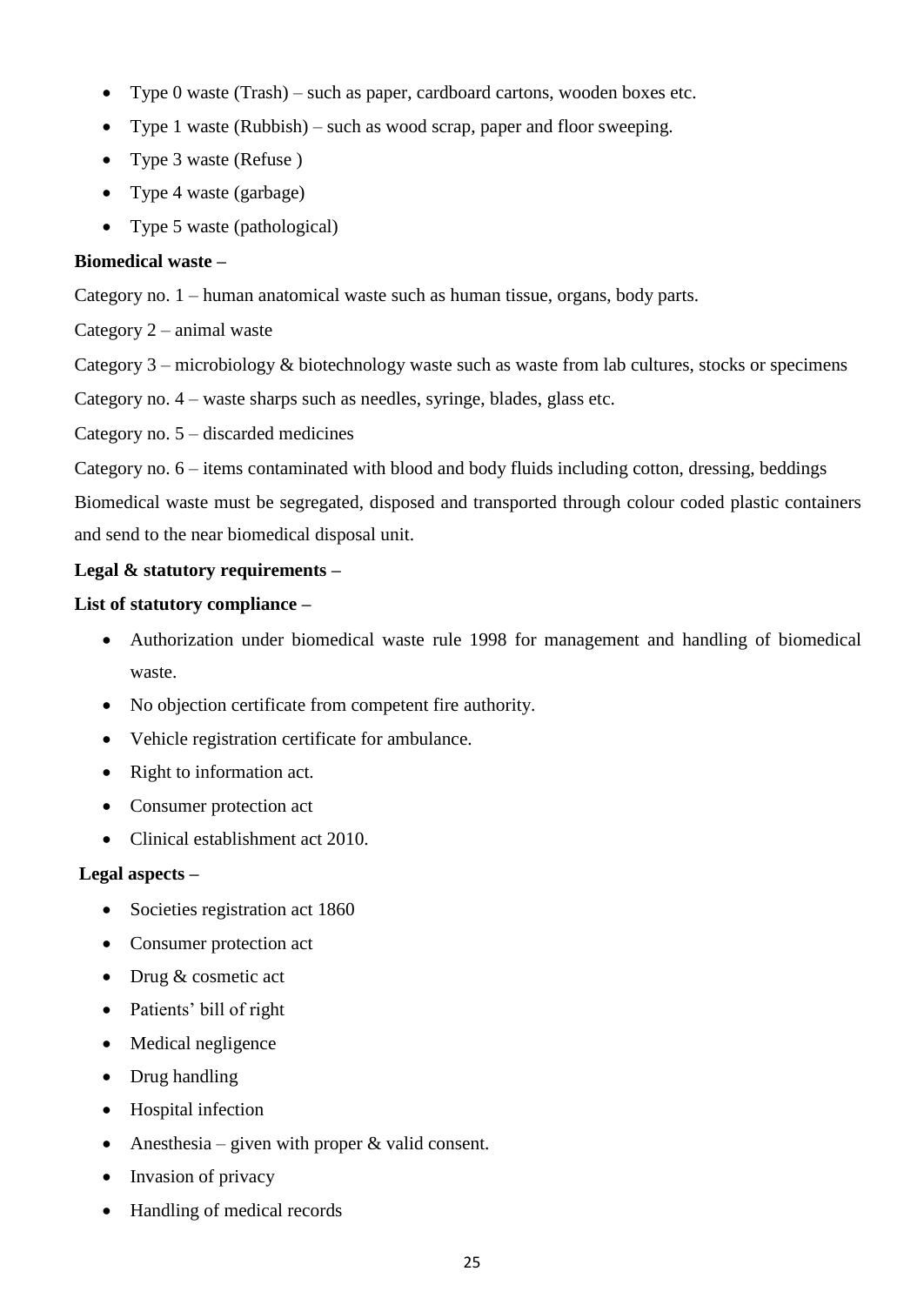## **Records maintenance & reporting -**

#### **Medical records –**

The medical record of the hospital has following documents –

- 1. A clinical document
- 2. A scientific document
- 3. A administrative document
- 4. A legal document

The characteristics of good medical must be complete, adequate and accurate. Medical record must be properly organized & all the documents are placed safely. Each record should be identified by indexing the record as alphabetical, numerical, serial unit and terminal digit. The record must be placed in the file which is placed in a cabinet. There must be segregation of the cabinet for the medico legal record, admission record, birth & death records etc.

Retention of records is necessary for the need of the patient is up to 7 years, for medico legal record up to 7 years.

Computerization of the medical record – very useful for the followings

- a. Location monitoring
- b. Automatic assignment
- c. Improved procedures for generating the admission, discharge, birth, death and other records.

#### **Reports – (mandatory for the hospitals having more than 100 beds & teaching hospitals)**

- Average daily census ward wise, specialty wise
- Average length of stay
- Bed occupancy rate
- Bed turnover rate
- Outpatient clinics number of new cases, number of repeat cases, specialty wise break up, Unit wise break up of cases
- Left against medical advice (LAMA) rate
- Number of X-Ray done OPD, IPD
- Number of laboratory investigations
- Number of surgical operations
- Number of panchakarma done break up of various procedures for OPD  $&$  IPD
- Number of delivery done along with other gynecological procedures.
- Numbers of para surgical procedure done in the breakup of agnikarma, jalaukavcharana etc.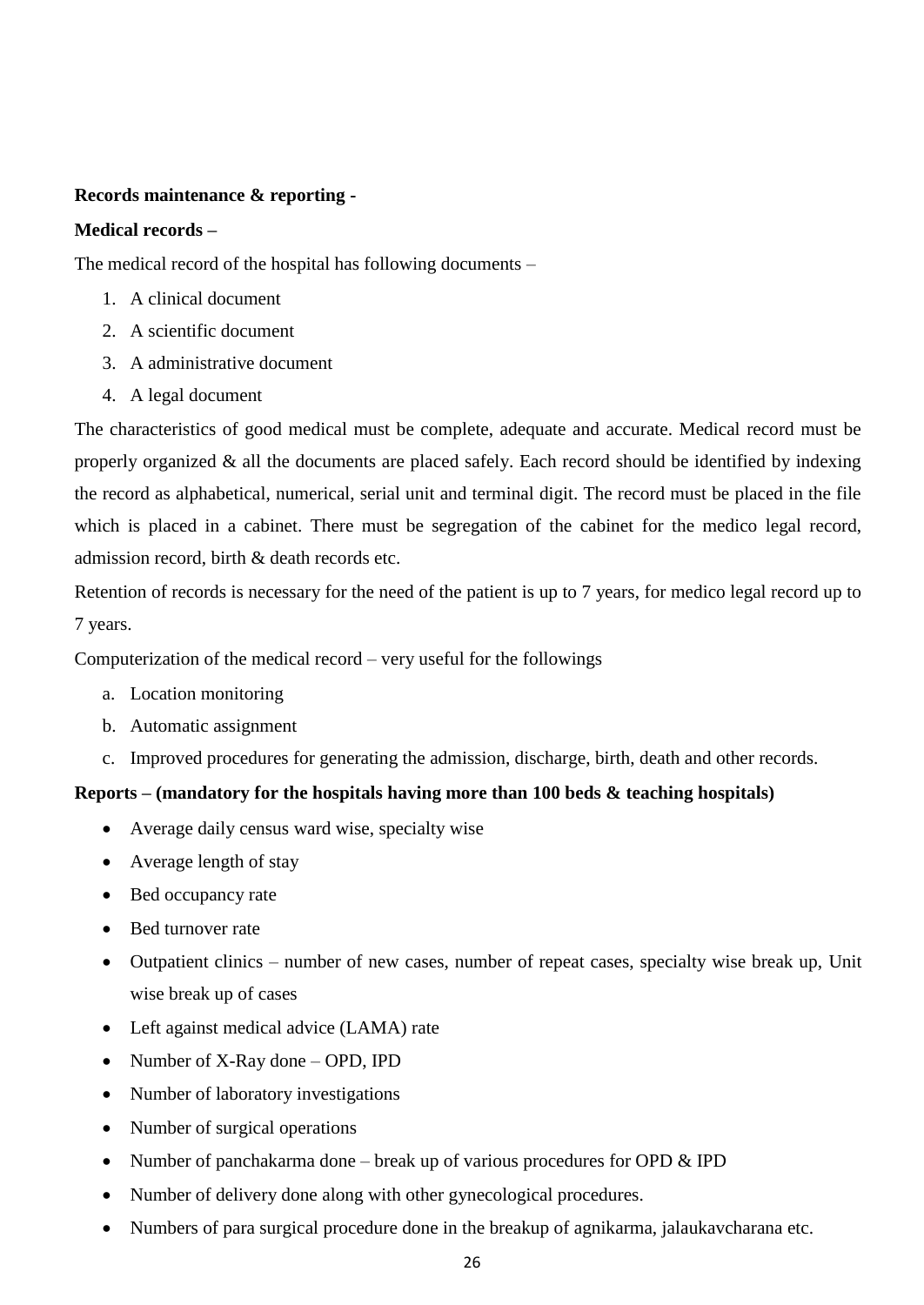#### **Hospital Infection control measures –**

- 1. Aseptic techniques
- 2. Segregation of contaminated instruments
- 3. Disinfection practices
- 4. Sterilization practices
- 5. Isolation facilities
- 6. Precautions for staff
- 7. Hygienic dietary practices
- 8. Aseptic & standard panchakarma procedures.
- 9. Aseptic leech therapy

### **Material management –**

Operative goals of material management are –

- 1. Optimum material acquisition
- 2. Optimum inventory turnover
- 3. Good vendor relationship
- 4. Material cost control
- 5. Effective issue & distribution
- 6. Elimination of losses & pilferage.

The material management functions caters to planning for material, its demand, estimation, procurement, stocking and issue to ensure the availability of right material, right quantity, at right time, at right price, from right source and in least cost.

The purchasing procedure involves value analysis, rate contracts. Purchase order with supplier's name, quotation, description of material, price with total value. The store must ensure the received item verified as per order with the proper receipts. The central store of the hospital should have good atmospheric condition & good lighting. It must be well organized making effective use of the space with adjustable, fixed location racking system. There must be allocation of space of various varieties of items stored. Store record should be maintained in the stock register with issue register and disposal register.

**Engineering services –** Area of the engineering services are -

- Electricity supply to the hospital.
- Water supply
- Repair
- Maintenance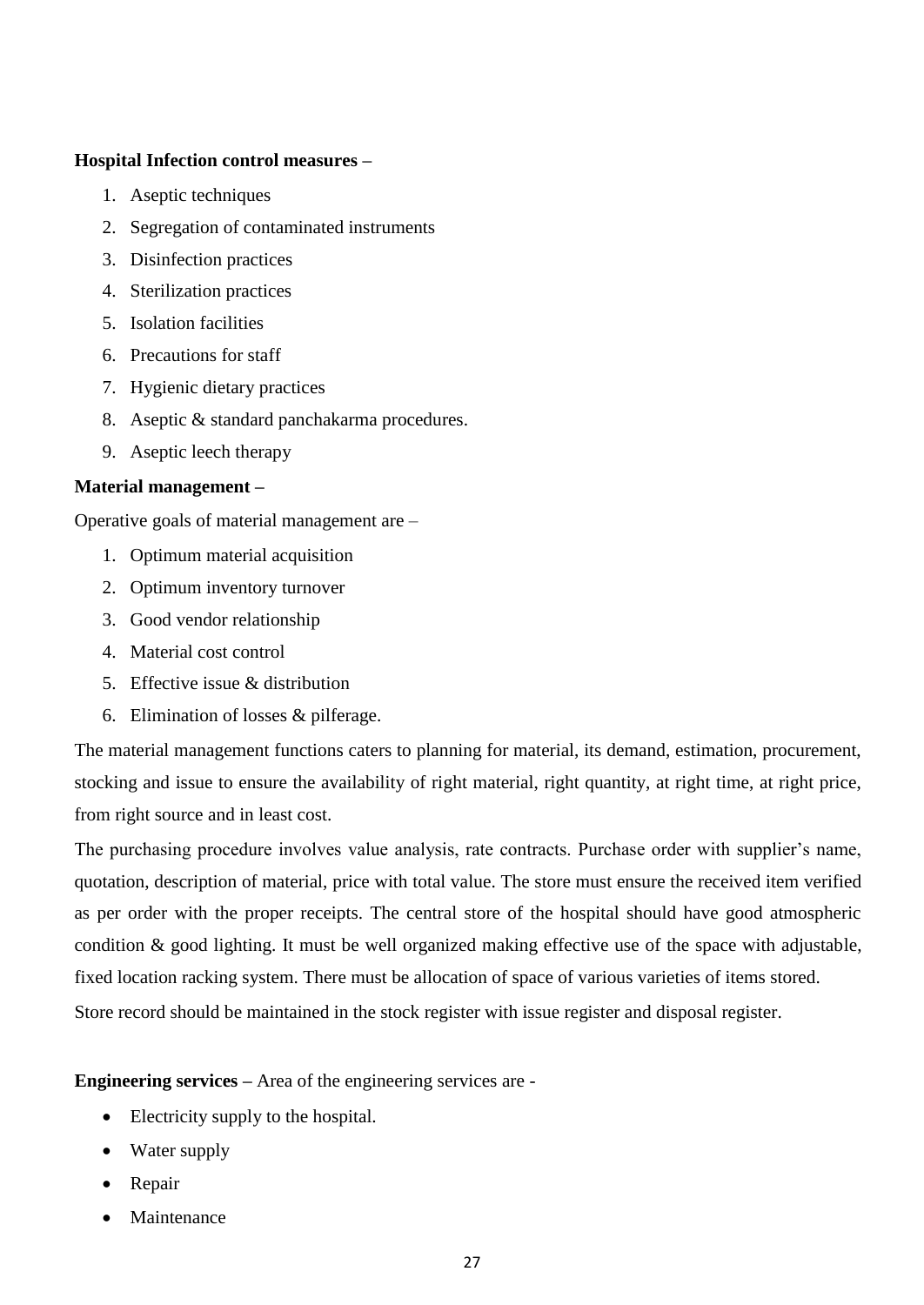• Expansion

# **Others -**

Ayurvedic specialty hospital, hospital attached with medical education or apex hospitals of Ayurveda can extend their services to the population by developing specialty clinics like Diabetic, cardiovascular, dermatology, respiratory, geriatric, neuromuscular etc. They can also develop separate panchakarma unit for balroga. In indoor they can develop deluxe and private ward as per the influx of patients.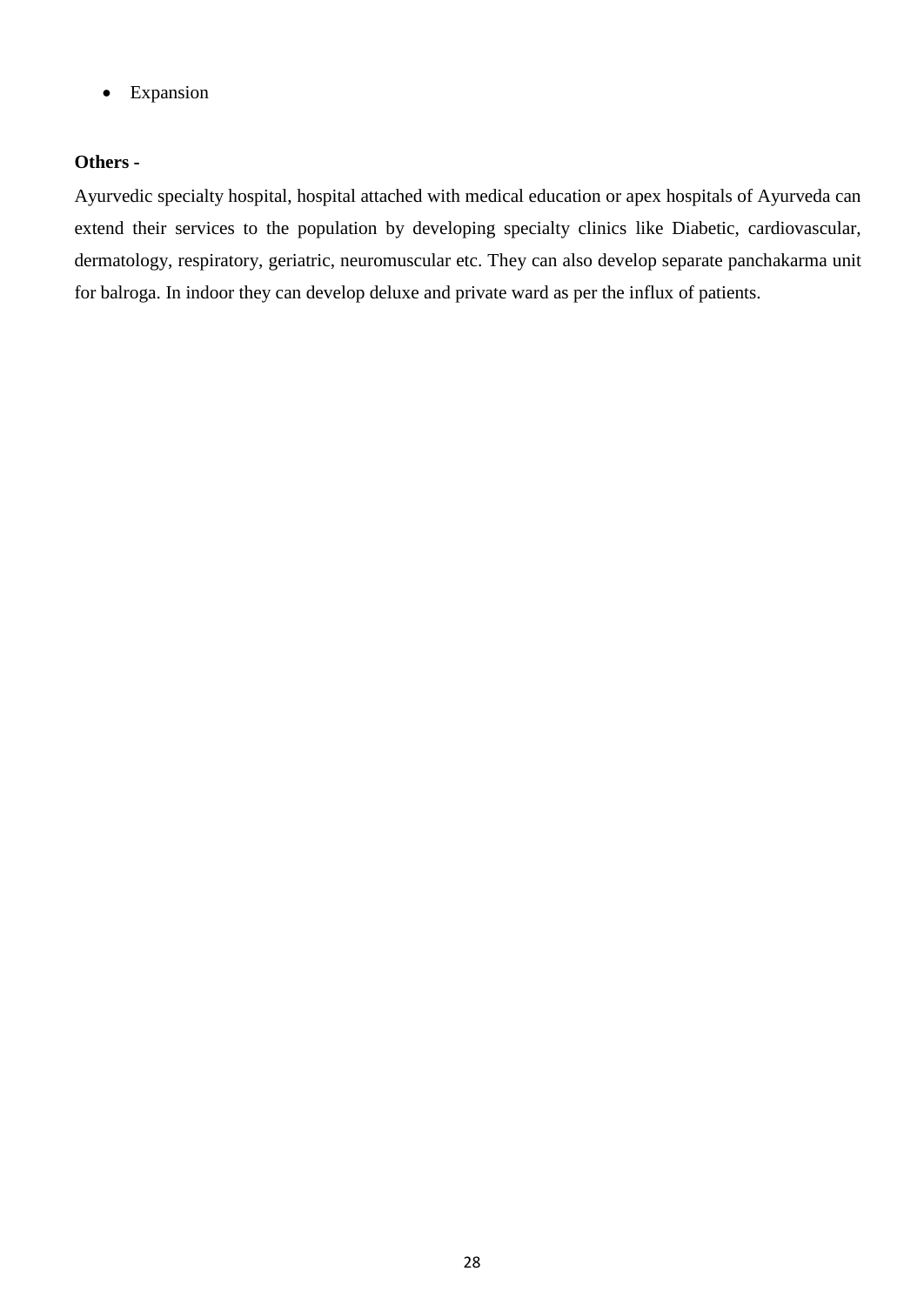# **HUMAN RESOURCE**

# **Essential OPD Staff for 100 bedded hospital -**

- 1. Physicians All teachers of clinical and other subjects.
- 2. Causality Medical Officer 3 (where Atyayik department exists)
- 3. Vaidyas (OPD) In charge 2
- 4. Kalpak/Pharmacist 4 (upto 100 patients daily) one for every additional 50 patients.
- 5. Nurse 2
- 6. Dresser 2
- 7. OPD Attendant 3 in addition to Departmental attendants
- 8. Clerk (Registration & Record) 2
- 9. Sweeper 2 or on contract basis

### **IPD staff for 100 bedded hospitals –**

The minimum staff required in a 100-bed non-teaching hospital, liable to be increased proportionately in accordance with bed strength, shall be as given below.

- 1. Medical Superintendent
- 2. Dy. Medical Superintendent
- 3. Consultant Physicians- depending on scope of services offered by the hospital
- 4. Resident Medical Officer
- 5. Nursing staff, Panchakarma technicians as per General Structural standards
- 6. Consultant Dietician (Ayurvedic )
- 7. Canteen staff- Cook and minimum 1 helper for every 50 patients & bystanders served
- 8. All other staff- commensurate in number and availability, for scope of services offered by hospital, and to fulfill the quality of service standards stated in the quality management system of the hospital.

Details specifications of staff for 100 bedded hospital is as given below -

| Sl. | Post                          | Requirement                                                                             |
|-----|-------------------------------|-----------------------------------------------------------------------------------------|
| No. |                               |                                                                                         |
|     | <b>Medical Superintendent</b> | Principal or Dean as ex-officio.                                                        |
| 2.  | Deputy Medical Superintendent | Full time regular incumbent with postgraduate<br>qualification in a clinical specialty. |
| 3.  | Consultants                   | Teachers of clinical departments including                                              |
|     |                               | Swasthavritta and Yoga Department.                                                      |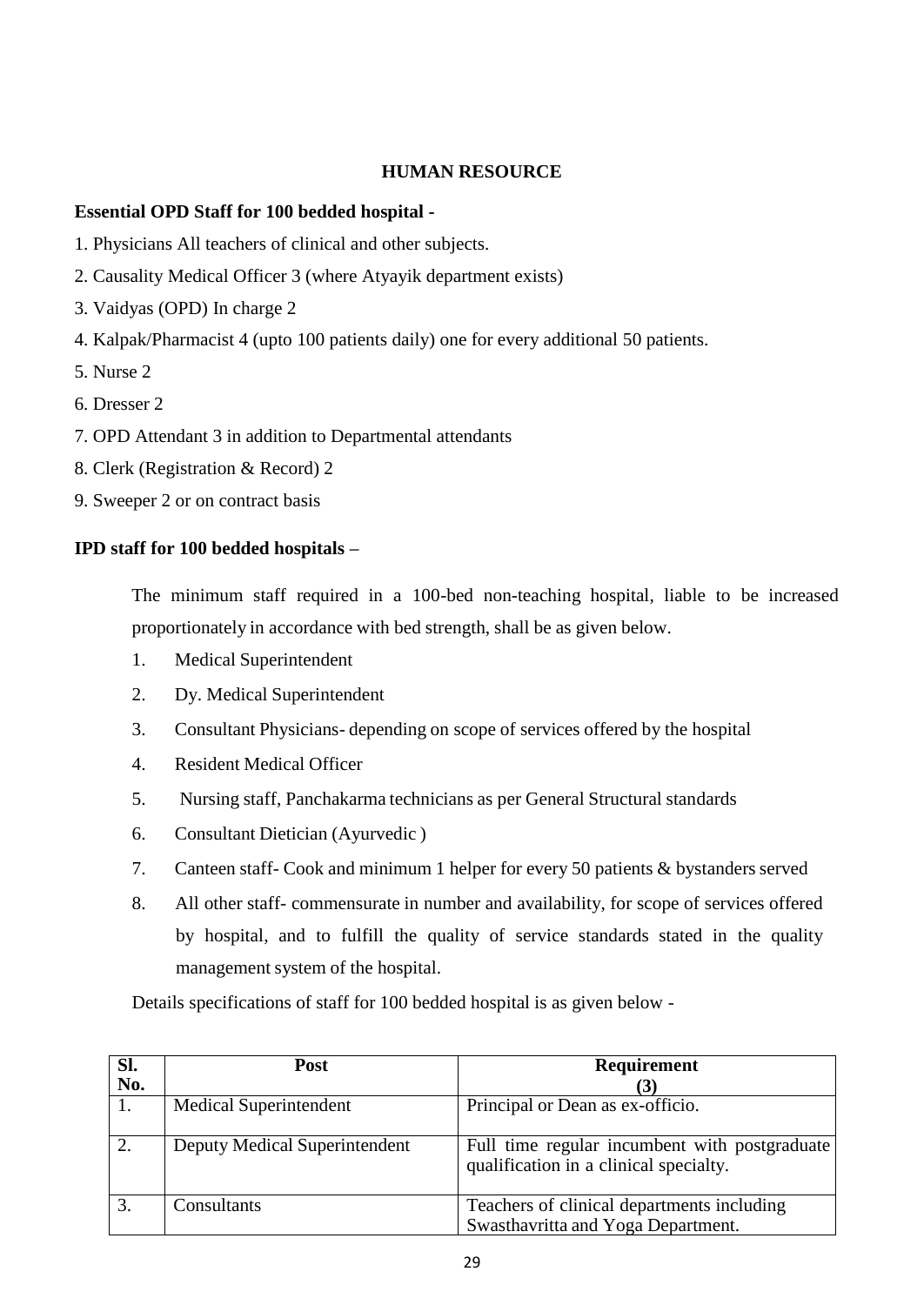| $\overline{4}$ .                   | Casualty Medical Officers                                                             |     | 4 (2 Ayurveda and 2 Allopathic on<br>contract)                                                    |  |
|------------------------------------|---------------------------------------------------------------------------------------|-----|---------------------------------------------------------------------------------------------------|--|
| 5.                                 | <b>House Officers or Clinical</b><br><b>Registrars/Senior Residents</b><br>(Ayurveda) |     | 2 for Kayachikitsa department and 1 each for<br>all other clinical departments.                   |  |
| 6.                                 | Resident Medical Officers/Surgical<br>Officers (RMO/RSO)                              |     | 1 RMO and I RSO for 100-bedded<br>hospital and both 1 extra each for every<br>50 additional beds. |  |
| 7.                                 | Matron/Nursing Superintendent                                                         |     | 1                                                                                                 |  |
| 8.                                 | <b>Assistant Matron</b>                                                               |     | 1 for 100 beds and 1 extra each for every<br>50 additional beds.                                  |  |
| 9.                                 | <b>Staff Nurses for IPD</b>                                                           |     | 1 for every 10 beds.                                                                              |  |
| 10.                                | Nurses for OPD                                                                        |     | 2 for OPD attendance up to 150 patients and<br>extra each for additional 100<br>patients.         |  |
| 11.                                | Mid Wife/Ward Boy/Ayah                                                                |     | 1 for every 10 beds $-$ (10).                                                                     |  |
| 12.                                | Pharmacists                                                                           |     | 4 (2 for OPD and 2 for IPD of 100 beds) and 6<br>above 100 beds (for OPD and IPD both).           |  |
| 13.                                | <b>Dresser</b>                                                                        |     | $\overline{2}$                                                                                    |  |
| 14.                                | <b>OPD</b> attendants                                                                 |     | 3 plus teaching departmental attendants will<br>also work in the hospital.                        |  |
| 15.                                | <b>Store Keeper</b>                                                                   |     | 1                                                                                                 |  |
| 16.                                | Office Staff (for registration,<br>record maintenance, data entry etc.)               |     | $\overline{3}$                                                                                    |  |
| 17.                                | Dark-Room Attendant                                                                   |     | 1                                                                                                 |  |
| 18.                                | <b>Operation Theater Attendant</b>                                                    |     | $\overline{2}$                                                                                    |  |
| 19.                                | <b>Labour Room Attendant</b>                                                          |     | $\overline{2}$                                                                                    |  |
| 20.                                | Telephone<br>Operator<br>Receptionist                                                 | cum | $4(8 \text{ hrs. duty})$                                                                          |  |
|                                    | <b>Modern Medical Staff (on contract)</b>                                             |     |                                                                                                   |  |
|                                    | <b>Medical Specialist</b>                                                             | 1   |                                                                                                   |  |
| Surgical Specialist<br>1           |                                                                                       |     |                                                                                                   |  |
| Obstetrician & Gynecologist<br>1   |                                                                                       |     |                                                                                                   |  |
| Dentist<br>$\mathbf{1}$            |                                                                                       |     |                                                                                                   |  |
| Refractionist<br>1<br>Audiometrist |                                                                                       |     |                                                                                                   |  |
| Radiologist                        |                                                                                       |     | 1 (Postgraduate in Allopathic Radiology or                                                        |  |
|                                    |                                                                                       |     | Vikiran Vigyan of Ayurveda discipline)<br>from teaching department of Shalya.                     |  |
|                                    | X-Ray Technician/Radiographer                                                         | 1   |                                                                                                   |  |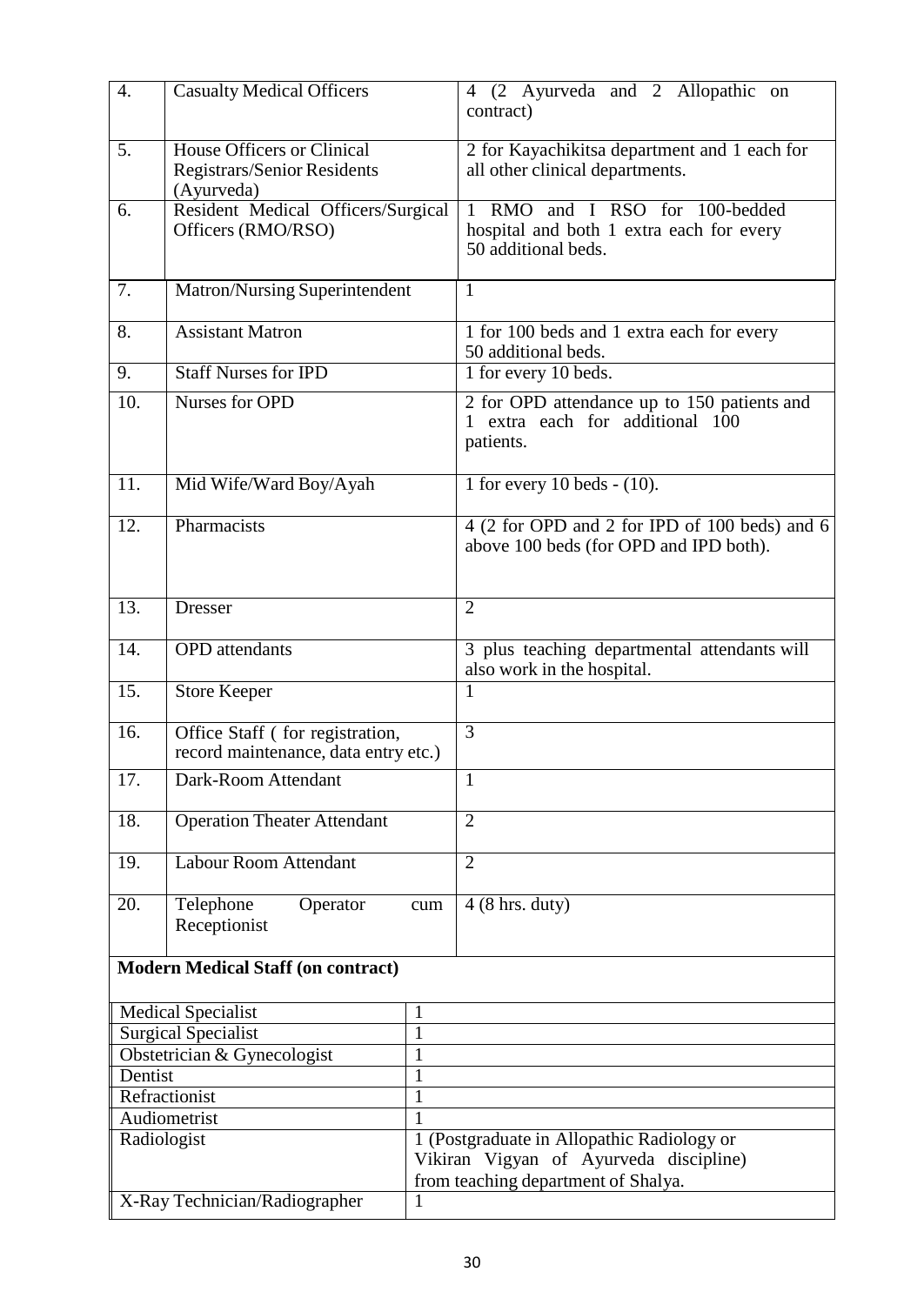| 30.                | Panchakarma Specialists                                                      | Teachers<br>of<br>Panchakarma<br>teaching                  |
|--------------------|------------------------------------------------------------------------------|------------------------------------------------------------|
| 31.                | Officer<br>Clinical<br>House<br><b>or</b>                                    | department.                                                |
|                    | Registrar/Senior<br>Resident                                                 |                                                            |
|                    | (Ayurveda)                                                                   |                                                            |
|                    |                                                                              |                                                            |
| 33.                | Panchakarma Technician                                                       | $4(2 \text{ Male} + 2 \text{ Female})$                     |
|                    |                                                                              |                                                            |
| 34.                | Panchakarma Assistant                                                        | 2 male and 2 female                                        |
|                    |                                                                              |                                                            |
|                    |                                                                              |                                                            |
| 36.<br>37.         | Yoga teacher/expert                                                          | 1 (from Swasthavritta & Yoga Department)<br>$\overline{2}$ |
|                    | Sweepers<br><b>Staff of Operation Theatre and Ksharsutra Therapy Section</b> |                                                            |
|                    |                                                                              |                                                            |
| 38.                | Shalya and Ksharsutra<br>Therapy                                             | Teachers of Shalya department                              |
|                    | Specialists                                                                  |                                                            |
| 39.                | Officer<br>Clinical<br>House<br><sub>or</sub>                                | $\mathbf{1}$                                               |
|                    | Registrar/Senior<br>Resident                                                 |                                                            |
|                    | (Ayurveda)                                                                   |                                                            |
| 40.                | <b>Operation Theatre Attendant</b>                                           | $\overline{2}$                                             |
| 41.                | <b>Dresser</b>                                                               |                                                            |
| 42.                | <b>Nurses</b>                                                                | 2; these will be in addition to the nurses                 |
| 43.                |                                                                              | indicated at sl.no. 9.<br>1                                |
| <b>Labour Room</b> | Sweeper                                                                      |                                                            |
|                    |                                                                              |                                                            |
| 44.                | Prasooti evum Stri Roga Specialists                                          | Teachers of Prasooti evum Stri roga                        |
|                    |                                                                              | department                                                 |
| 45.                | Lady House Officer<br>Clinical<br><b>or</b>                                  | 1                                                          |
|                    | Resident<br>Registrar/Senior                                                 |                                                            |
|                    | (Ayurveda)                                                                   |                                                            |
| 46.                | <b>Nurses</b>                                                                | 2; these will be in addition to the nurses                 |
|                    |                                                                              | indicated at sl.no. 9.                                     |
| 47.<br>48.         | Midwife<br>Attendant                                                         | $\overline{2}$                                             |
| 49.                | Sweeper                                                                      |                                                            |
|                    |                                                                              |                                                            |
|                    | <b>Clinical Laboratory</b>                                                   |                                                            |
| 50.                | Pathologist/Microbiologist<br>for                                            | $\mathbf{1}$                                               |
|                    | Hospital & College                                                           |                                                            |
| 51.                | Bio-chemist for Hospital & teaching                                          | $\mathbf{1}$                                               |
|                    | work                                                                         |                                                            |
| 52.                | <b>Laboratory Technicians</b>                                                | $\overline{2}$                                             |
|                    |                                                                              |                                                            |
| 53.<br>54.         | <b>Laboratory Assistants</b>                                                 | $\overline{2}$<br>$\mathbf{1}$                             |
|                    | Clerk/Typist/Computer<br>Data Entry Operator                                 |                                                            |
| 55.                | Peon/Attendant                                                               | 1                                                          |
| 56.                | Sweeper                                                                      | 1                                                          |
| 59.                | Peon/Attendant                                                               | 1                                                          |
| 60.                | Machine Man                                                                  | 1                                                          |
| 61.                | Workers                                                                      | $\overline{2}$                                             |
| 62.                | <b>Analytical Chemist</b>                                                    | 1 (For teaching as well as Q.C.)                           |
| 63.                | Pharmacognosist                                                              | 1 (For teaching as well as Q.C.)                           |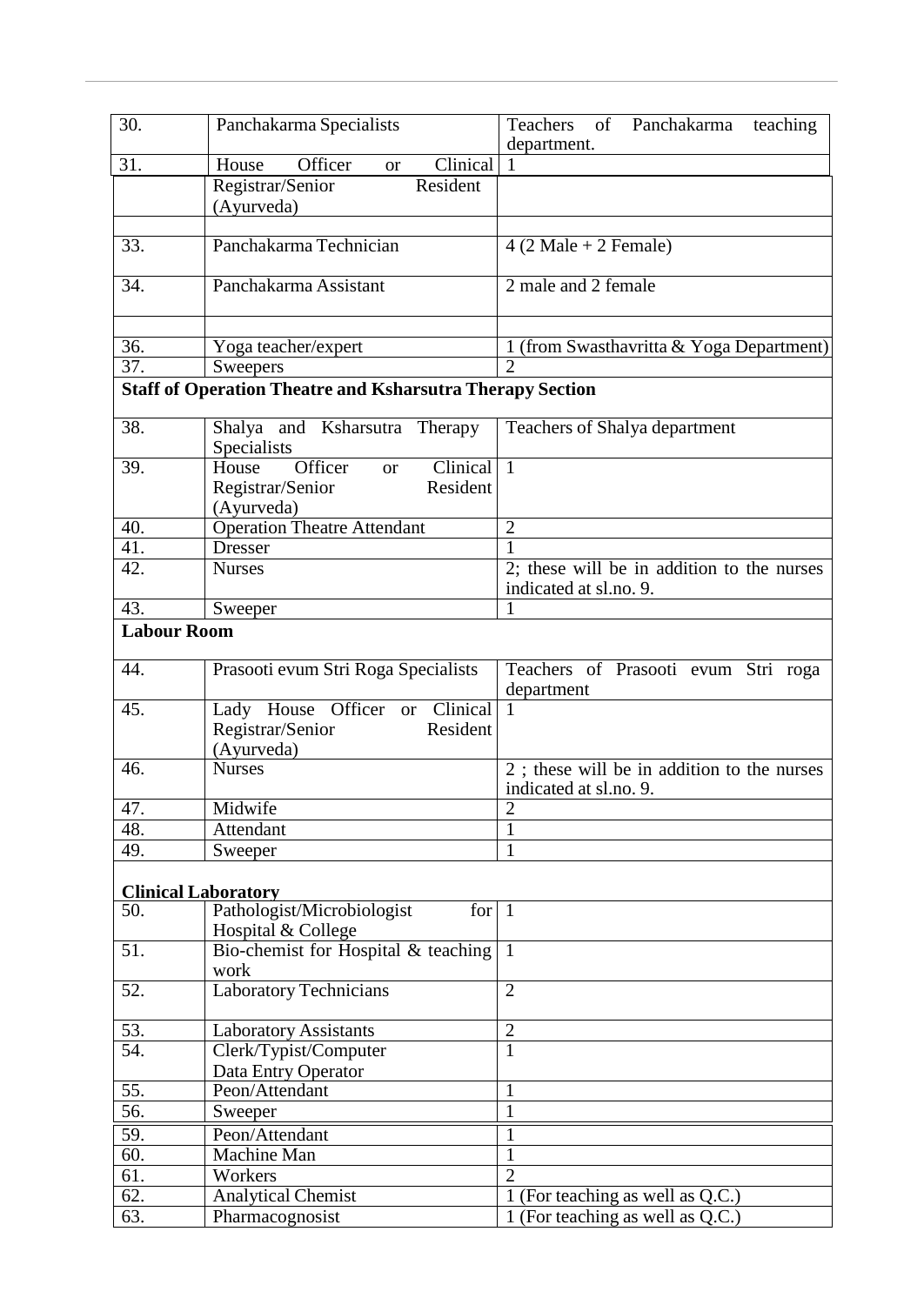#### **Bibliography**

- 1. Anand RC, Satpathy Hospital waste management : a holistic approach  $2^{nd}$  edition 2000.
- 2. Francis CM, De souza C Mario Hospital administration  $3<sup>rd</sup>$  edition 2000.
- 3. Gill R Hospital and law, Hospital administration 21 ( 1 and 2). 1984
- 4. Gupta Shakti Kumar, Kant Sunil, Chandrashekhar R, Satpathy Siddhartha Modern trends in planning and degeining of hospitals principles and practice  $1<sup>st</sup>$  dition 2007.
- 5. Indian public health standards (IPHS) Directorate general of health services ministry of health & family welfare Government of India revised edition 2012.
- 6. Sarkar BM Principle of hospital administration and planning jaypee brothers medical publication (P) ltd  $2<sup>nd</sup>$  edition 2009.
- 7. [www.ayurvedauniversity.edu.in](http://www.ayurvedauniversity.edu.in/)
- 8. [www.ccimindia.org](http://www.ccimindia.org/)
- 9. [www.clinicalestablishments.nic.in](http://www.clinicalestablishments.nic.in/)
- 10. [www.gujrathealth.gov.in](http://www.gujrathealth.gov.in/)
- 11. [www.indianmedicine.nic.in](http://www.indianmedicine.nic.in/)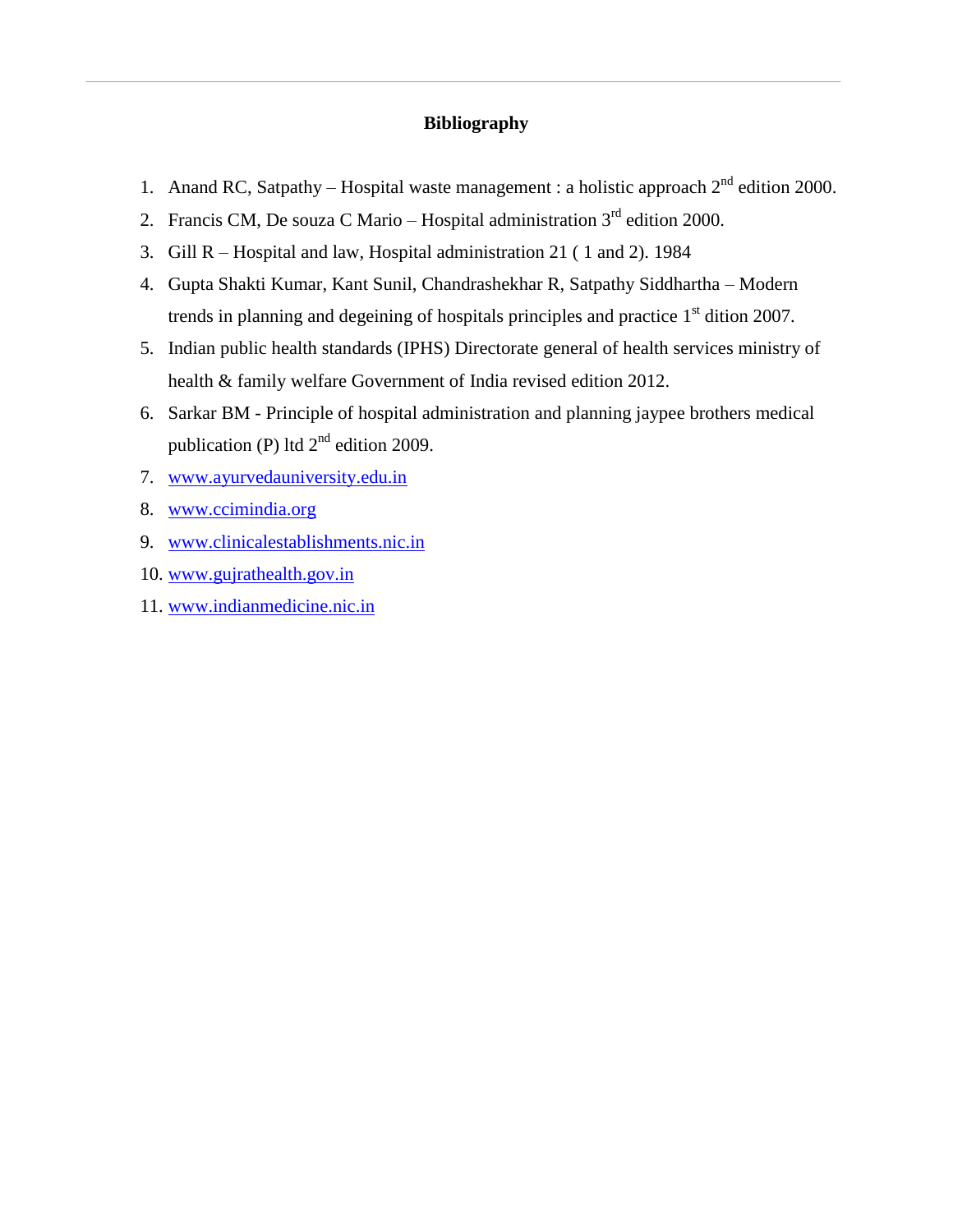# **ANNEXURE I**

# **Instruments for the IPD of 100 bedded hospital**

|    | S.No. Name of Article                 | No.         |
|----|---------------------------------------|-------------|
| 1. | Iron beds simple                      | 64          |
| 2  | Iron beds(Surgical)                   | 20          |
| 3  | Iron beds(children) with sides closed | 6           |
| 4  | Iron bed with cradle                  | 10          |
| 5  | Fowler's bed                          | 10          |
| 6  | <b>Bedside</b> lockers                | 100         |
| 7  | Bed head tickets holders              | 100         |
| 8  | Temperature chart holders             | 100         |
| 9  | Spittoon with stands                  | 50          |
| 10 | Office table                          | 6           |
| 11 | Office chair                          | 20          |
| 12 | Racks                                 | 8           |
| 13 | Linen Box                             | As per      |
|    |                                       | requirement |
| 14 | Dirty linen boxes                     | As per      |
|    |                                       | requirement |
| 15 | Stretcher                             | 6           |
| 16 | Trolley                               | 6           |
| 17 | IV stands                             | 10          |
| 18 | Screens(folded)                       | 10          |
| 19 | IV Sets with boxes                    | As per      |
|    |                                       | requirement |
| 20 | <b>Blood Transfusion sets</b>         | As per      |
|    |                                       | requirement |
| 21 | Rectangular Trays with cover lid      | 10          |
| 22 | <b>Enamel Bowels</b>                  | 10          |
| 23 | <b>BP</b> Instrument                  | 10          |
| 24 | Bed Pan EI                            | 20          |
| 25 | Urine Pots, Male & Female             | $40(20+20)$ |
| 26 | Ice Bags                              | 5           |
| 27 | <b>Hot Water Bags</b>                 | 10          |
| 28 | Air Cushion                           | 5           |
| 29 | <b>Ryles Tube</b>                     | 10          |
| 30 | <b>Stomach Tube</b>                   | 5           |
| 31 | <b>Bucket EI</b>                      | 20          |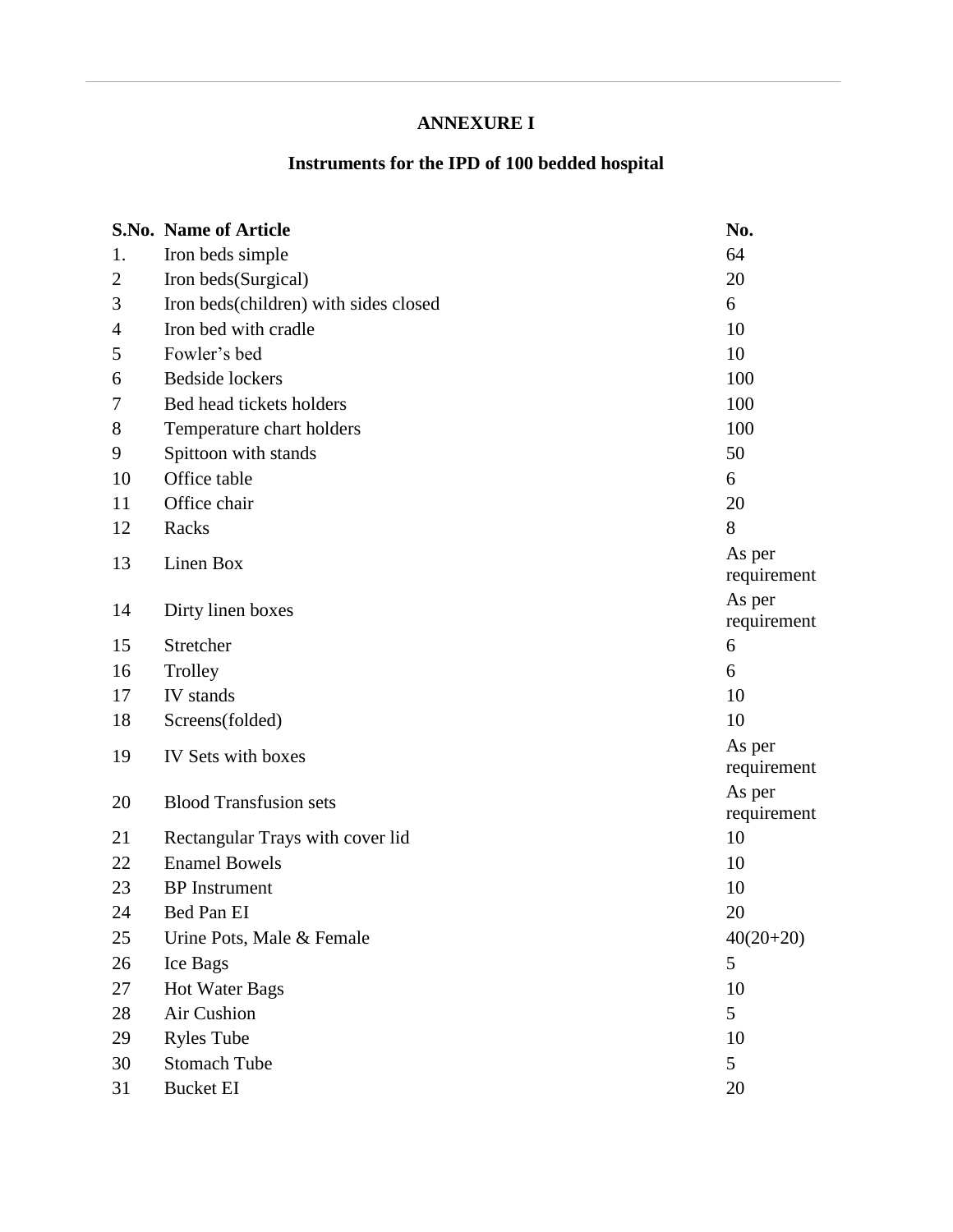| 32 | <b>Tongue Depressor</b>                            | 10             |
|----|----------------------------------------------------|----------------|
| 33 | <b>Suction Machine</b>                             | 6              |
| 34 | Suction tube                                       | 10             |
| 35 | Artery Forceps, Small and Big                      | 20             |
| 36 | <b>Back rest</b>                                   | 10             |
| 37 | Oxygen Cylinder with stand                         | 10             |
| 38 | Thermometers                                       | 10             |
| 39 | Syringes (2cc 4cc)                                 | 10             |
| 40 | Dressing Drums (Big)                               | 10             |
| 41 | Stools, either wooden or steel                     | 100            |
| 42 | <b>Tracheotomy Set</b>                             | 5              |
| 43 | Enema Pot with Nozzle and Tube                     | 20             |
| 44 | Auto Scope                                         | $\overline{4}$ |
| 45 | Fundo Scope                                        | $\overline{2}$ |
| 46 | Retino Scope                                       | $\overline{c}$ |
| 47 | Laryngo Scope                                      | $\overline{2}$ |
| 48 | <b>Endotrachial Tubes different sizes</b>          | 6              |
| 49 | Feeding cup                                        | 10             |
| 50 | <b>Enema Syringes</b>                              | 20             |
| 51 | Infra-red lamp                                     | $\overline{2}$ |
| 52 | Torches                                            | 10             |
| 53 | Scissors                                           | 10             |
| 54 | <b>Sputum Mugs</b>                                 | 10             |
| 55 | <b>Measuring Glasses</b>                           | 10             |
| 56 | <b>Steel Almirah</b>                               | 6              |
| 57 | Chair Trolley with Wheels                          | $\overline{2}$ |
| 58 | Refrigerator                                       | $\mathbf{1}$   |
| 59 | Trolley different sizes                            | 10             |
| 60 | <b>Wastage Trolley</b>                             | 3              |
| 61 | Thermos Type of Ketley for Tea/Milk (50 Cup size)  | 02             |
| 62 | Thermos Type of Ketley for Kwath (different sizes) | 02             |
| 63 | <b>Examination</b> table                           | 8              |
| 64 | <b>ECG Machine</b>                                 | 3              |
| 65 | Nebulizer                                          | 3              |
| 66 | Wheel Chair                                        | $\overline{4}$ |
| 67 | Hot plate                                          | $\overline{2}$ |
| 68 | Glucometer                                         | $\overline{4}$ |
| 69 | Weighing machine                                   | 4              |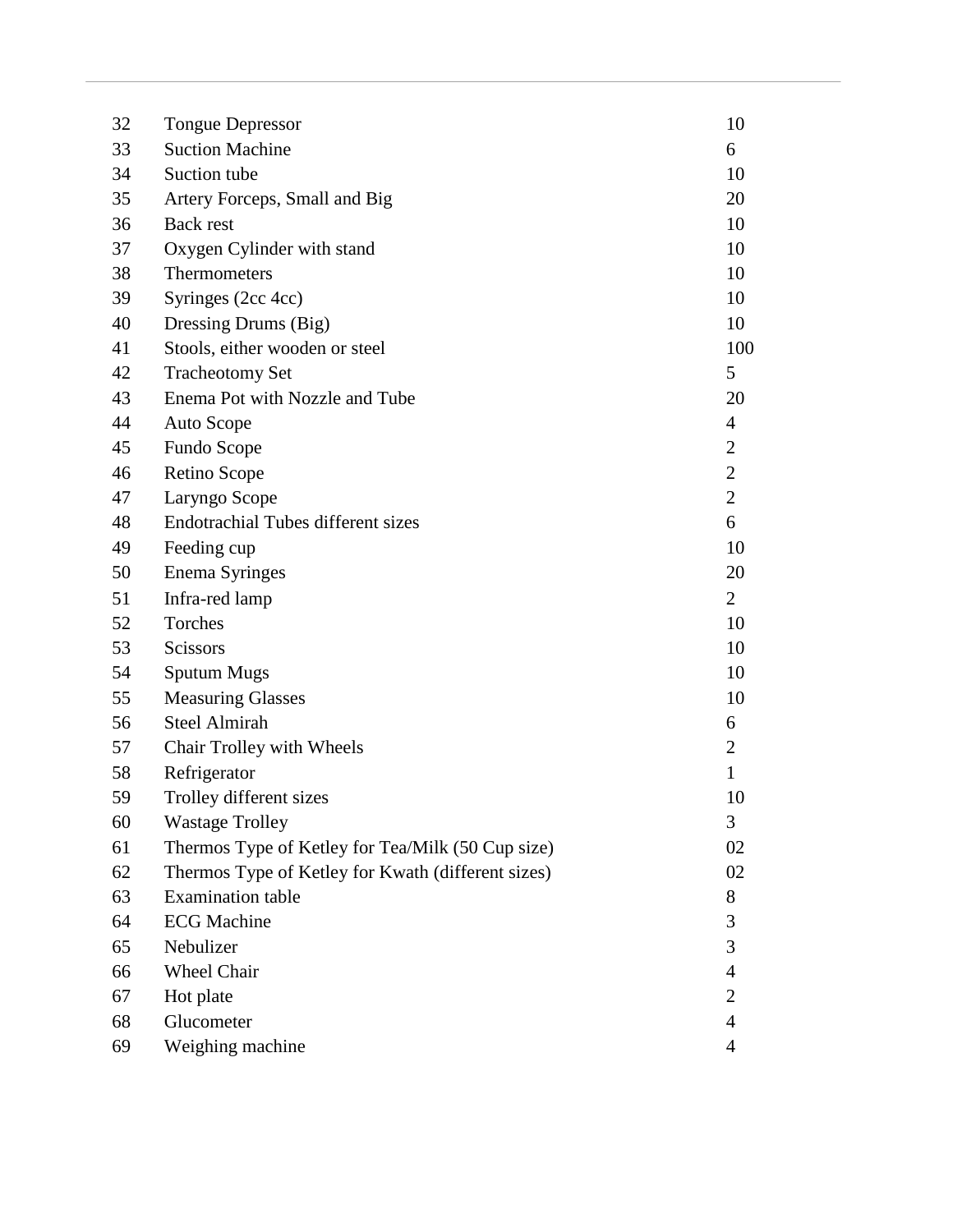# **ANNEXURE II**

# **PATHOLOGY LABORATORY CENTRAL**

| S.No. | <b>Name</b>                          | No.            |
|-------|--------------------------------------|----------------|
| 1.    | <b>Beakers Different sizes</b>       | 10             |
| 2.    | Micro Pipettes Different sizes       | 10             |
| 3.    | <b>Spirit Lamps</b>                  | $\overline{4}$ |
| 4.    | <b>Capillary Tubes</b>               | 1 Box          |
| 5.    | Test Tubes(Medium)                   | 100            |
| 6.    | Test Tube (small)                    | 150            |
| 7.    | <b>Blood Grouping Tiles</b>          | $\overline{2}$ |
| 8.    | Centrifuge Machine                   | $\mathbf{1}$   |
| 9.    | Incubator                            | 1              |
| 10.   | Ovan                                 | 1              |
| 11.   | Microscope (Binocular)               | $\overline{2}$ |
| 12.   | Refrigerator                         | $\mathbf{1}$   |
| 13.   | F.S.R. Westergren's Racks            | $\overline{2}$ |
| 14.   | F.S.R. Wintrobe's Racks              | $\overline{4}$ |
| 15.   | Metal Racks (small tube)             | $\overline{4}$ |
| 16.   | <b>Small Tube Racks Plastic</b>      | 4              |
| 17.   | Hemoglobin Meter                     | 4              |
| 18.   | Neubar's Chamber                     | 4              |
| 19.   | Micro tone No.1                      | 1              |
| 20.   | Micro tone o.4                       | 1              |
| 21.   | Stop Watch                           | $\overline{2}$ |
| 22.   | <b>Touniquest Belts</b>              | 6              |
| 23.   | Centrifuge Tubes(Plastic)            | 24             |
| 24.   | <b>Water Bath</b>                    | $\mathbf{1}$   |
| 25.   | <b>Auto Analyzer</b>                 | 1              |
| 26.   | Rotary Machine Timer Remi Equipments | 1              |
| 27.   | Computer                             | 1              |
| 28.   | <b>ELIZATest Machine</b>             | 1              |
| 29.   | F.S.R.Machine (auto) Micro Sed       | 1              |
| 30.   | Fridge                               | $\mathbf{1}$   |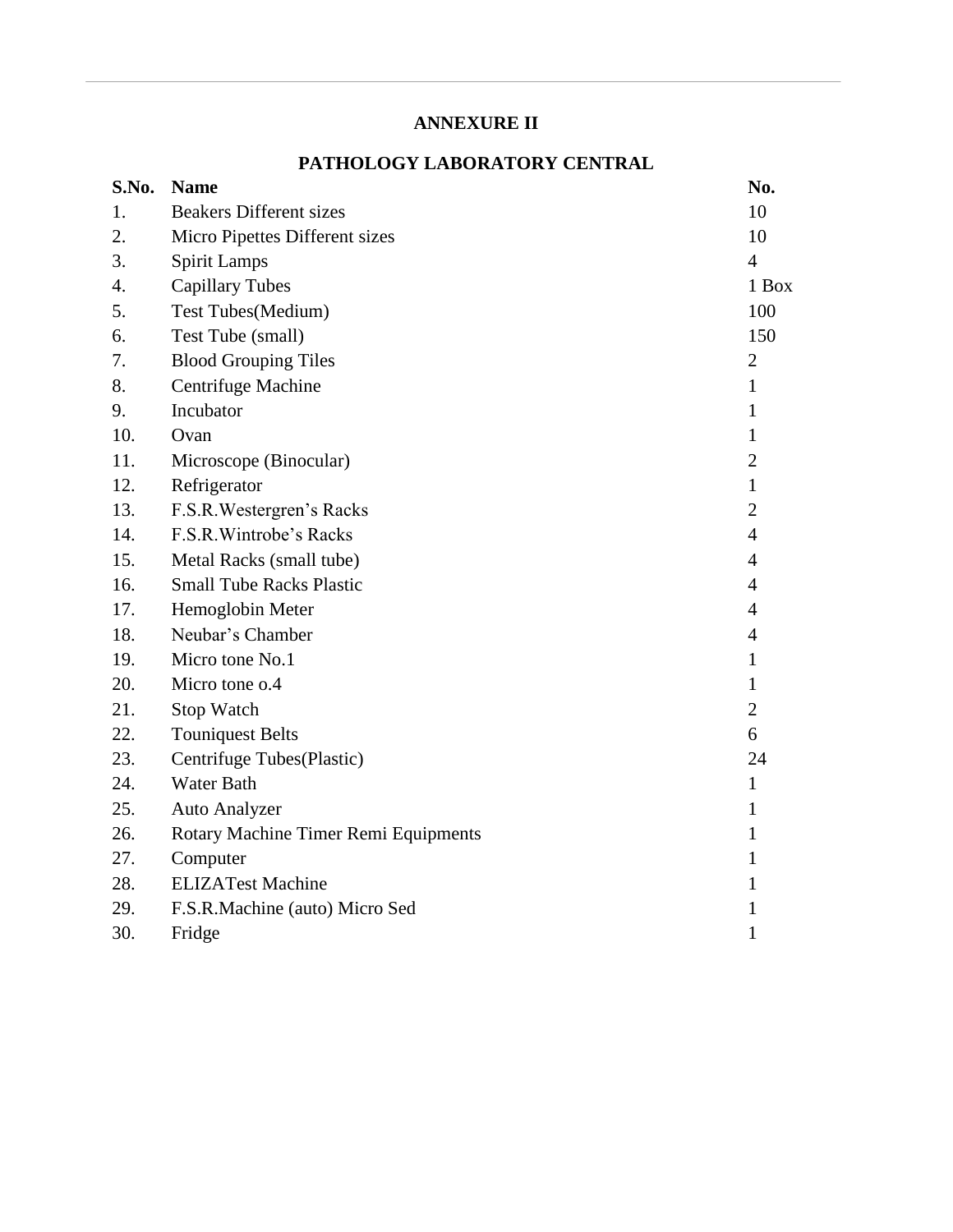# **ANNEXURE III**

# **X RAY DEPARTMENT**

| 1.X-Ray 300 Ma                  |                     |
|---------------------------------|---------------------|
| 2.Cassettes                     | 6                   |
| 3.X-Ray films (Different Sizes) | As Per Requirements |
| 4. Film Dryer                   |                     |
| 5. View Box                     | 2                   |
| 6.Hanger                        | 18                  |
| 7.Dark Room                     |                     |
| 8. Fixures/Developer Etc.       |                     |
| 9. Lead Apron                   | 2                   |
| 10. Cylindride Core             | $\overline{2}$      |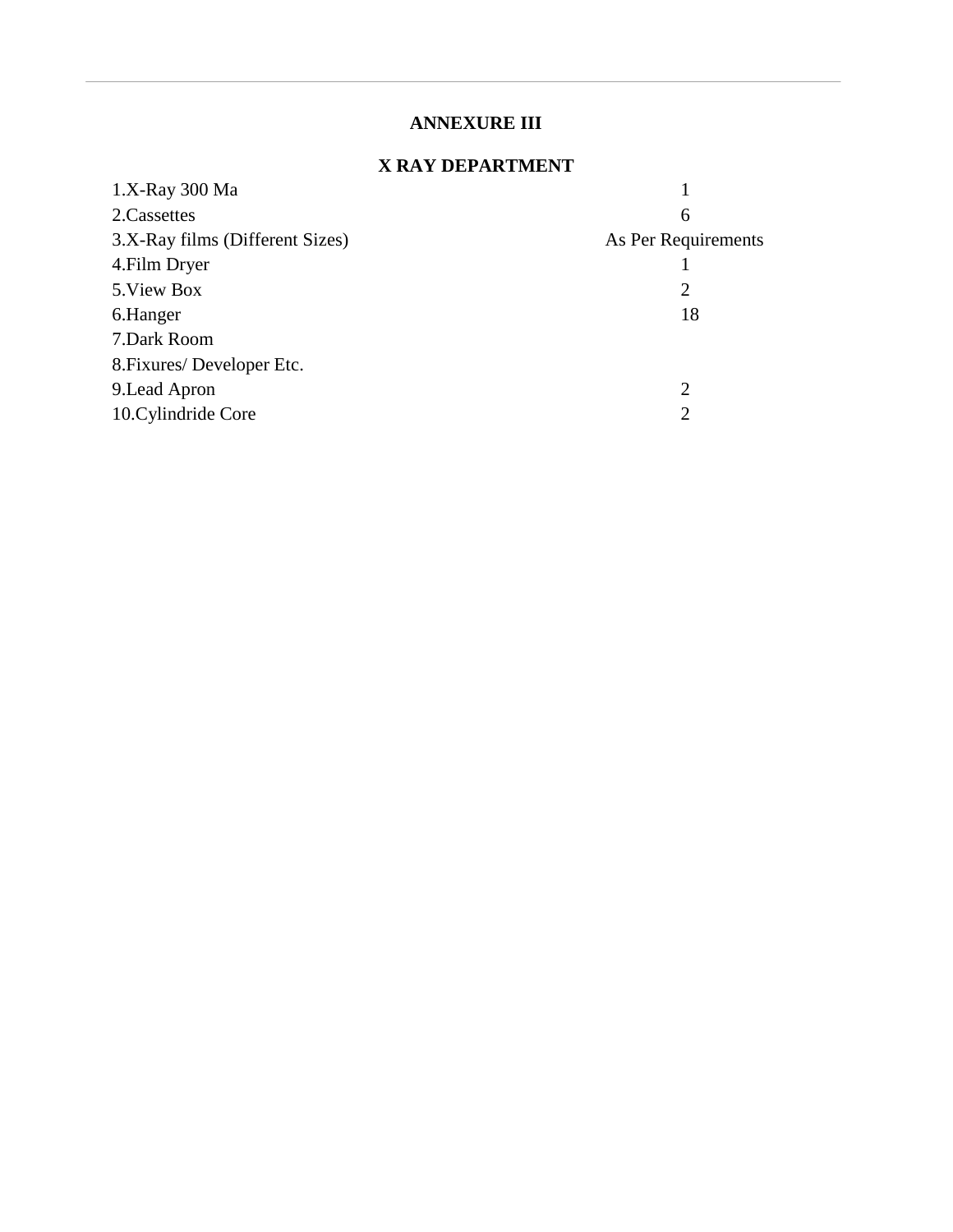# **ANNEXURE IV**

# **PANCHKARMA**

|    | Poorva Karma                                                     |                |
|----|------------------------------------------------------------------|----------------|
| Ι. | Snehana Karma                                                    |                |
|    | <b>Essential Items</b>                                           |                |
|    | 1. Separate Unit is proposed for male & female                   |                |
|    | 2. Complete bedding/cot one for male, one for female Rooms (One) |                |
|    | <b>Equipments/Instruments</b>                                    |                |
| 1. | Measuring glasses                                                |                |
|    | i)200ml.                                                         | $\overline{2}$ |
|    | ii)100 ml.                                                       | $\overline{2}$ |
|    | iii)50 ml.                                                       | $\mathbf{2}$   |
| 2. | Simple steel glasses                                             | 6              |
| 3. | Gas/Stove/heater with fittings                                   | $\mathbf{1}$   |
| 4. | Lighter/Matchbox                                                 | $\mathbf{1}$   |
| 5. | Abhyanga (Massage)Table/Droni                                    | $\overline{2}$ |
| 6. | Steel bowls                                                      |                |
|    | i)50 ml.                                                         | 6              |
|    | ii)100 ml.                                                       | 6              |
| 7. | Towels, Dusters                                                  | 12             |
| 8. | Plastic aprons                                                   | 4              |
| 9. | For Shirodhara                                                   |                |
|    | (i)Shirodharayantra                                              | $\overline{2}$ |
|    | (ii)Stand                                                        | 2              |
|    | (iii)Dharapatra                                                  | $\overline{2}$ |
|    | 10. For Shirobasti                                               |                |
|    | i) Plastic Caps/Leather caps                                     |                |
|    | ii) Large                                                        | $\overline{2}$ |
|    | ii) Medium                                                       | $\overline{2}$ |
|    | iv)Small                                                         | $\overline{2}$ |
|    | 11. Holder (Chimata/Pakkad)                                      | 2              |
|    | 12. Big spoons, Tea spoons                                       | 4              |
|    | 13. Steel Pots (Patila)                                          |                |
|    | i)2 litre                                                        | 2              |
|    | ii)1 litre                                                       | $\overline{2}$ |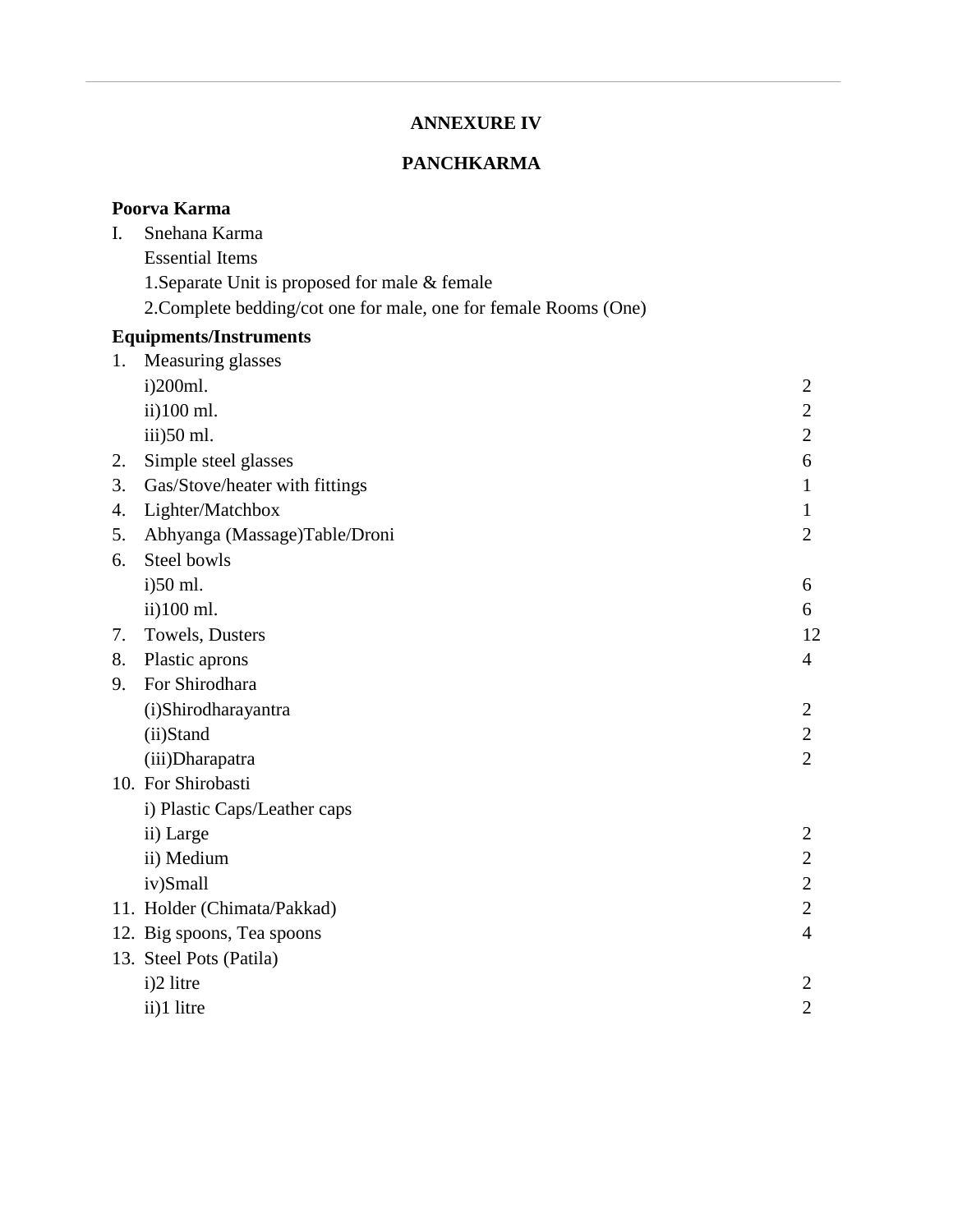# **Materials**

| $\mathbf{1}$ .   | Til Oil                       |
|------------------|-------------------------------|
| 2.               | Dashmoola Oil                 |
| 3.               | Different Medicated Oils      |
| $\overline{4}$ . | Masjapishta (Blackgram Flour) |
| 5.               | <b>Bandage</b>                |
| 6.               | Cotton                        |
| 7.               | Gauge Piece                   |

# **Pradhana Karma**

# **I. VAMANA KARMA**

#### **Essential Items**

- 1. Rooms/Chamber(2) Preferably with attached toilets
- 2. Instruments/Equipments
- 1. Measuring glasses

|     | $\mathbf{i}$                   | 1 litre                                                       | $\overline{2}$ |
|-----|--------------------------------|---------------------------------------------------------------|----------------|
|     | ii)                            | 200 ml.                                                       | $\overline{2}$ |
|     | iii)                           | 100 ml.                                                       | $\overline{2}$ |
|     | iv)                            | 50 ml.                                                        | $\overline{2}$ |
| 2.  |                                | Buckets/Plastic tubs/Basin(with provision of measuring scale) | $\overline{2}$ |
| 3.  | Towels/Napkins                 |                                                               | 6              |
| 4.  | <b>Plastic Aprons</b>          |                                                               | 6              |
| 5.  | Kharala/Mostar                 |                                                               | $\overline{2}$ |
| 6.  | Gas/Stove                      |                                                               |                |
| 7.  | Big steel patela 5 litre       |                                                               | $\overline{2}$ |
| 8.  | Steel jug/Plastic jug          |                                                               | $\overline{2}$ |
| 9.  | Steel glasses                  |                                                               | $\overline{4}$ |
| 10. | Bowls-100 ml.                  |                                                               | $\overline{4}$ |
| 11. | Table spoons                   |                                                               | $\overline{4}$ |
| 12. | Vamanpeetha (Adjustable chair) |                                                               | $\overline{2}$ |
| 13. | Cots with complete beddings    |                                                               | $\overline{2}$ |
| 14. | Dhumapana Yantra               |                                                               | $\overline{2}$ |
| 15. | Spitteens                      |                                                               | $\overline{2}$ |
| 16. | <b>Rubber Catheters</b>        |                                                               | 4              |
|     |                                |                                                               |                |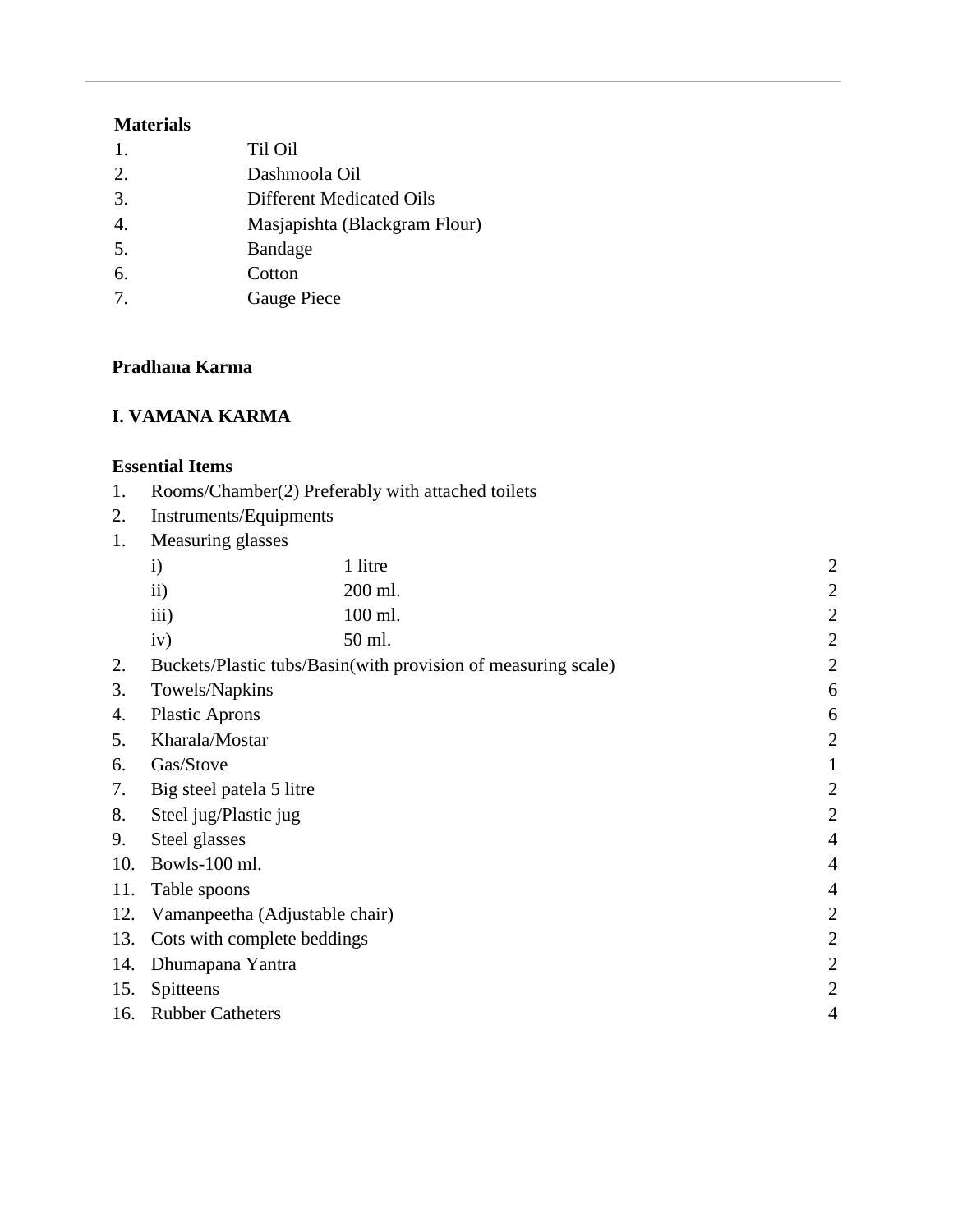#### **Materials**

- i) Vamaka dravya
- ii) Vamanapaga dravya
- iii) Emergency drugs

# **VIRECHANA KARMA BASTI**

#### **Essential items**

- 1 Rooms (2) fitted with toilet and bathroom (common)
- 2. Equipments/Instruments
	- i) Basti Yantra (4) Enemapot
	- ii) Niruhabasti Yantra (4)
	- iii) Anuvasanabasti Yantra 4
	- iv) Uttarabasti Yantras (Douche cane fitted with rubber tube and nozzle of various sizes)
	- v) Urinary cathetrers (Rubber and metallic) Different Nos.

For Females

|     | i) Sim's speculum                                      | $\overline{2}$ |
|-----|--------------------------------------------------------|----------------|
|     | ii) Cusco's Speculum                                   | $\overline{2}$ |
|     | iii) Anterior Vaginal wall retractor                   | $\overline{2}$ |
|     | iv)Vellesllum                                          | 2              |
| 3.  | Uterine sound                                          | 4              |
| 4.  | Bladder sound (Urethral dilators) of different sizes   | 4              |
| 5.  | Kharal                                                 | $\overline{2}$ |
| 6.  | Basti Netra (Metalic)                                  | 4              |
| 7.  | <b>Bowls</b>                                           | 4              |
| 8.  | <b>Rubber Sheets</b>                                   | 6              |
| 9.  | Focus lamp/Torch                                       | $\overline{2}$ |
| 10. | Gynae Table with attachment for Lithotomic position    | $\overline{2}$ |
| 11. | Easty chairs                                           | $\overline{2}$ |
| 12. | Cotton                                                 |                |
| 13. | Gauzepieces                                            |                |
| 14. | Sponge holding Forceps                                 | $\overline{2}$ |
| 15. | Cots with complete beddings                            | 2 (Common)     |
| 16. | Revolving stools                                       | $\overline{2}$ |
| 17. | Bedpans                                                | 4              |
| 18. | Towels/Napkins-one towel/bed for female & central hole |                |
| 19. | Measurig glass 1 litre                                 | 4              |
| 20. | Teaspoon, Tablespoon                                   | 6              |
|     |                                                        |                |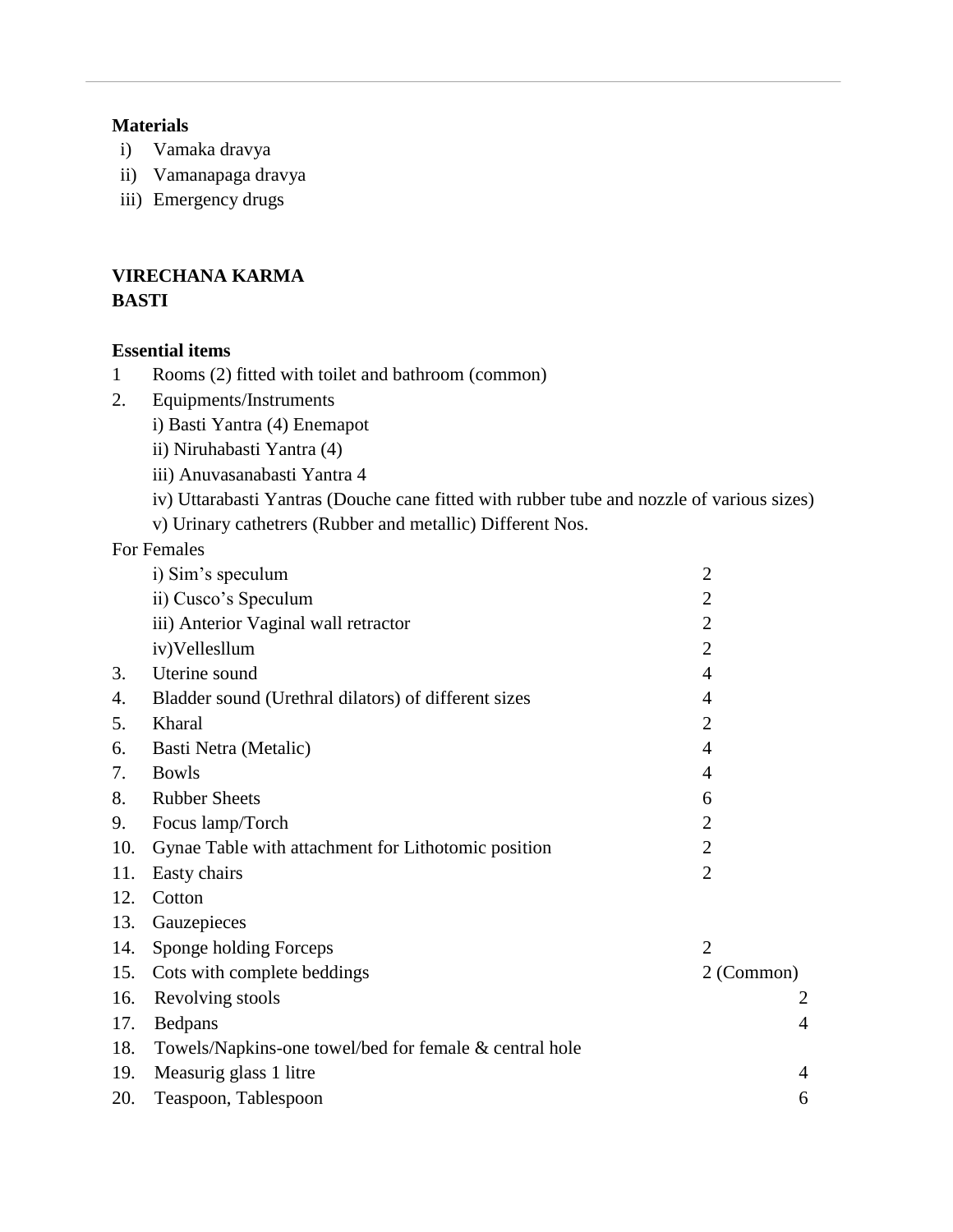|     | 21. Plastic aprons          | 6              |
|-----|-----------------------------|----------------|
| 22. | <b>Buckets</b>              | 2              |
|     | 23. Glycerine Syringe       | 4              |
|     | 24. Glass/Plastic syringes  |                |
|     | i) $100$ ml.                | $\overline{4}$ |
|     | ii) $50$ ml.                | 4              |
|     | $\frac{\text{iii}}{20}$ ml. | 4              |
|     |                             |                |

# **Material**

- i) Bastidravya for various types of basti, Gudavarti
- ii) Medicines for management of Vyapada

# **NASYA**

#### **Essential Items**

| 1.    | Rooms                         |                |  |  |  |
|-------|-------------------------------|----------------|--|--|--|
|       | 2. Equipments/Instruments     |                |  |  |  |
| i.    | Nasyapeetha (Chairs)          | 3              |  |  |  |
| ii.   | <b>Adjustable Tables</b>      | $\overline{2}$ |  |  |  |
| iii.  | Droper/Droper bottles         | 12             |  |  |  |
| iv.   | Cotton                        |                |  |  |  |
| V.    | Gauze                         |                |  |  |  |
| vi.   | Pradhamana Nasya Yantra       | $\overline{2}$ |  |  |  |
| vii   | .Dhuma Yantra                 | $\overline{2}$ |  |  |  |
| viii. | Kharal                        | $\overline{2}$ |  |  |  |
| ix.   | Steel glasses                 | 4              |  |  |  |
| X.    | <b>Bowls</b>                  |                |  |  |  |
|       | 100 ml.                       | 4              |  |  |  |
|       | 50 ml.                        | 4              |  |  |  |
| xi.   | <b>Steamer</b> (Facial Steam) |                |  |  |  |

# **3. Material**

i. Different types of Nasyadravya, Medicines for complications, Gandusha Dravyas and Dhumpana dravyas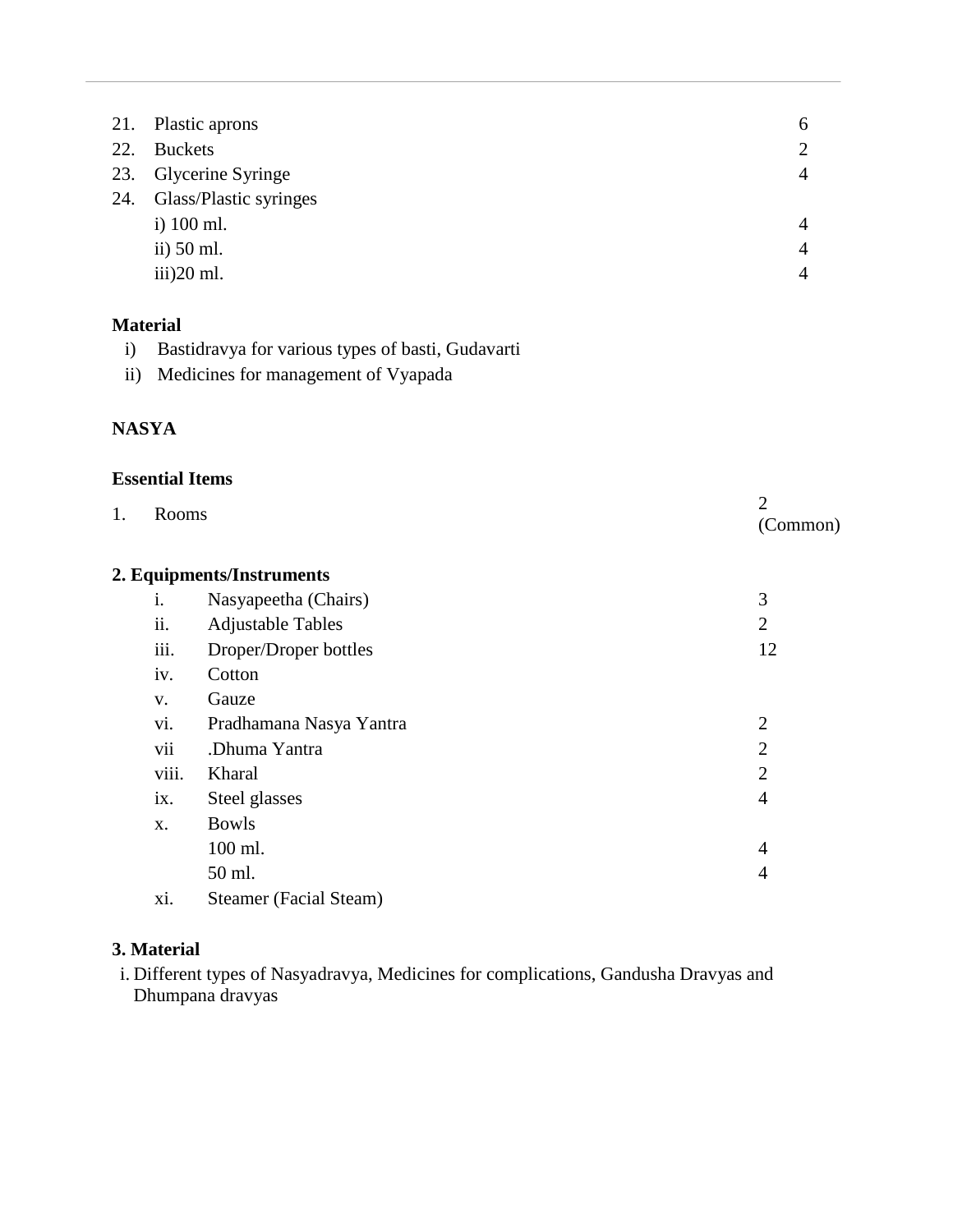#### **ANNEXURE V**

#### **RECORDS TO BE MAINTAINED BY CLINCIAL ESTABLISHMENTS**

The various medical records to be maintained by clinical establishment

Outpatient Register

- Inpatient Register
- Operation Theater register
- Labor room register
- MTP registers (if registered under the MTP Act)
- Case sheets
- Medico legal register
- Laboratory Register
- Radiology and imaging register
- Discharge summary
- Medical certificate in duplicate
- Complaint register
- Birth register (Notified to such medical officer as authorized
- Death register by Government in such format as prescribed by Government/ State level authority)
- Information in terms of government programmes / areas of work (eg maternal health, child

health, immunization, family planning, Vector borne disease, NLEP, RNTCP, IDSP. NRHM

initiatives-ASHA, JSY)

• Number of beds system-wise and specialty-wise in Clinical Establishments providing in patient care

(e.g Genera! Med/Surg. Beds; Special Care Beds)

• Total Discharges: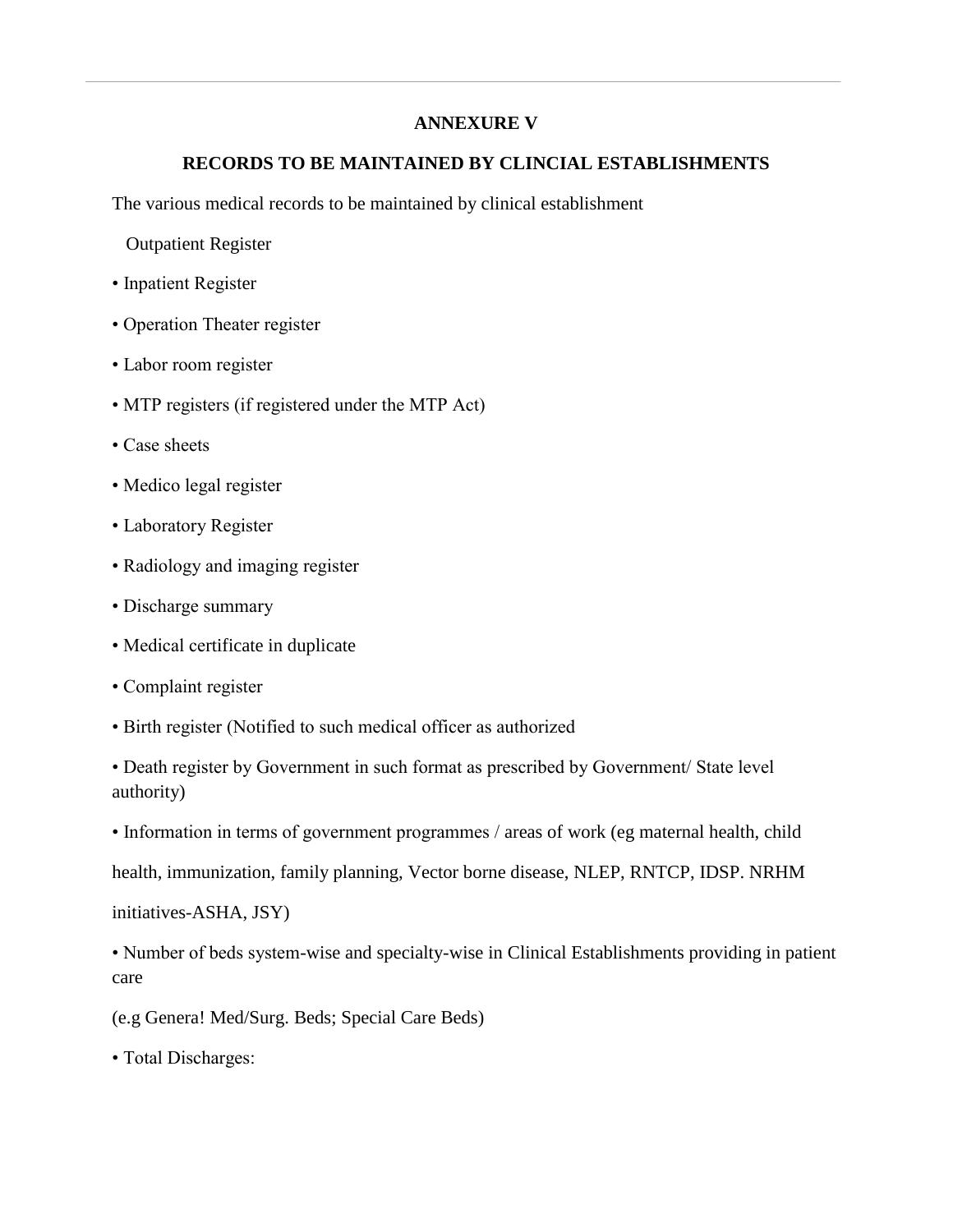#### **ANNEXURE VI**

#### **Signage**

- 1. Display of all radiation hazard signage in radiation areas (if applicable).
- 2. Display of Biomedical waste segregation at all location where BMW bins are kept
- 3. Display of danger signage at all electric panels and other dangerous areas
- 4. Display of General instructions like 'No Smoking', 'Keep Silence', 'Use dustbin', etc. at various patient and visitor areas in the hospital
- 5. Display of hand--washing techniques compliant with WHO guidelines at all hand wash basins
- 6. Display of how to use fire extinguisher at all point where fire extinguisher is installed
- 7. Display of important phone contact numbers of hospital authorities
- 8. Displays required by regulations like PNDT, Lifts, Fire, etc.
- 9. Display of Material Safety Data Sheet at all locations where Hazardous Materials are stored
- 10.Display of patient rights and responsibilities in OPD, emergency and wards
- 11.Display of safety instructions in areas where any kind of safety hazard may be expected. This includes areas like transformers, Cylinder storage, LPG storage etc.
- 12.Emergency exit signage (preferably in auto illumination material, like radium)
- 13.Fire Protection
- 14.Hazards- electrical, fall, pipe locations, prohibited areas
- 15.Notice board for general information to staff
- 16.Notice board in front of all OPD and Wards.
- 17.Notice board in Operation theatre
- 18.Routes for all areas
- 19.Signage for parking. (Signage for ambulance parking shall be separately mentioned)
- 20.Safety signage will be displays as per the requirements of respective Indian Standards: Ex. Fire Protection Safety Signs IS 12349:1988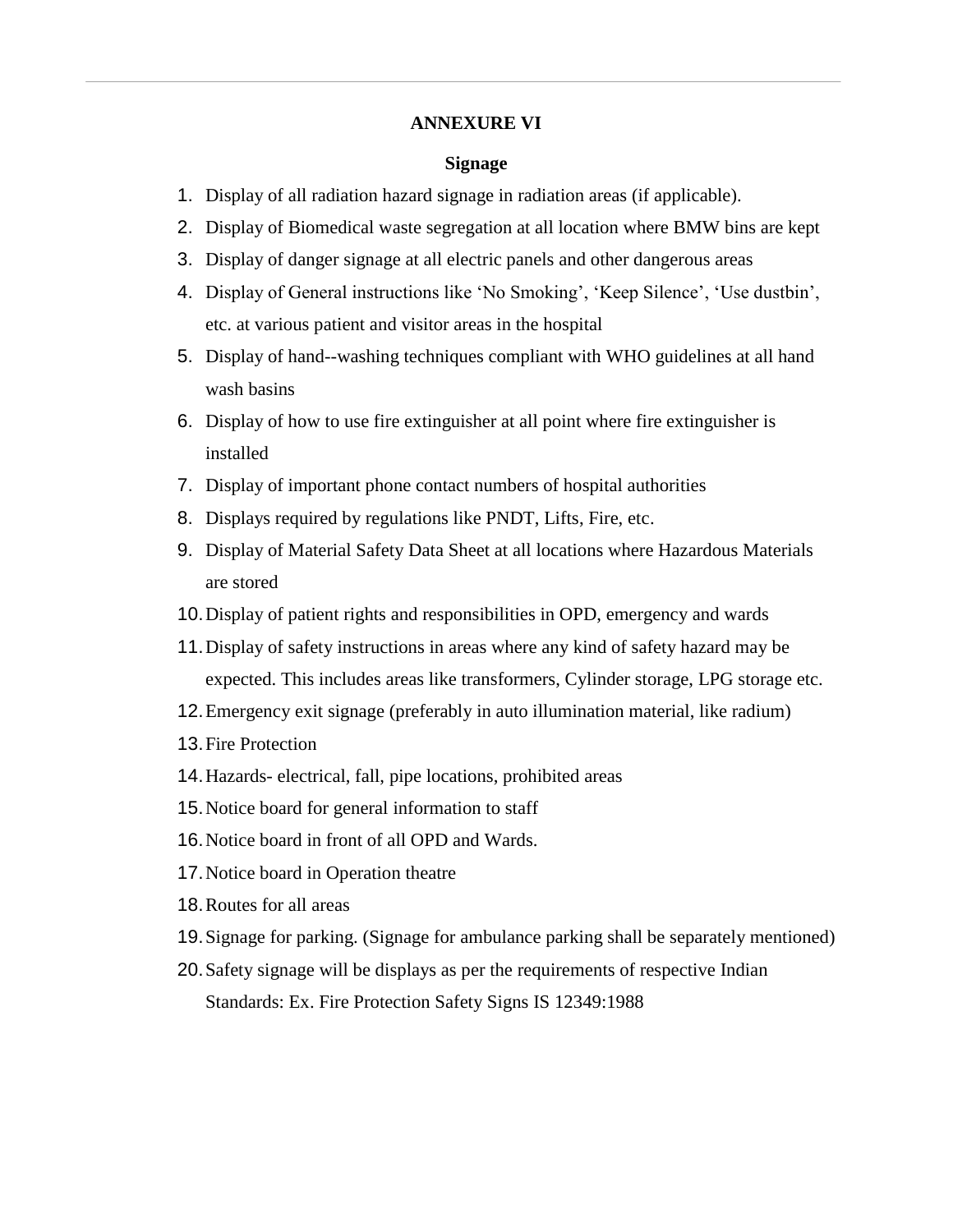# **ANNEXURE VII**

| <b>Furniture/Fixture Requirements for In-Patient department (IPD)</b> |                                                                    |                                                                    |                                                                    |                                                                    |                                                                    |                                                                    |  |
|-----------------------------------------------------------------------|--------------------------------------------------------------------|--------------------------------------------------------------------|--------------------------------------------------------------------|--------------------------------------------------------------------|--------------------------------------------------------------------|--------------------------------------------------------------------|--|
| Name of<br>the<br>Equipmen                                            | <b>Min. 10</b><br>bedded<br><b>Hospital</b>                        | Up to $25$<br>bedded<br>Hospital                                   | $26 - 50$<br>bedded<br>hospital                                    | $51 - 100$<br>bedded<br>hospitall                                  | $>100$<br>bedded<br>hospital                                       | <b>Teaching</b><br>hospitals                                       |  |
| Adequate<br>wall or<br>steel<br>Cupboards                             | Optional                                                           | $\mathbf{1}$                                                       | $\overline{2}$                                                     | $\overline{4}$                                                     | 8                                                                  | 15                                                                 |  |
| Arm Board<br>Adult                                                    | Optional                                                           | Optional                                                           | 6                                                                  | 12                                                                 | 24                                                                 | 24                                                                 |  |
|                                                                       |                                                                    |                                                                    |                                                                    |                                                                    |                                                                    | $\overline{20}$                                                    |  |
| Bain marie<br>trolley<br>stainless<br>steel 1 per<br>floor            | 1 per floor                                                        | 1 per floor                                                        | 1 per floor                                                        | 1 per floor                                                        | 1 per floor                                                        | 1 per floor                                                        |  |
| Bed side<br>cabinets                                                  | $1$ per $5$<br>patients                                            | $1$ per $5$<br>patients                                            | $1$ per $5$<br>patients                                            | $1$ per $5$<br>patients                                            | $1$ per $5$<br>patients                                            | $1$ per $5$<br>patients                                            |  |
| Bed side<br>Screen                                                    | 1 per ward<br>or full<br>length<br>curtains<br>between<br>the beds | 1 per ward<br>or full<br>length<br>curtains<br>between<br>the beds | 1 per ward<br>or full<br>length<br>curtains<br>between<br>the beds | 1 per ward<br>or full<br>length<br>curtains<br>between<br>the beds | 1 per ward<br>or full<br>length<br>curtains<br>between<br>the beds | 1 per ward<br>or full<br>length<br>curtains<br>between<br>the beds |  |
| <b>Bucket</b><br>Plastic                                              | $\overline{2}$                                                     | 3                                                                  | 6                                                                  | 12                                                                 | 24                                                                 | 24                                                                 |  |
| Ceiling<br>Fans                                                       | As per<br>requireme<br>nt                                          | As per<br>requireme<br>nt                                          | As per<br>requireme<br>nt                                          | As per<br>requireme<br>nt                                          | As per<br>requireme<br>nt                                          | As per<br>requireme<br>nt                                          |  |
| Clock 1per<br>ward                                                    | 1 per ward                                                         | 1 per ward                                                         | 1 per ward                                                         | 1 per ward                                                         | 1 per ward                                                         | 1 per ward                                                         |  |
| Containers<br>for kitchen                                             | As needed                                                          | As needed                                                          | As needed                                                          | As needed                                                          | As needed                                                          | As needed                                                          |  |
| Doctor's<br>chair for<br>OP $&$<br>ward,                              | As needed                                                          | As needed                                                          | As needed                                                          | As needed                                                          |                                                                    |                                                                    |  |
| Doctor's or<br>Office                                                 |                                                                    |                                                                    |                                                                    |                                                                    |                                                                    | 20                                                                 |  |
|                                                                       |                                                                    |                                                                    |                                                                    |                                                                    |                                                                    | 10                                                                 |  |
|                                                                       | Back rest<br>table<br>Dressing                                     | $\mathbf{1}$<br>1                                                  | $\overline{2}$<br>1                                                | $\overline{2}$<br>3<br>$\overline{2}$                              | $\overline{4}$<br>3<br>$\overline{4}$                              | 8<br>10<br>8                                                       |  |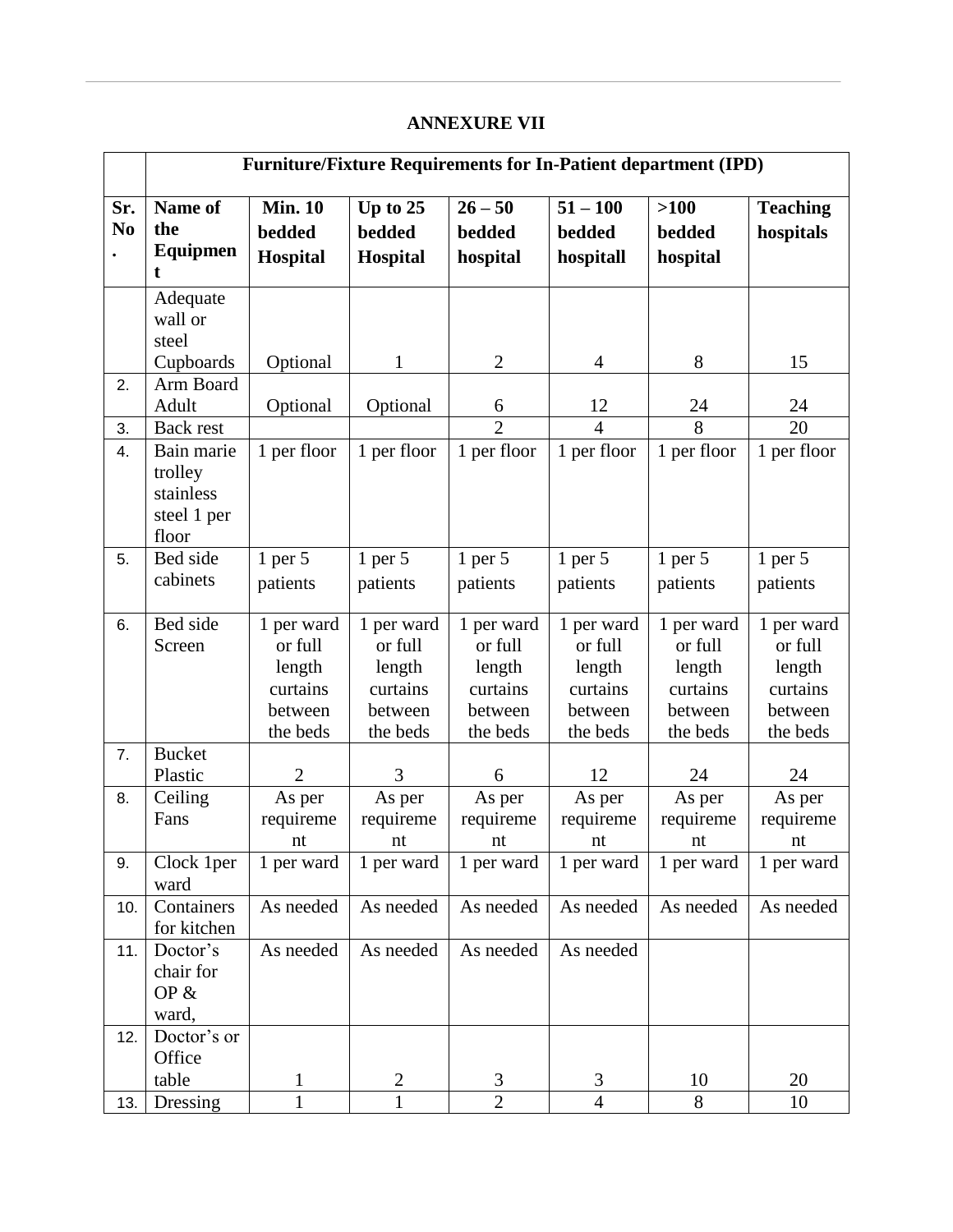|     | trolley-1    |                |                |                          |                |                |             |
|-----|--------------|----------------|----------------|--------------------------|----------------|----------------|-------------|
|     | per floor/   |                |                |                          |                |                |             |
|     | ward         |                |                |                          |                |                |             |
|     | depending    |                |                |                          |                |                |             |
|     | on layout    |                |                |                          |                |                |             |
| 14. | Dust bins    |                |                |                          |                |                |             |
|     |              |                |                |                          |                |                |             |
|     | in each      |                |                |                          |                |                |             |
|     | ward &       |                |                |                          |                |                |             |
|     | consultatio  |                |                |                          |                |                |             |
|     | n room       | 1              | $\overline{2}$ | 3                        | 6              | 12             | 15          |
| 15. | Duty table   |                |                |                          |                |                |             |
|     | for nurses   |                | $\overline{2}$ | $\overline{\mathcal{A}}$ | 8              | 20             | 30          |
| 16. | Emergency    | 1 per floor    | 1 per floor    | 1 per floor              | 1 per floor    | 1 per floor    | 1 per floor |
|     | resuscitatio |                |                |                          |                |                |             |
|     | n kit        |                |                |                          |                |                |             |
| 17. | Enema Set    | 1              | $\overline{2}$ | $\overline{2}$           | $\overline{4}$ | $\overline{4}$ | 8           |
|     | Fire         |                |                |                          |                |                |             |
| 18. |              | ABC 1 per      | ABC 1 per      | ABC 1 per                | ABC 1 per      | ABC 1 per      | ABC 1 per   |
|     | extinguishe  | ward/          | ward/          | ward/                    | ward/          | ward/          | ward/       |
|     | $r -$        | floor          | floor          | floor                    | floor          | floor          | floor       |
|     |              | based on       | based on       | based on                 | based on       | based on       | based on    |
|     |              | layout         | layout         | layout                   | layout         | layout         | layout      |
| 19. | Foot stools  | $\overline{2}$ | $\overline{4}$ | 8                        | 16             | 25             | 25          |
| 20. | Fridge       | 1 Per          | 1 Per          | 1 Per                    | 1 Per          | 1 Per          | 1 Per       |
|     |              | Area/          | Area/          | Area/                    | Area/          | Area/          | Area/       |
|     |              | Ward           | Ward           | Ward                     | Ward           | Ward           | Ward        |
| 21. | Heavy duty   | 1 per ward     | 1 per ward     | 1 per ward               | 1 per ward     | 1 per ward     | 1 per ward  |
|     | Torch light  |                |                |                          |                |                |             |
|     |              |                |                |                          |                |                |             |
| 22. | Hospital     |                | As per         | As per                   | As per         | As per         | As per      |
|     | Cots         | 10             | beds           | beds                     | beds           | beds           | beds        |
| 23. | Hospital     |                |                |                          |                | 10             | 20          |
|     | Cots         |                |                |                          |                |                |             |
|     | Pediatric    | Optional       | Optional       | Optional                 | 5              |                |             |
| 24. | Hot Water    | 2 per ward     | 2 per ward     | 2 per ward               | 2 per ward     | 2 per ward     | 2 per ward  |
|     | Bags 2 per   |                |                |                          |                |                |             |
|     | ward         |                |                |                          |                |                |             |
| 25. | Hot Water    | $\mathbf{1}$   | $\overline{2}$ | 2 per ward               | 2 per ward     | 2 per ward     | 2 per ward  |
|     | geyser       |                |                |                          |                |                |             |
| 26. | I V Stands   |                |                |                          |                | 100            | 100         |
|     |              |                |                |                          |                |                |             |
|     | $-2$ per 10  |                |                |                          |                |                |             |
|     | beds         | 5              | 10             | 25                       | 50             |                |             |
| 27. | Infra-Red    |                |                |                          |                | 5              | 5           |
|     | lamp         | Optional       | Optional       | Optional                 | 3              |                |             |
| 28. | Intercom     | 2 per ward     | 2 per ward     | 2 per ward               | 2 per ward     | 2 per ward     | 2 per ward  |
|     | System       |                |                |                          |                |                |             |
| 29. | Kidney       |                |                |                          |                | 25             | 25          |
|     | Trays1 per   | $\overline{c}$ | $\overline{4}$ | 10                       | 25             |                |             |
|     |              |                |                |                          |                |                |             |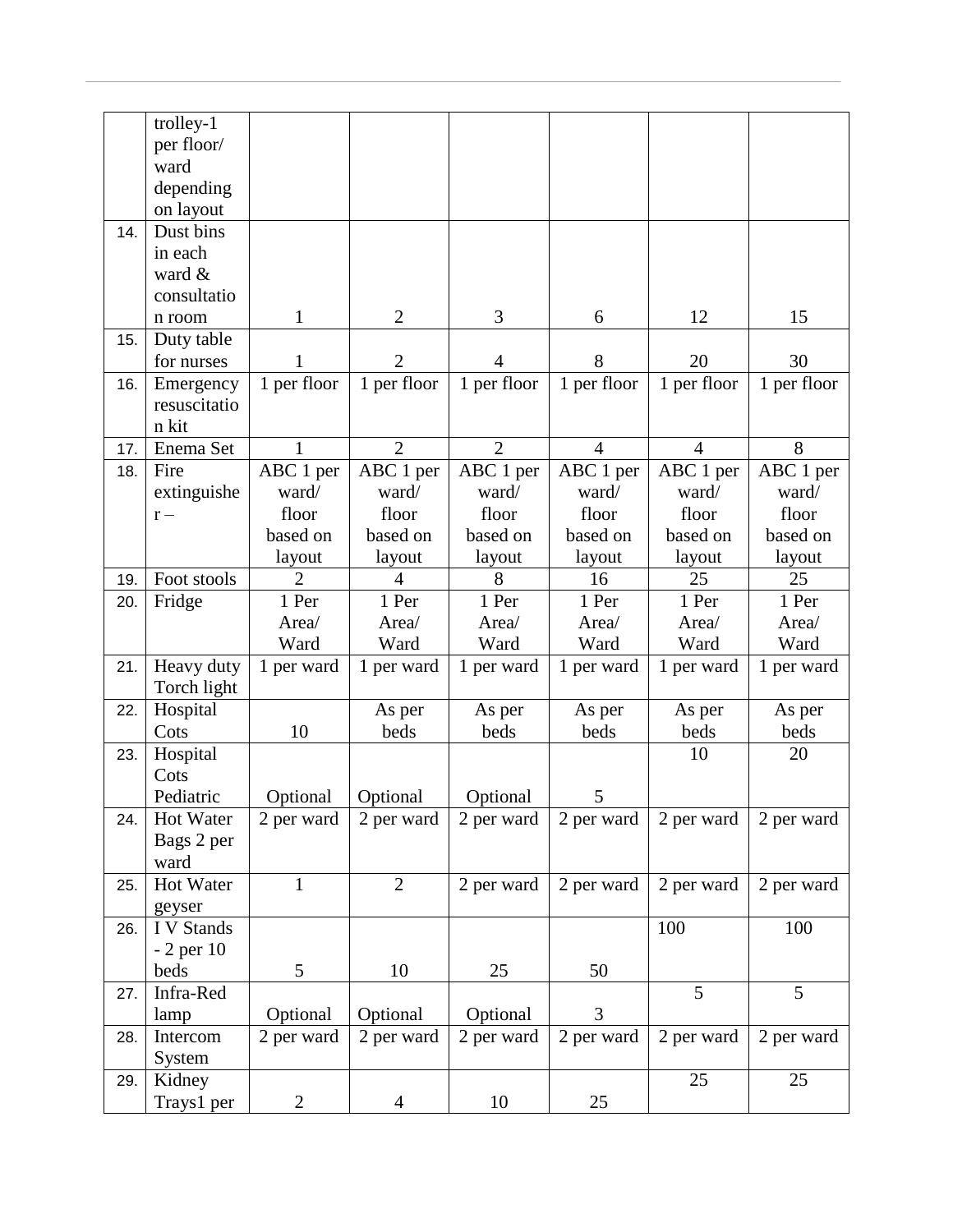|     | 5 beds        |                              |                |                |             |             |             |
|-----|---------------|------------------------------|----------------|----------------|-------------|-------------|-------------|
| 30. | Kitchen       | Adequate                     | Adequate       | Adequate       | Adequate    | Adequate    | Adequate    |
|     | utensils,     |                              |                |                |             |             |             |
| 31. | Massage       | Optional                     | One per        | One per        | One per     | One per     | One per     |
|     | table of      |                              | procedure      | procedure      | procedure   | procedure   | procedure   |
|     | 7ft. x 2.5ft  |                              | room           |                | room        | room        | room        |
|     | (wood or      |                              |                | room           |             |             |             |
|     |               |                              |                |                |             |             |             |
|     | fibre)        |                              |                |                |             |             |             |
| 32. | Medicine      | 1 per ward                   | 1 per ward     | 1 per ward     | 1 per ward  | 1 per ward  | 1 per ward  |
|     | trolley       |                              |                |                |             |             |             |
| 33. | Office        |                              |                |                |             |             |             |
|     | chairs        | 1                            | $\overline{2}$ | 4              | 8           | 20          | 20          |
| 34. | Office        |                              |                |                |             |             |             |
|     | Table         | $\mathbf{1}$                 | $\overline{2}$ | 3              | 6           | 10          | 10          |
| 35. | patient       |                              |                | 20% of         | 20% of      | 20% of      | 20% of      |
|     | Beds with     |                              |                | total beds     | total beds  | total beds  | total beds  |
|     | side rails    |                              |                |                |             |             |             |
| 36. | Patient call  | Optional                     | Optional       | 1 per bed      | 1 per bed   | 1 per bed   | 1 per bed   |
|     | Bell          |                              |                |                |             |             |             |
|     | System        |                              |                |                |             |             |             |
| 37. | Patient       | Optional                     | Optional       | 1 per bed      | 1 per bed   | 1 per bed   | 1 per bed   |
|     | locker        |                              |                |                |             |             |             |
| 38. | Patients      | $-1$ per                     | $-1$ per       | $-1$ per       | $-1$ per    | $-1$ per    | $-1$ per    |
|     | examinatio    | ward/                        | ward/          | ward/          | ward/       | ward/       | ward/       |
|     | n table-1     | floor a per                  | floor a per    | floor a per    | floor a per | floor a per | floor a per |
|     | per ward/     | the profile                  | the profile    | the profile    | the profile | the profile | the profile |
|     | floor a per   | of patients                  | of patients    | of patients    | of patients | of patients | of patients |
|     | the profile   | & layout                     | & layout       | & layout       | & layout    | & layout    | & layout    |
|     | of patients   | of facility                  | of facility    | of facility    | of facility | of facility | of facility |
|     | & layout of   |                              |                |                |             |             |             |
|     | facility      |                              |                |                |             |             |             |
| 39. | Patients      | 1 per bed                    | 1 per bed      | 1 per bed      | 1 per bed   | 1 per bed   | 1 per bed   |
|     | side table    |                              |                |                |             |             |             |
| 40. | Pediatric     | as per                       | as per         | as per         | as per      | as per      | as per      |
|     | cots with     | scope of                     | scope of       | scope of       | scope of    | scope of    | scope of    |
|     | railings as   | services                     | services       | services       | services    | services    | services    |
|     | per scope     |                              |                |                |             |             |             |
|     | of services   |                              |                |                |             |             |             |
| 41. | Steel or      |                              |                |                |             |             |             |
|     | Wooden        |                              |                |                |             |             |             |
|     | cup board     | $\mathbf{2}$                 | 4              | 8              | 16          | 20          | 25          |
| 42. | Steel rack    | $\mathbf{1}$                 | $\overline{2}$ | $\overline{5}$ | 10          | 20          | 40          |
| 43. | Stool 1Per    |                              |                |                |             |             |             |
|     | <b>Bed</b>    |                              | $\overline{4}$ | 8              | 8           | 15          | 25          |
|     |               | $\mathbf{2}$<br>$\mathbf{1}$ |                |                |             |             |             |
| 44. | Stools        |                              | 1 per ward     | 1 per ward     | 2 per ward  | 2 per ward  | 2 per ward  |
|     | $revolving -$ |                              |                |                |             |             |             |